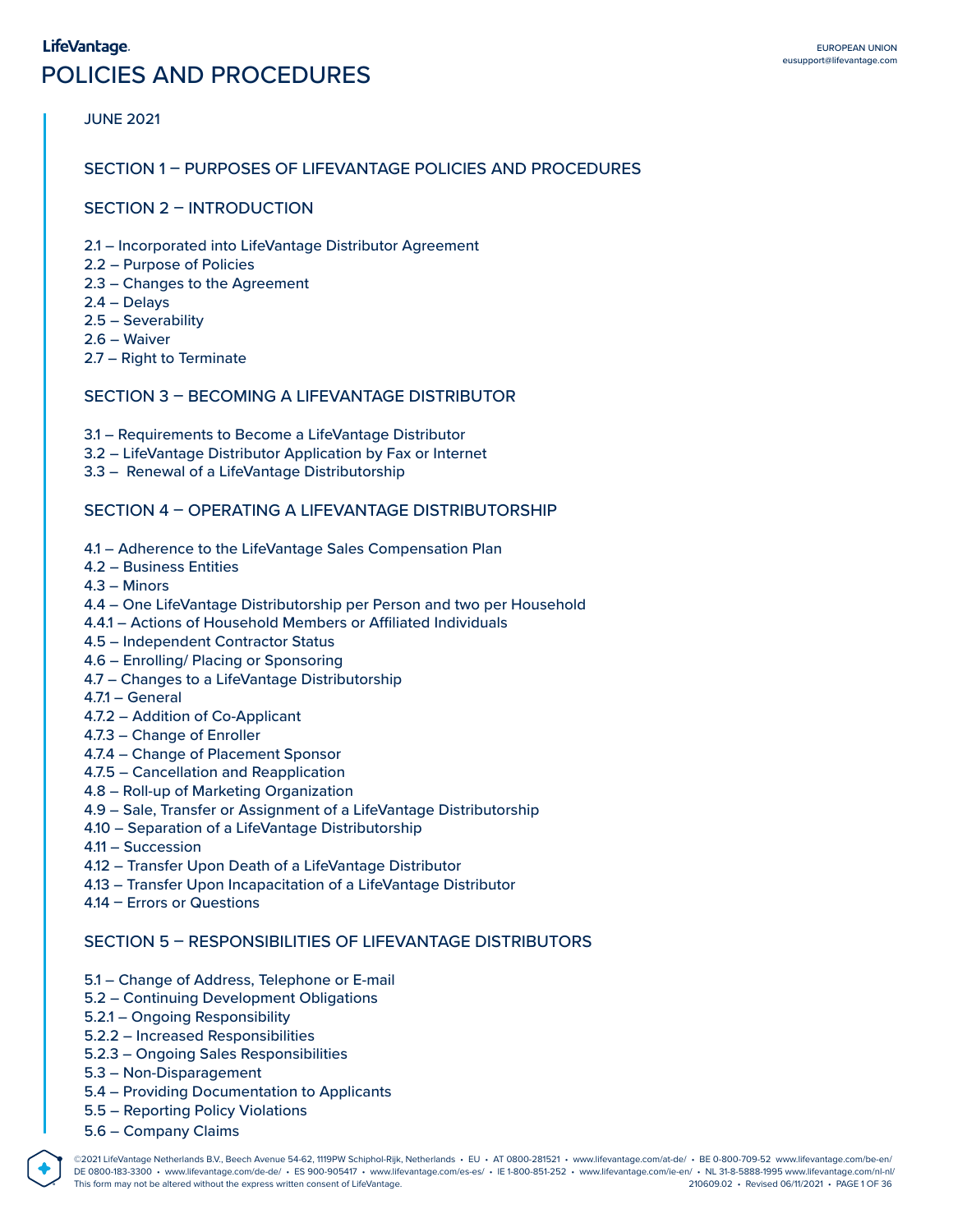# SECTION 6 – CONFLICTS OF INTEREST

- 6.1 Non-Solicitation
- 6.2 Targeting Other Direct Sellers
- 6.3 Cross-Sponsoring
- 6.4 Holding Applications or Orders
- 6.5 Stacking

## SECTION 7 – LIFEVANTAGE DISTRIBUTOR COMMUNICATION AND CONFIDENTIALITY

7.1 – Marketing Organization Activity (Genealogy Reports)

7.2 – Communication and Data Protection

### SECTION 8 – ADVERTISING

- 8.1 General
- 8.2 Trademarks and Copyrights
- 8.3 Unauthorized Claims and Actions
- 8.3.1 Indemnification
- 8.3.2 Product Claims
- 8.3.3 Income Claims
- 8.3.4 Use of Celebrity Names and Likeness
- 8.3.5 Interaction with Scientific Advisory Board and other Company Consultants
- 8.3.6 Governmental Approval or Endorsement
- 8.4 Mass Media
- 8.4.1 Promotions Utilizing Mass Media Prohibited
- 8.4.2 Media Interviews
- 8.5 Internet
- 8.5.1 General
- 8.5.2 LifeVantage Distributor Websites
- 8.5.3 Social Media and Other Websites
- 8.5.4 Use of Third-Party Intellectual Property
- 8.5.5 Respecting Privacy
- 8.5.6 Professionalism
- 8.5.7 Prohibited Postings
- 8.5.8 Responding to Negative Online Posts
- 8.5.9 Cancellation of Your LifeVantage Business
- 8.5.10 E-mail
- 8.5.11 Online Classifieds
- 8.5.12 Online Auction Websites
- 8.5.13 Online Retailing
- 8.5.14 Banner Advertising
- 8.5.15 Spam Linking
- 8.5.16 Digital Media Submission (e.g., YouTube, iTunes, PhotoBucket, etc.)
- 8.5.17 Sponsored Links, Pay-Per-Click (PPC) Ads, and Paid Search
- 8.6 Spamming and Unsolicited Faxes
- 8.7 Telemarketing
- 8.8 Advertised Product Price

# SECTION 9 – RULES AND REGULATIONS

- 9.1 Identification
- 9.2 Income Taxes
- 9.3 Insurance

- 9.3.1 Business Pursuits Coverage
- 9.3.2 Product Liability Coverage
- 9.4 International Marketing
- 9.4.1 International Marketing Definitions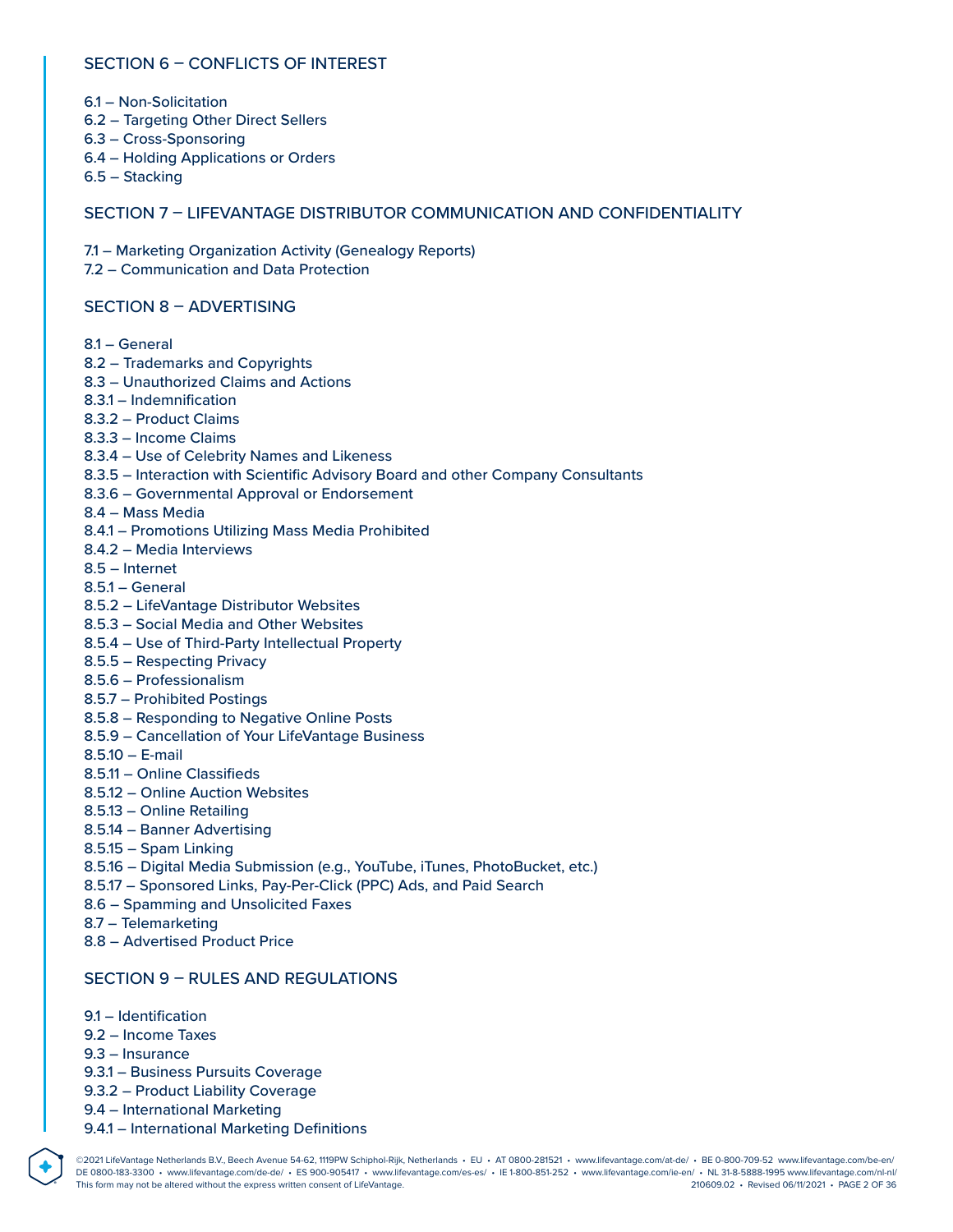9.5 – Adherence to Laws and Ordinances 9.5.1 – Local Ordinances

9.5.2 – Compliance with Applicable Laws

# SECTION 10 – SALES

- 10.1 Commercial Outlets
- 10.2 Trade Shows, Expositions and Other Sales Forums
- 10.3 Excess Inventory Purchases Prohibited
- 10.4 Bonus Buying Prohibited
- 10.5 Repackaging and Relabeling Prohibited

### SECTION 11 – SALES REQUIREMENTS

111 – Product Sales

- 11.1.1 Sales Volume
- 11.2 No Territory Restrictions
- 11.3 70% Sales Rule

# SECTION 12 – REBATES, BONUSES AND COMMISSIONS

- 12.1 Rebates, Bonuses and Commission Qualifications 12.1.1 – Adjustment to Rebates, Bonuses and Commissions 12.1.2 – Cancellation Within the First 30 Days 12.2 – Unclaimed Commissions and Credits 12.3 – Incentive Trips and Awards
- 12.4 Reports
- 12.4.1 Marketing Organization Reports
- 12.4.2 Report Indemnification

# SECTION 13 – PRODUCT GUARANTEE, RETURNS AND INVENTORY REPURCHASE

13.1 – Product Guarantee 13.2 – Inventory Repurchase

13.3 – Exceptions to the Refund Policies

### SECTION 14 – DISPUTE RESOLUTION AND REMEDIES

- 14.1 Limitation of Remedies
- 14.2 Stages of Dispute Resolution and General Dispute Resolution Procedures
- 14.2.1 Informal Negotiation
- 14.2.2 Mediation
- 14.2.3 Arbitration or Litigation
- 14.3 Arbitration Administered by JAMS
- 14.4 Confidentiality of Dispute Resolution Proceedings
- 14.5 Liquidated Damages for Breach of the Confidentiality Obligation
- 14.6 Emergency and Injunctive Relief
- 14.7 Disputes Not Subject to the Three-Step Dispute Resolution Process
- 14.7.1 Action to Enforce Arbitration Award or Order
- 14.7.2 Petitions for Emergency Relief
- 14.7.3 Disciplinary Sanctions
- 14.8 Remedies

- 14.9 Class Action Waiver
- 14.10 Governing Law
- 14.11 Attorney's Fees and Costs
- 14.12 Disciplinary Sanctions, Breach and Remedies
- 14.13 Modifications and Amendments to the Dispute Resolution Policies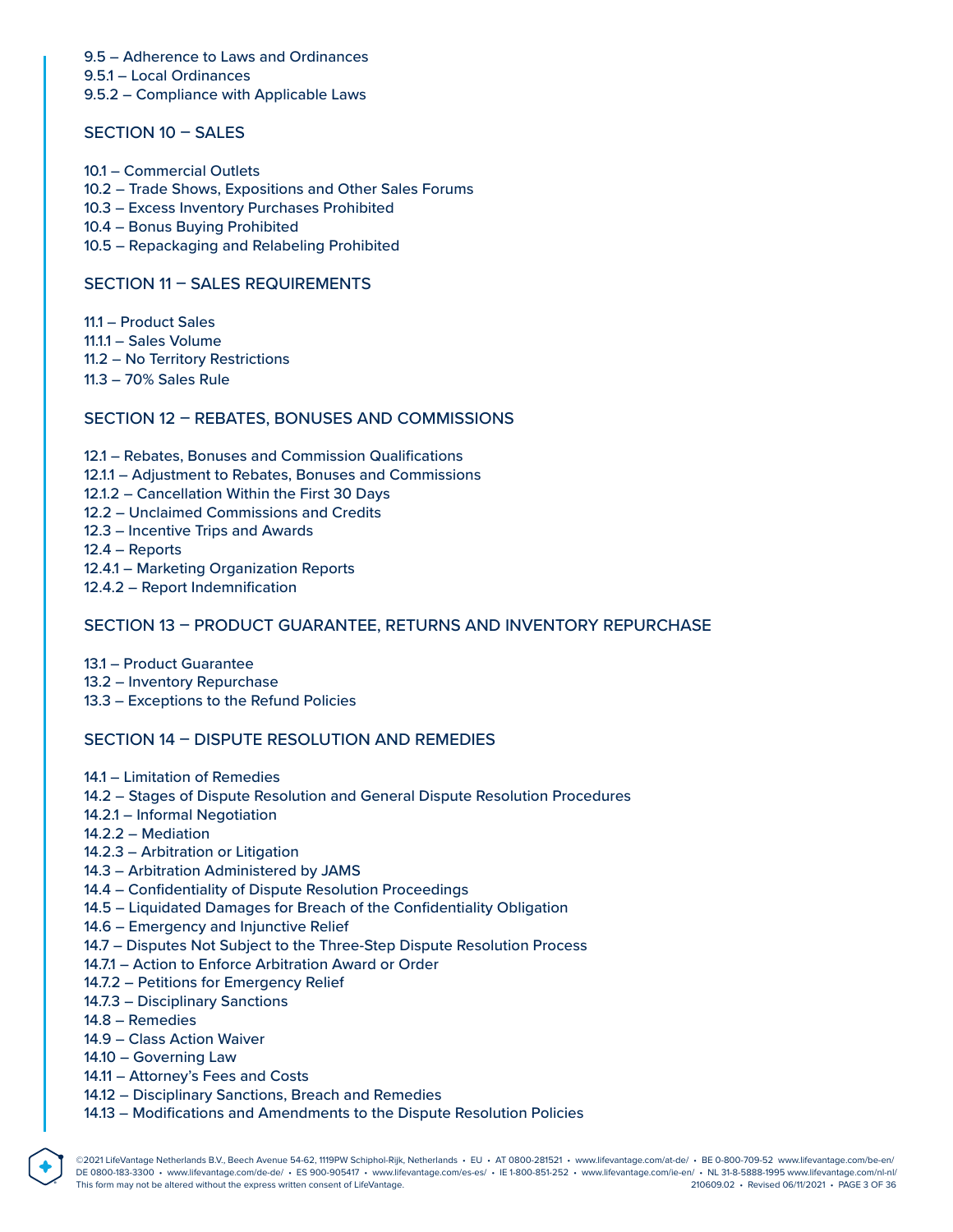### SECTION 15 – ORDERING

- 15.1 Customers
- 15.2 Purchasing LifeVantage Products
- 15.3 General Order Policies
- 15.4 Shipping and Back Order Policy
- 15.5 Confirmation of Order
- 15.6 Product Abandonment

### SECTION 16 – PAYMENT AND SHIPPING

- 16.1 Deposits
- 16.2 Insufficient Funds
- 16.3 Restrictions on Third Party Use of Credit Cards
- 16.4 Sales, Value-Added, Turnover or Equivalent Taxes

### SECTION 17 – INACTIVITY AND CANCELLATION

- 17.1 Effect of Cancellation
- 17.2 Cancellation Due to Inactivity
- 17.3 Involuntary Cancellation
- 17.4 Voluntary Cancellation
- 17.5 Non-Renewal
- 17.6 Consequences of Termination

SECTION 18 – DEFINITIONS

# SECTION 1 – PURPOSES OF LIFEVANTAGE POLICIES AND PROCEDURES

LifeVantage Netherlands B.V. has developed the following guidelines to assist in the success of the Company and its LifeVantage Distributors that provide the following benefits:

- 1) Protect the rights of all LifeVantage Distributors by providing a framework within which each LifeVantage Distributor may work in an ethical, effective and secure manner.
- 2) Provide an equal and level playing field of opportunity to all LifeVantage Distributors.
- 3) Define the contractual relationship between LifeVantage and its LifeVantage Distributors.
- 4) Inform LifeVantage Distributors regarding compliance issues and regulatory requirements LifeVantage requires that all LifeVantage Distributors understand and abide by these Policies and Procedures as we work together in promoting the LifeVantage products and opportunity.

### SECTION 2 – INTRODUCTION

**®**

#### 2.1 – Incorporated into LifeVantage Distributor Agreement

The LifeVantage Policies and Procedures also referred to herein as the Manual in their present form and as amended from time to time at the sole discretion of LifeVantage Corporation and its subsidiary legal entities ("LifeVantage" or the "Company"), are incorporated into, and form an integral part of, the LifeVantage Distributor Application and Agreement. Throughout these Policies and Procedures, when the term "Agreement" is used, it collectively refers to the LifeVantage Distributor Application and Agreement, the LifeVantage Policies and Procedures, the LifeVantage Sales Compensation Plan, the LifeVantage Privacy Policy and Website Use Agreement and any applicable business entity forms. These documents are incorporated by reference into the LifeVantage Distributor Application and Agreement. Unless otherwise defined herein, capitalized terms shall have the meaning specified in Section 18 of this manual. It is the responsibility of each LifeVantage Distributor to read, understand, adhere to and ensure that he, she or it is aware of and operating under the most current version of these Policies and Procedures. When enrolling a new LifeVantage Distributor, it is the responsibility of the Enroller (as further defined below) to provide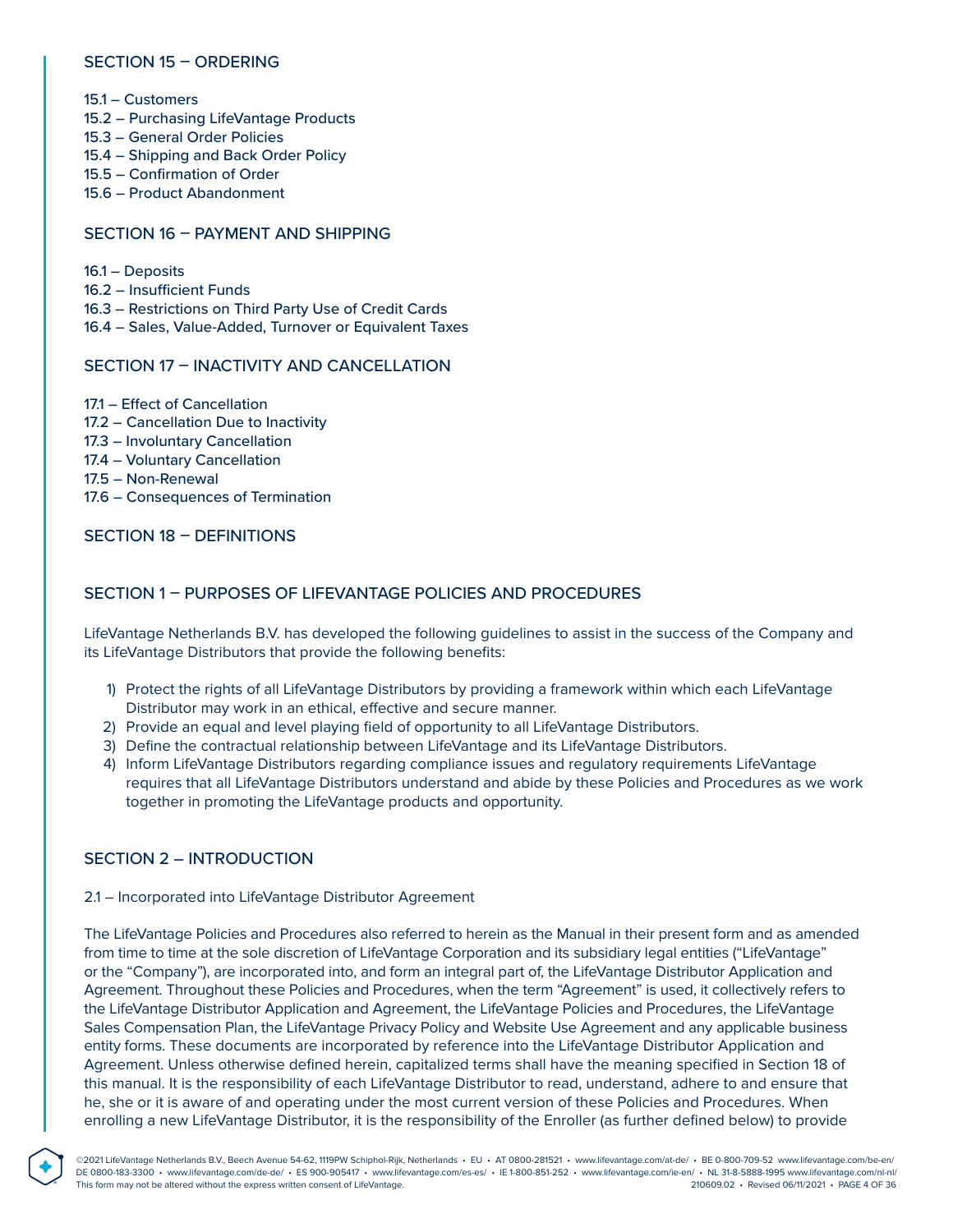the most current version of this Manual and the LifeVantage Sales Compensation Plan to the applicant prior to his or her execution of the LifeVantage Distributor Application and Agreement. All terms contained within this document are subject to the terms contained within the LifeVantage Distributor Application and Agreement. In the event of a discrepancy between any provision of the LifeVantage Distributor Application and Agreement and this Manual or the LifeVantage Sales Compensation Plan, the LifeVantage Distributor Application and Agreement shall prevail.

#### 2.2 – Purpose of Policies

LifeVantage is a direct sales company that markets products through LifeVantage Distributors. It is important that all LifeVantage Distributors understand that their success is dependent upon the integrity of all men and women who market LifeVantage products. To clearly define the relationship that exists between LifeVantage Distributors and LifeVantage, and to explicitly set standards for acceptable business conduct, LifeVantage has established the Agreement. LifeVantage Distributors are required to comply with all the terms and conditions set forth in the Agreement, as well as all applicable laws governing their business and their conduct. It is very important that all LifeVantage Distributors read and abide by the Agreement. Please review the information in this Manual carefully. It explains and governs the relationship between LifeVantage Distributors and the Company. Any questions regarding any policy or rule should be directed to LifeVantage.

### 2.3 – Changes to the Agreement

Because applicable laws, as well as the business environment periodically change, LifeVantage reserves the right to amend any portion of the Agreement and its prices and product offering in its sole and absolute discretion. The Company shall provide or make available to all LifeVantage Distributors a complete copy of the amended provisions by one or more of the following methods: (1) posting on the Company's official website; (2) electronic mail (e-mail); (3) fax-on-demand; (4) voice mail system broadcast; (5) inclusion in Company periodicals; (6) inclusion in product orders; or (7) special mailings from the Company. The most current and controlling version will be located at www.LifeVantage.com. It is the responsibility of all LifeVantage Distributors to regularly review www.LifeVantage. com for the most recently published amendment(s). Once the amendment(s) are published, the LifeVantage Distributor(s) may elect to accept the amendment(s) or reject them. If the LifeVantage Distributor rejects them, their Agreement will terminate and will not be renewed. If the LifeVantage Distributor continues to purchase or sell Company products, enroll and/or accept rebates, commissions or bonuses from LifeVantage, such actions shall be deemed acceptance of any amendments.

#### 2.4 – Delays

LifeVantage shall not be responsible for delays or failures in performance of its obligations when performance is made commercially impracticable due to circumstances beyond its reasonable control. This includes, without limitation, strikes, labor difficulties, riot, war, fire, death, curtailment of a party's source of supply, or government decrees or orders.

#### 2.5 – Severability

If any provision of the Agreement, in its current form or as may be amended, is found to be invalid, or unenforceable for any reason, only the invalid portion(s) of the provision shall be severed, and the remaining terms and provisions shall remain in full force and effect and shall be construed as if such invalid or unenforceable provision never comprised a part of the Agreement.

#### 2.6 – Waiver

**®**

The Company never gives up its right to insist on compliance with the Agreement and with the applicable laws governing the conduct of a LifeVantage Distributor. No failure of LifeVantage to exercise any right or power under the Agreement or to insist upon strict compliance by a LifeVantage Distributor with any obligation or provision of the Agreement, and no custom or practice of the parties at variance with the terms of the Agreement, shall constitute a waiver of the LifeVantage right to demand exact compliance with the Agreement. Waiver by LifeVantage can be affected only in writing by an authorized officer of the Company. The LifeVantage waiver of any particular breach by a LifeVantage Distributor shall not affect or impair the LifeVantage rights with respect to any subsequent breach, nor shall it affect in any way the rights or obligations of any other LifeVantage Distributor. Nor shall any delay or omission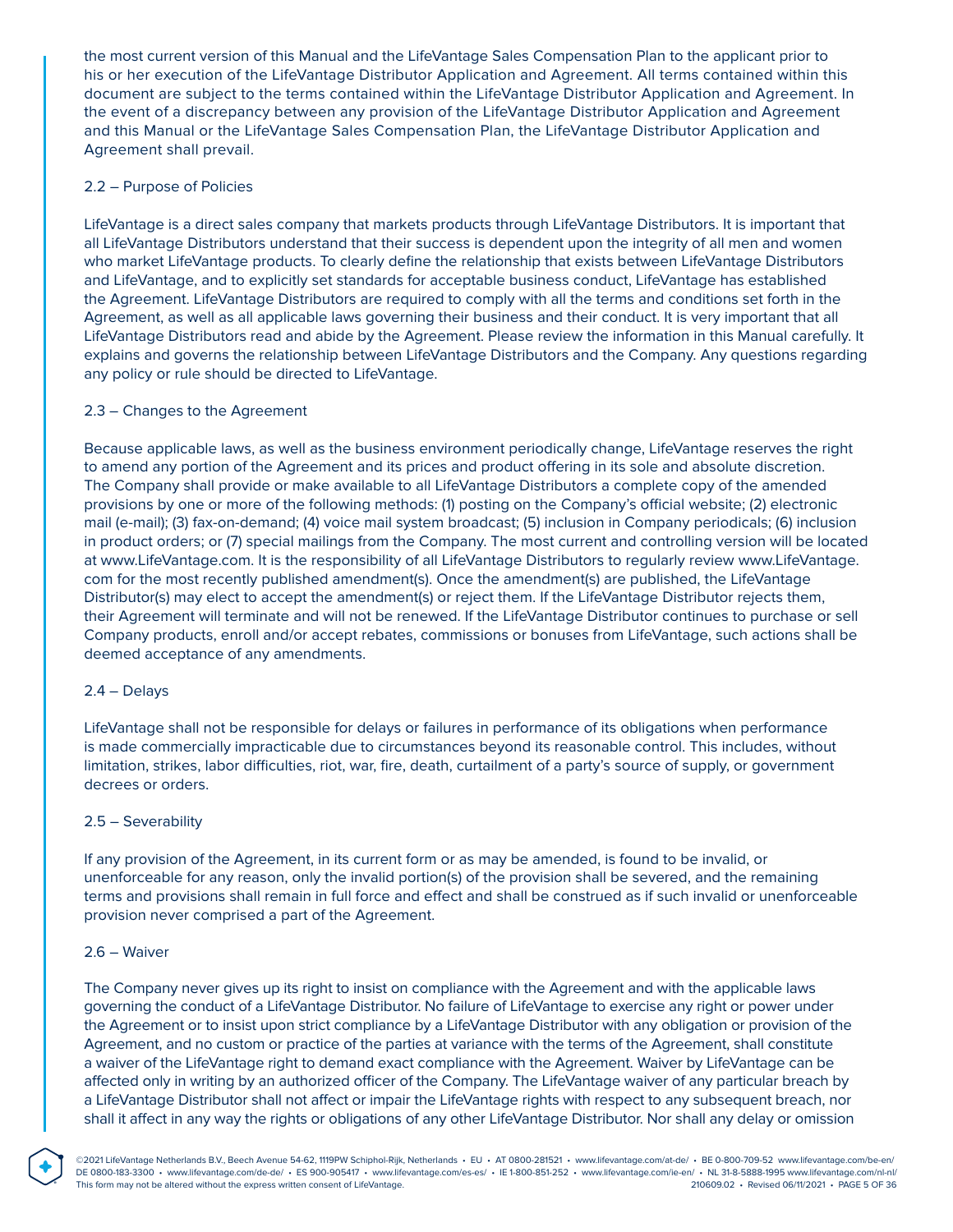by LifeVantage to exercise any right arising from a breach affect or impair the LifeVantage rights as to that or any subsequent breach. The allegation or existence of any claim or cause of action of a LifeVantage Distributor against LifeVantage shall not constitute a defense to the LifeVantage enforcement of any term or provision of the Agreement.

### 2.7 – Right to Terminate

Each LifeVantage Distributor is aware of the rights to terminate without cause, as set forth in the Agreement.

# SECTION 3 – BECOMING A LIFEVANTAGE DISTRIBUTOR

### RULES OF CONDUCT

Each LifeVantage Distributor promises to:

- 1) Handle themselves and their operations and conduct as a LifeVantage Distributor honestly, morally and legally.
- 2) Keep their activities honorable to reflect well on themselves and on LifeVantage.
- 3) Speak well of LifeVantage, as well as competitors.
- 4) Honestly present the product in keeping with what is set forth in the LifeVantage literature, including references to health claims and benefits.
- 5) Explain the LifeVantage Sales Compensation Plan honestly and completely as set forth in the LifeVantage corporate materials.
- 6) Respect the privacy of others and keep their personal earnings and the earnings of others private.
- 7) Take their Enroller and Upline responsibilities seriously, including, aiding and supporting those in their Downline.
- 8) Abide by the product guarantee and return policies for themselves and for their customers.
- 9) Respect the professional relationships between LifeVantage and any of its advisors, endorsers or affiliates by speaking of them appropriately as set forth in the LifeVantage policies and refraining from making contact with them.
- 10) Direct all media inquiries to LifeVantage.
- 11) Maintain a healthy distance between other Enrollers and Enrollees to avoid a conflict of interest with other Distributors, Enrollers and enrollees.
- 12) Adhere to the Agreement.
- 13) Conduct their LifeVantage Distributorship professionally in order to help protect the LifeVantage opportunity for all.
- 3.1 Requirements to Become a LifeVantage Distributor

To become a LifeVantage Distributor, each applicant must:

- 1) Be a minimum of eighteen (18) years of age;
- 2) Purchase a LifeVantage Start Kit; and
- 3) Submit a properly completed and signed LifeVantage Distributor Application and Agreement to LifeVantage.

The Company reserves the right to reject any applications for a new LifeVantage Distributor or applications for renewal in its sole and absolute discretion. The Agreement is effective upon acceptance of the LifeVantage Distributor Application and Agreement by the Company as set forth herein.

### 3.2 – LifeVantage Distributor Application by Fax or Internet

In addition to applying online or with a hard copy LifeVantage Distributor Application and Agreement, an applicant may also register by faxing a properly completed LifeVantage Distributor Application and Agreement to LifeVantage. LifeVantage Distributors registering by fax must use a credit card to purchase the Start Kit and must ensure that they fax all pages of the LifeVantage Distributor Application and Agreement to LifeVantage. The correct fax number is listed on the LifeVantage Distributor Application and Agreement.

### 3.3 – Renewal of a LifeVantage Distributorship

**®**

The term of the Agreement is one (1) year from the date of its acceptance by LifeVantage. A reasonable renewal fee may be required and billed each successive year on the yearly anniversary date of the Agreement. Once the annual renewal fee has been collected, the Agreement will be renewed provided the LifeVantage Distributor is in good standing and the Agreement has not been cancelled as provided herein.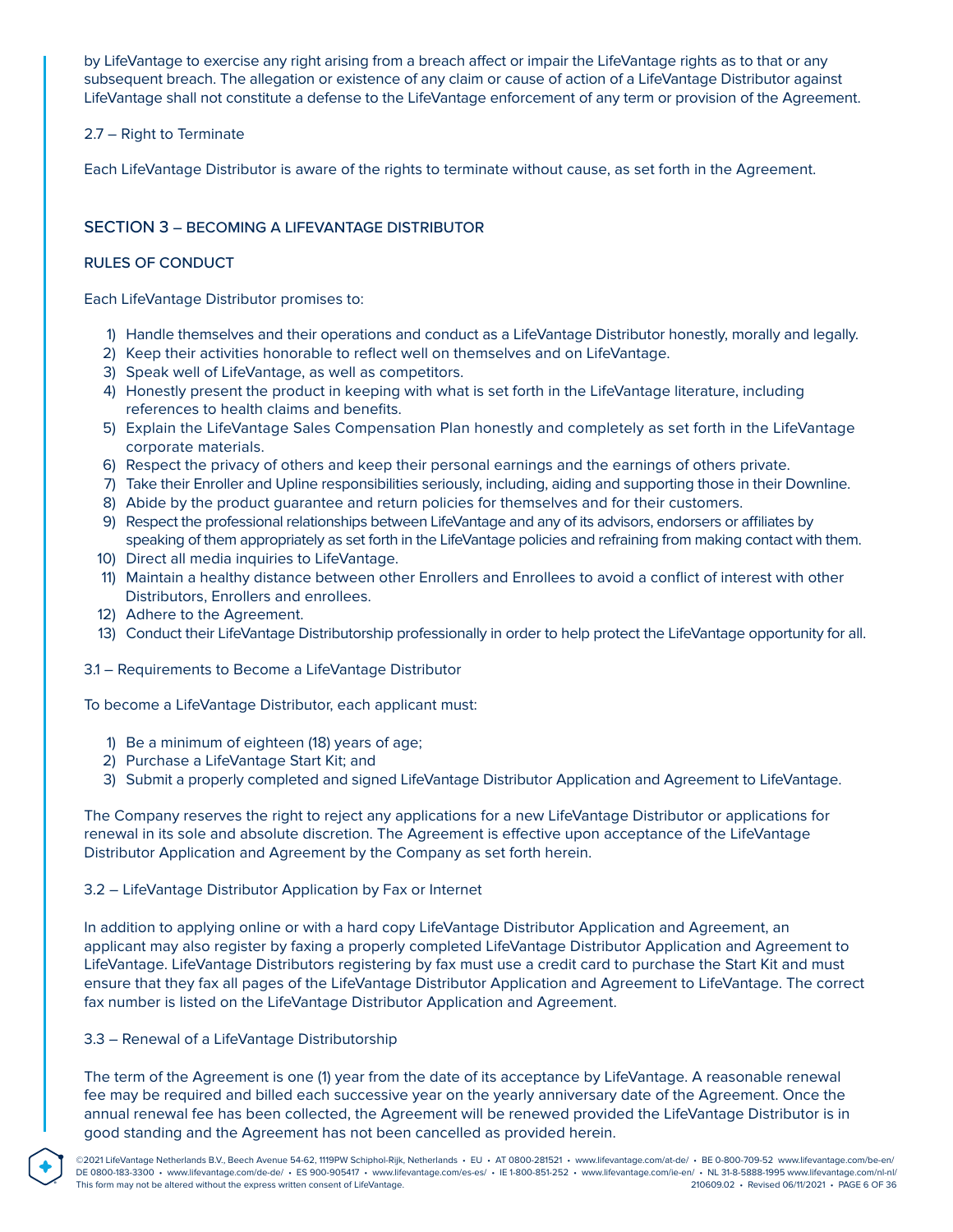### SECTION 4 – OPERATING A LIFEVANTAGE DISTRIBUTORSHIP

#### 4.1 – Adherence to the LifeVantage Sales Compensation Plan

LifeVantage Distributors must adhere to the terms of the LifeVantage Sales Compensation Plan as set forth in official LifeVantage literature. LifeVantage Distributors shall not offer the LifeVantage opportunity through, or in combination with, any other system, program, or method of marketing other than that specifically set forth in official LifeVantage literature. LifeVantage Distributors shall not require or encourage other current or prospective LifeVantage Distributors to participate in LifeVantage in any manner that varies from the program as set forth in official LifeVantage materials. LifeVantage Distributors shall not require or encourage other current or prospective LifeVantage Distributors to execute any agreement or contract other than official LifeVantage agreements and contracts in order to become a LifeVantage Distributor. Similarly, LifeVantage Distributors shall not require or encourage other current or prospective LifeVantage Distributors to make any purchase from, or payment to, any individual or other entity to participate in the LifeVantage Sales Compensation Plan other than those purchases or payments identified as recommended or required in official LifeVantage literature.

#### 4.2 – Business Entities

A corporation, limited liability company, partnership, trust, or local equivalent (collectively referred to in this section as a "Business Entity") may apply to be a LifeVantage Distributor by submitting a copy of its organizational documents to LifeVantage, along with a properly completed Business Entity Form. If a LifeVantage Distributor has enrolled online, all required documents and corresponding Business Entity Form must be submitted to LifeVantage within thirty (30) days of the online Enrollment. (If not received within the 30-day period, the LifeVantage Distributor Application and Agreement shall automatically terminate.) A LifeVantage Distributor may change its status under the same Enroller from an individual to a partnership, corporation, trust or local equivalent or from one type of entity to another by requesting a Name Change Request Form from the LifeVantage Compliance Department. The registration form must be signed by all of the shareholders, partners, trustees, members or owners of the relevant Business Entity with authority to bind the Business Entity. Members of the relevant Business Entity are jointly and severally liable for any indebtedness, liability or other obligation to LifeVantage. An individual may have a second and third position only as they are earned as "multiple Business Centers" as described in the LifeVantage Sales Compensation Plan.

#### 4.3 – Minors

**®**

A person who is recognized as a minor in his or her jurisdiction of residence may not be a LifeVantage Distributor. LifeVantage Distributors shall not enroll or recruit minors into the LifeVantage program.

#### 4.4 – One LifeVantage Distributorship per Person and two per Household

Except as provided in this Section 4.4, a LifeVantage Distributor may operate or have an ownership interest, legal or equitable, as a sole proprietorship, partner, shareholder, trustee, member, owner or beneficiary, in only one LifeVantage Distributorship. Individuals of the same family unit may not enter into or have an interest in more than two (2) LifeVantage Distributorships (see Section 6.5 "Stacking"). A "family unit" is defined as spouses (as further defined below) and dependent children living at or doing business at the same address. In order to maintain the integrity of the LifeVantage Sales Compensation Plan, husbands and wives or common-law couples (collectively "Spouse(s)") who wish to become separate LifeVantage Distributors must sign a separate LifeVantage Distributor Application and Agreement, and must have the same Enroller. A spouse may be "placed" under their spouse's LifeVantage Distributorship as long as they have the same Enroller. An individual may have a second and third position only as they are earned as "multiple Business Centers" as described in the LifeVantage Sales Compensation Plan.

### 4.4.1 – Actions of Household Members or Affiliated Individuals

If any member of a LifeVantage Distributor's immediate household engages in any activity which, if performed by the LifeVantage Distributor, would violate any provision of the Agreement, such activity will be deemed a violation by the LifeVantage Distributor and LifeVantage may take disciplinary action pursuant to the Agreement against the LifeVantage Distributor. Similarly, if any individual associated in any way with a Business Entity (collectively "Affiliated Individual") violates the Agreement, such action(s) will be deemed a violation by the entity, and LifeVantage may take disciplinary action against the Business Entity.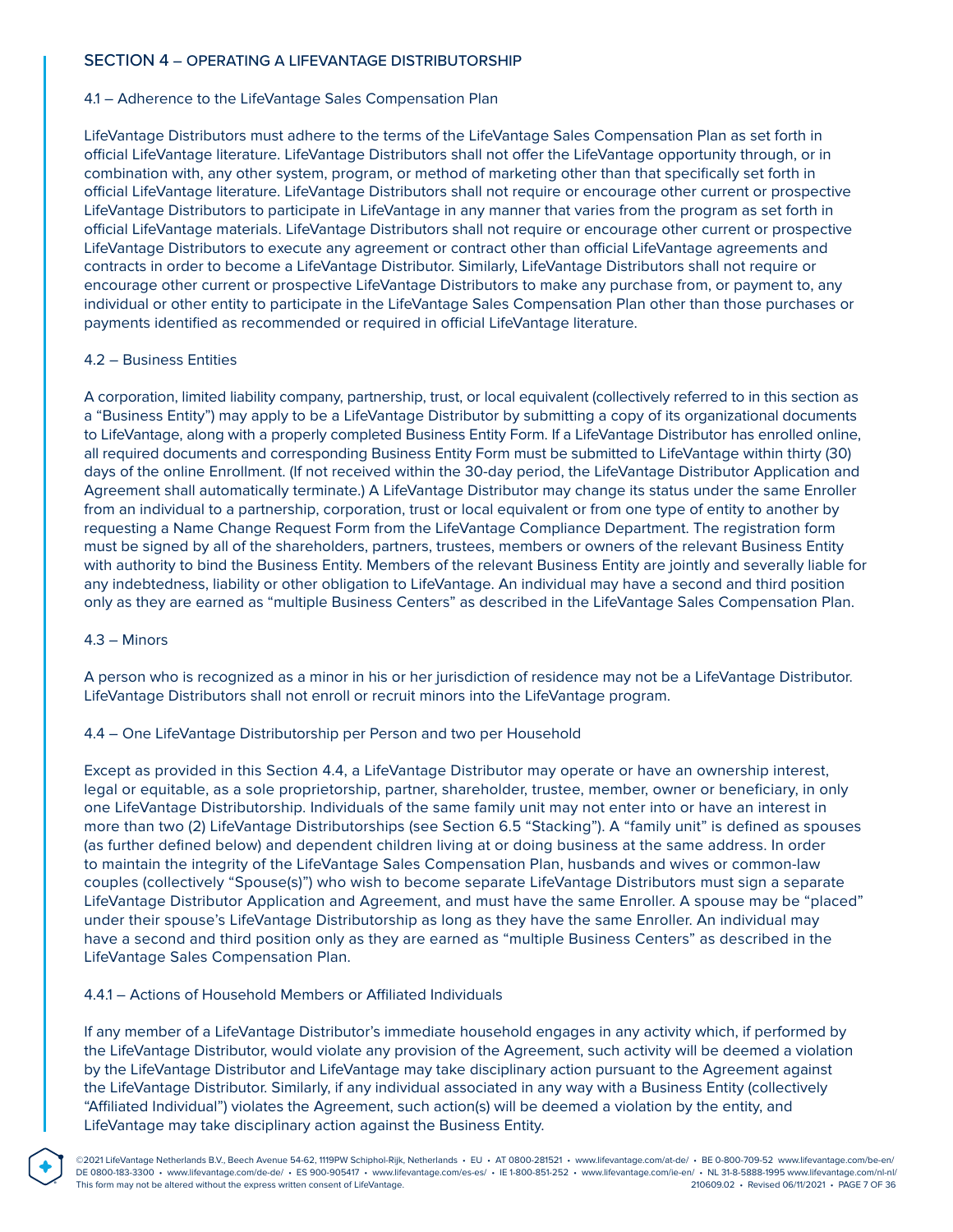### 4.5 – Independent Contractor Status

LifeVantage Distributors are independent contractor distributors, not employees of the Company. LifeVantage Distributors are not purchasers of a franchise or a business opportunity. The Agreement between LifeVantage and its LifeVantage Distributors does not create an employer/employee relationship, agency, partnership or joint venture between the Company and the LifeVantage Distributor. LifeVantage may, at its discretion, require notarized documents before implementing any changes to a LifeVantage Distributorship. Please allow thirty (30) days after the receipt of the request by LifeVantage for processing. A LifeVantage Distributor is responsible for paying all applicable taxes due from all compensation earned as a LifeVantage Distributor of the Company. A LifeVantage Distributor has no authority (expressed or implied) to bind the Company to any obligation. Each LifeVantage Distributor shall establish his, her or its own goals, hours and methods of sale, so long as he, she or it complies with the terms of the Agreement and all applicable laws.

### 4.6 – Enrolling/ Placing or Sponsoring

All active LifeVantage Distributors in good standing may enroll and place (sponsor) others into the LifeVantage program. Each prospective distributor has the ultimate right to choose his, her or its own Enroller and Placement Sponsor. If two LifeVantage Distributors claim to be the Enroller and/or Placement Sponsor of the same new LifeVantage Distributor or Customer, the Company shall presume that the first application received by the Company is controlling.

### 4.7 – Changes to a LifeVantage Distributorship

### 4.7.1 – General

Each LifeVantage Distributor must immediately notify LifeVantage of all changes to the information contained on his or her LifeVantage Distributor Application and Agreement and/or Business Entity Form, as applicable. LifeVantage Distributors may modify their existing LifeVantage Distributor Application and Agreement by submitting a written request for a Name Change Request Form, a properly executed LifeVantage Distributor Application and Agreement, and any appropriate supporting documentation.

## 4.7.2 – Addition of Co-Applicant

When adding a co-applicant (either an individual or a Business Entity) to an existing LifeVantage Distributorship, the Company requires a written request, as well as a properly completed LifeVantage Distributor Application and Agreement and signatures. To prevent the circumvention of Section 4.9 (Sale, Transfer or Assignment of a LifeVantage Distributor), the original applicant must remain as the main party to the original LifeVantage Distributor Application and Agreement. If the original LifeVantage Distributor wants to terminate his, her or its relationship with the Company, he, she or it must transfer or assign his, her or its LifeVantage Distributorship in accordance with Section 4.9. If this process is not followed, the LifeVantage Distributorship may be cancelled by LifeVantage upon the withdrawal of the original LifeVantage Distributor. All bonus and commission checks will be sent to the address of record of the original LifeVantage Distributor. Please note that the modifications permitted within the scope of this Section 4.7.2 do not include a change of Enroller or Placement Sponsor. Changes of Enroller or Placement Sponsor are addressed in Section 4.7.3 below. There is a processing fee for each change requested, which must be included with the written request and the completed LifeVantage Distributor Application and Agreement.

#### 4.7.3 – Change of Enroller

**®**

To protect the integrity of all Marketing Organizations and safeguard the hard work of all LifeVantage Distributors, LifeVantage strongly discourages changes in Enrollers or Placement Sponsors. Maintaining the integrity of placement is critical for the success of every LifeVantage Distributor and Marketing Organization. Accordingly, the transfer of a LifeVantage Distributorship from one enroller to another is rarely permitted. Requests for a change must be submitted by contacting the LifeVantage Compliance Department and must include the reason for the change. Any change will be at the sole discretion of the Company. If the change is approved, only one change will be allowed per enroller. A change of enroller will only be considered in the following two (2) circumstances:

4.7.3.1 – In cases involving fraudulent inducement or unethical sponsoring, a LifeVantage Distributor may request that he, she or it be transferred/changed to another organization with his, her or its entire Marketing Organization intact. All requests for transfer/change alleging fraudulent enrollment practices shall be evaluated on a case-by-case basis.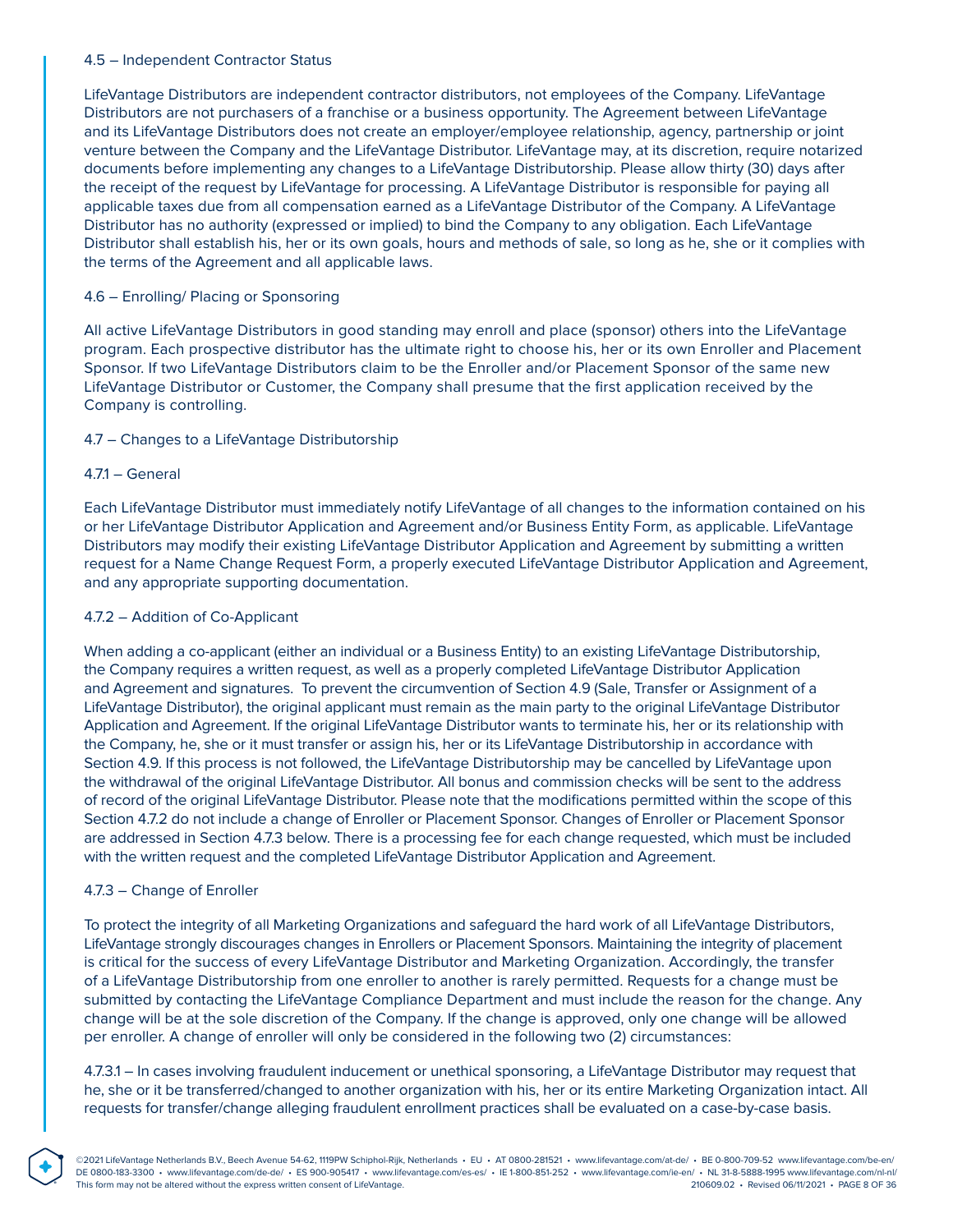4.7.3.2 – The LifeVantage Distributor seeking to transfer/change submits a properly completed and fully executed Enroller Change Request Form, which includes the written approval of his, her or its Enroller and immediate five (5) Enroller Upline LifeVantage Distributors. Photocopied or facsimile signatures are not acceptable. The LifeVantage Distributor who requests the transfer must submit a processing fee for administrative charges and data processing. If the transferring LifeVantage Distributor also wants to move any of the LifeVantage Distributors in his, her or its Marketing Organization, each Downline LifeVantage Distributor must obtain a properly completed Enroller Change Request Form and return it to LifeVantage with the processing fee (i.e., the transferring/changing LifeVantage Distributor and each LifeVantage Distributor in his, her or its Marketing Organization multiplied by the processing fee is the cost to move a LifeVantage organization.) Downline LifeVantage Distributors will not be moved with the transferring/changing LifeVantage Distributor unless all of the requirements of this Section 4.7.3.2 are met. Transferring/changing LifeVantage Distributors must allow thirty (30) days after the receipt of the Enroller Change Request Form by LifeVantage for processing while a decision is being made.

### 4.7.4 – Change of Placement Sponsor

New enrollees that have not been placed under a particular Placement Sponsor at the time of enrollment will, by default, be placed Front Line (as further defined below) to their Enroller. If a Placement Sponsor has not been selected by the end of the first thirty (30) days of enrollment, then their enroller becomes their Placement Sponsor and changes thereafter must be made in accordance with and through a properly completed and fully executed Placement Sponsor Change Request form, which includes the written approval of his, her or its immediate nine (9) Placement Sponsor Upline LifeVantage Distributors. The LifeVantage Distributor who requests the change must submit a processing fee for administrative charges and data processing. Changing LifeVantage Distributors must allow thirty (30) days after the receipt of the Placement Sponsor Change Request form by LifeVantage for processing while a decision is being made. If the change is approved, only one Placement Sponsor change will be allowed per LifeVantage Distributor and Customer.

# 4.7.5 – Cancellation and Reapplication

A LifeVantage Distributor may change Marketing Organizations by voluntarily cancelling his, her or its LifeVantage Distributorship and remaining inactive (i.e., no purchases of LifeVantage products for resale, no sales of LifeVantage products, no enrolling, no attendance at any LifeVantage functions, participation in any other form of LifeVantage Distributor activity, or operation of any other LifeVantage Distributorship) for six (6) consecutive calendar months. Following the six (6) consecutive calendar months period of inactivity, the former LifeVantage Distributor may reapply under a new enroller. LifeVantage will consider waiving the six (6) month waiting period under exceptional circumstances. Such requests for waiver must be submitted to LifeVantage in writing.

### 4.8 – Roll-up of Marketing Organization

**®**

When a vacancy occurs in a Marketing Organization due to the termination of a LifeVantage Distributorship, each LifeVantage Distributor or Customer in the first level immediately below the terminated LifeVantage Distributor on the date of the Cancellation will be moved to the first level ("Front Line") of the terminated LifeVantage Distributor's Placement Sponsor (compresses up one level within the Placement Sponsor tree).

### 4.9 – Sale, Transfer or Assignment of a LifeVantage Distributorship

Although a LifeVantage Distributorship is a privately owned, independently operated distributorship, the sale, transfer or assignment of a LifeVantage Distributorship is subject to certain limitations. If a LifeVantage Distributor wishes to sell his, her or its LifeVantage Distributorship, the following criteria must be met:

- 1) If the buyer is an active LifeVantage Distributor, he, she or it must first terminate his, her or its LifeVantage Distributorship and wait at least six (6) months before becoming eligible to purchase another LifeVantage Distributorship.
- 2) The transaction must be approved by LifeVantage in its sole discretion.
- 3) The selling LifeVantage Distributor must be in good standing and not in violation of any of the terms of the Agreement in order to be eligible to sell, transfer or assign a LifeVantage Distributorship.
- 4) Prior to selling a LifeVantage Distributorship, the selling LifeVantage Distributor must notify LifeVantage, in writing, of his, her or its intent to sell the LifeVantage Distributorship. No changes in line of enrollment can result from the sale or transfer of a LifeVantage Distributorship.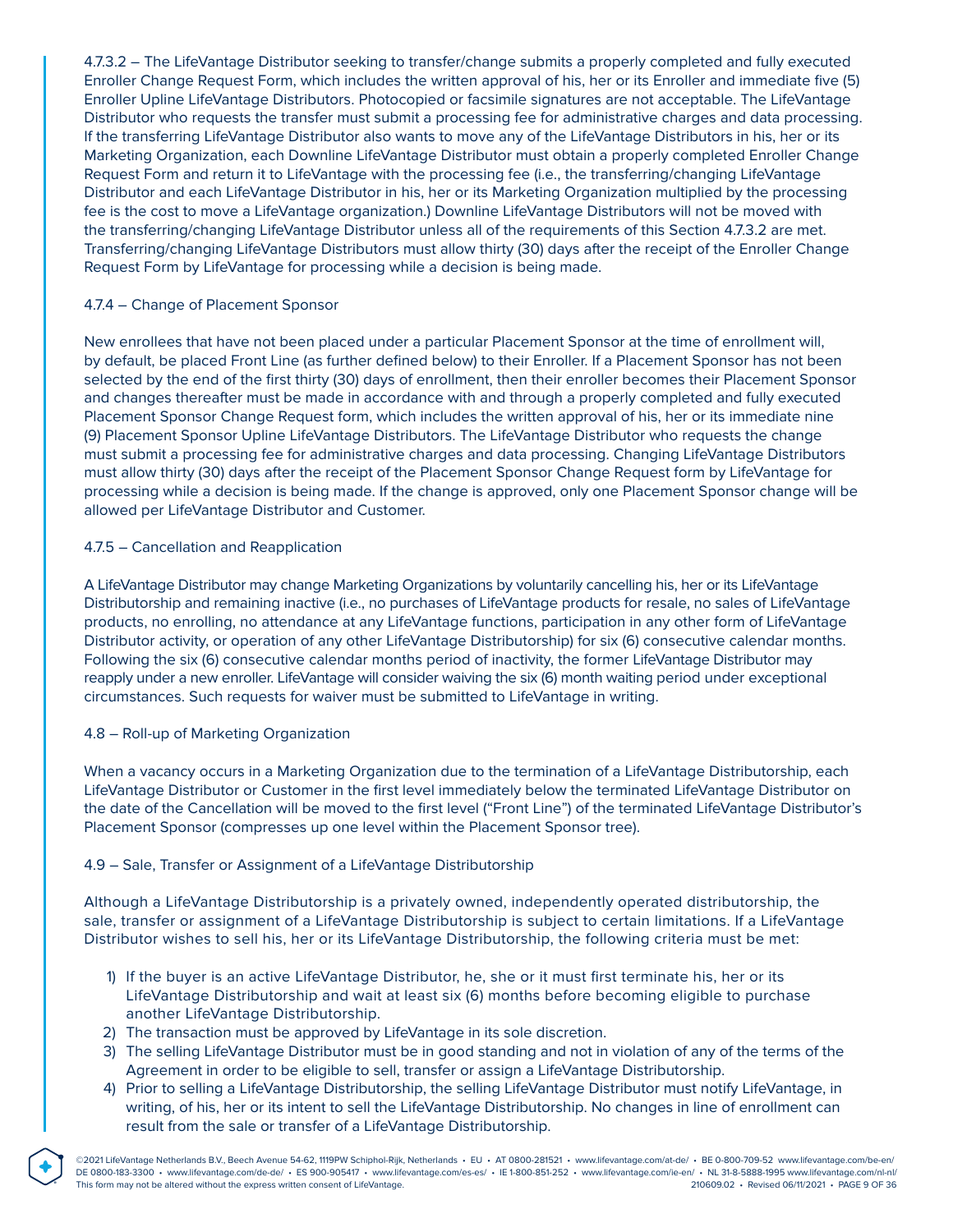5) The selling LifeVantage Distributor must wait a period of six (6) months from the date of the sale, transfer or assignment of their LifeVantage Distributorship before he or she will be eligible to again enroll as a LifeVantage Distributor.

### 4.10 – Separation of a LifeVantage Distributorship

LifeVantage Distributors sometimes operate their LifeVantage Distributorships as spouses through a Business Entity. At such time as a marriage ends, or a Business Entity dissolves, arrangements must be made to assure that any separation or division of the Business Entity is accomplished so as not to adversely affect the interests and income of other LifeVantage Distributors upline or downline of the distributorship. If the separating parties fail to provide for the best interests of other LifeVantage Distributors and the Company, LifeVantage may involuntarily and immediately terminate the Agreement and roll-up their LifeVantage Distributorship and its entire Marketing Organization pursuant to Section 4.8.

Under no circumstances will the Downline of divorcing or legally separating spouses or a dissolving Business Entity be divided based on the requests or desires of the divorcing or legally separating parties. Similarly, under no circumstances will LifeVantage split commission and bonus checks between divorcing or legally separating spouses or members of dissolving Business Entities. LifeVantage will recognize only one downline and will issue only one commission check per LifeVantage Distributorship per commission cycle. Commission checks shall be issued to the individual or Business Entity on the LifeVantage Distributorship. In the event that parties to a divorce or dissolution proceeding are unable to resolve a dispute over the disposition of commissions and ownership of the LifeVantage Distributorship, commissions will continue to be paid to the primary member/applicant on the account. If a former spouse or a former Affiliated Individual has completely relinquished all rights in their original LifeVantage Distributorship, they are thereafter free to enroll under any enroller of their choosing, so long as they meet the waiting period requirements set forth in Section 4.7.4. In such case, however, the former spouse or partner shall have no rights to any downline in their former organization. The former spouse or partner must develop the new Marketing Organization in the same manner as would any other new LifeVantage Distributor.

#### 4.11 – Succession

Upon the death of or incapacitation of a LifeVantage Distributor, his, her or its LifeVantage Distributorship may be passed to his or her heirs or its successors. Appropriate legal documentation must be submitted to the Company to ensure the transfer is proper. Accordingly, a LifeVantage Distributor should consult an attorney to assist him or her in the preparation of a will or other testamentary instrument. Whenever a LifeVantage Distributorship is transferred by a will or other testamentary process, the legal successor in interest acquires the right to collect all Financial Distributions (as defined in Section 12) of the deceased LifeVantage Distributor's Marketing Organization in accord with the current LifeVantage Sales Compensation Plan, provided the following qualifications are met. The successor(s) in interest must:

- 1) Execute a LifeVantage Distributor Application and Agreement;
- 2) Comply with terms and provisions of the Agreement;
- 3) Meet all of the qualifications for the deceased LifeVantage Distributor's status;
- 4) Bonus and commission checks of a LifeVantage Distributorship transferred pursuant to this Section 4.11 will be paid in a single check jointly to the legal successor(s) in interest. Such successor(s) must provide LifeVantage with an "address of record" to which all bonus and commission checks will be sent.
- 5) If the LifeVantage Distributorship is bequeathed to multiple legal successors in interest, they must form a Business Entity and acquire a federal taxpayer identification number, national identification number or other equivalent identification number, as applicable. LifeVantage will issue all bonus and commission checks and Forms to each LifeVantage Distributor as required by the Tax Service in the applicable jurisdiction or such other such tax reports as may be required as provided in Section 9.2 below.

#### 4.12 – Transfer Upon Death of a LifeVantage Distributor

To effect a testamentary transfer of a LifeVantage Distributorship, the successor in interest must provide the following to LifeVantage:

1) An original death certificate;

**®**

2) A notarized copy of the will or other instrument establishing the successor's right to the LifeVantage Distributorship; and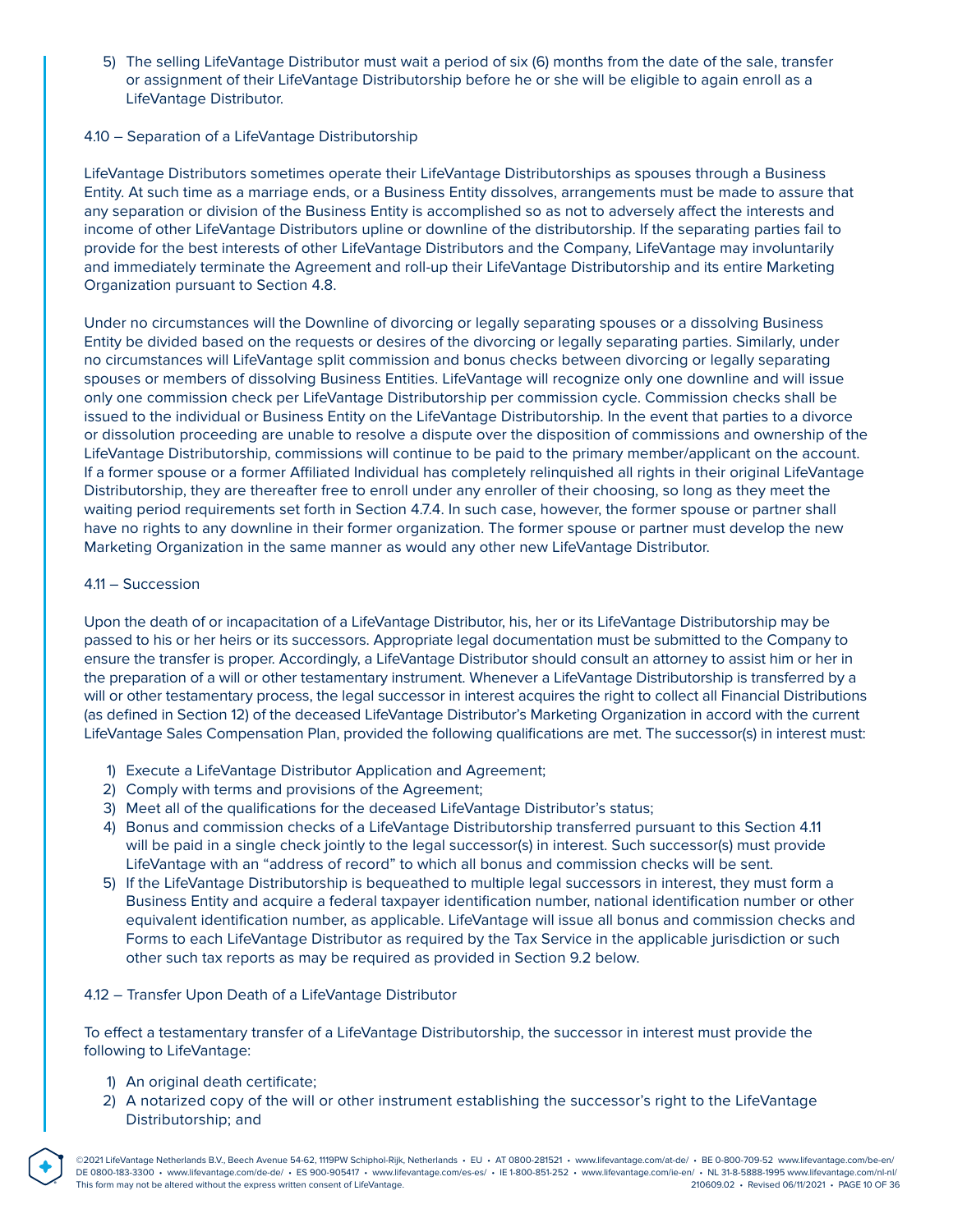3) A completed and executed LifeVantage Distributor Application and Agreement. If the successor in interest is already a LifeVantage Distributor, the Company may grant exception to the one (1) LifeVantage Distributorship per Household rule upon written request from the successor in interest.

### 4.13 – Transfer Upon Incapacitation of a LifeVantage Distributor

To effect a transfer of a LifeVantage Distributorship because of incapacity, a legally appointed representative must provide the following to LifeVantage: (1) a notarized copy of an appointment as trustee or other legally appointed representative; (2) a notarized copy of the trust document or other documentation establishing the trustee's right to administer the LifeVantage Distributorship; and (3) a completed LifeVantage Distributor Application and Agreement executed by the trustee. If the representative in interest is already a LifeVantage Distributor, the Company may grant exception to the one (1) LifeVantage Distributorship per Household rule upon written request from the representative in interest.

### 4.14 – Errors or Questions

If a LifeVantage Distributor has questions about or believes any errors have been made regarding commissions, bonuses, Downline Activity Reports or credit card charges, the LifeVantage Distributor must notify LifeVantage in writing within sixty (60) days of the date of the purported error or incident in question. LifeVantage will not be responsible for any errors, omissions or problems not reported to the Company within sixty (60) days of the purported error or incident in question.

### SECTION 5 – RESPONSIBILITIES OF LIFEVANTAGE DISTRIBUTORS

### 5.1 – Change of Address, Telephone or E-mail

To ensure timely delivery of products, support materials and commission checks, it is critically important that your addresses in the LifeVantage files are current. Street addresses are required for shipping since LifeVantage product will not be delivered to a post office box. LifeVantage Distributors planning to move should send any change of address, telephone or e-mail to the LifeVantage Corporate Offices Attention: LifeVantage Distributor Support Department. If a LifeVantage Distributor is presently on a monthly subscription order, the subscription order will automatically be updated to the new address. If more than one change of address notice or subscription order agreement has been submitted to LifeVantage, the most recent one will supersede previous notices. Please allow thirty (30) days after the receipt of the notice or new subscription agreement by LifeVantage for processing.

### 5.2 – Continuing Development Obligations

#### 5.2.1 – Ongoing Responsibility

Successful LifeVantage Distributors (the "Enroller") who enroll new LifeVantage Distributors perform a bonafide assistance function to ensure that his, her or its Marketing Organization is properly operating his, her or its LifeVantage Distributorship. Successful LifeVantage Distributors have ongoing contact and communication with the LifeVantage Distributors in their Marketing Organizations. Examples of such contact and communication may include, but are not limited to: newsletters, written correspondence, personal meetings, telephone contact, voice mail, electronic mail and the accompaniment of their LifeVantage Distributors to LifeVantage meetings, training sessions and other functions. Successful upline LifeVantage Distributors (the "Sponsors") also motivate and assist new LifeVantage Distributors in LifeVantage product knowledge, effective sales techniques, the LifeVantage Sales Compensation Plan and compliance with the LifeVantage Policies and Procedures. Communication with downline LifeVantage Distributors must not, however, violate Section 8.1 (General) to ensure that downline LifeVantage Distributors do not make improper product or business claims, or engage in any illegal or inappropriate conduct.

#### 5.2.2 – Increased Responsibilities

**®**

As LifeVantage Distributors progress through the various levels of leadership, they will become more experienced in sales techniques, product knowledge and understanding of the LifeVantage program. They may be called upon from time to time to share this knowledge with lesser experienced LifeVantage Distributors and Customers within their Marketing Organization.

©2021 LifeVantage Netherlands B.V., Beech Avenue 54-62, 1119PW Schiphol-Rijk, Netherlands • EU • AT 0800-281521 • www.lifevantage.com/at-de/ • BE 0-800-709-52 www.lifevantage.com/be-en/ DE 0800-183-3300 • www.lifevantage.com/de-de/ • ES 900-905417 • www.lifevantage.com/es-es/ • IE 1-800-851-252 • www.lifevantage.com/ie-en/ • NL 31-8-5888-1995 www.lifevantage.com/nl-nl/ This form may not be altered without the express written consent of LifeVantage. 210609.02 • Revised 06/11/2021 • PAGE 11 OF 36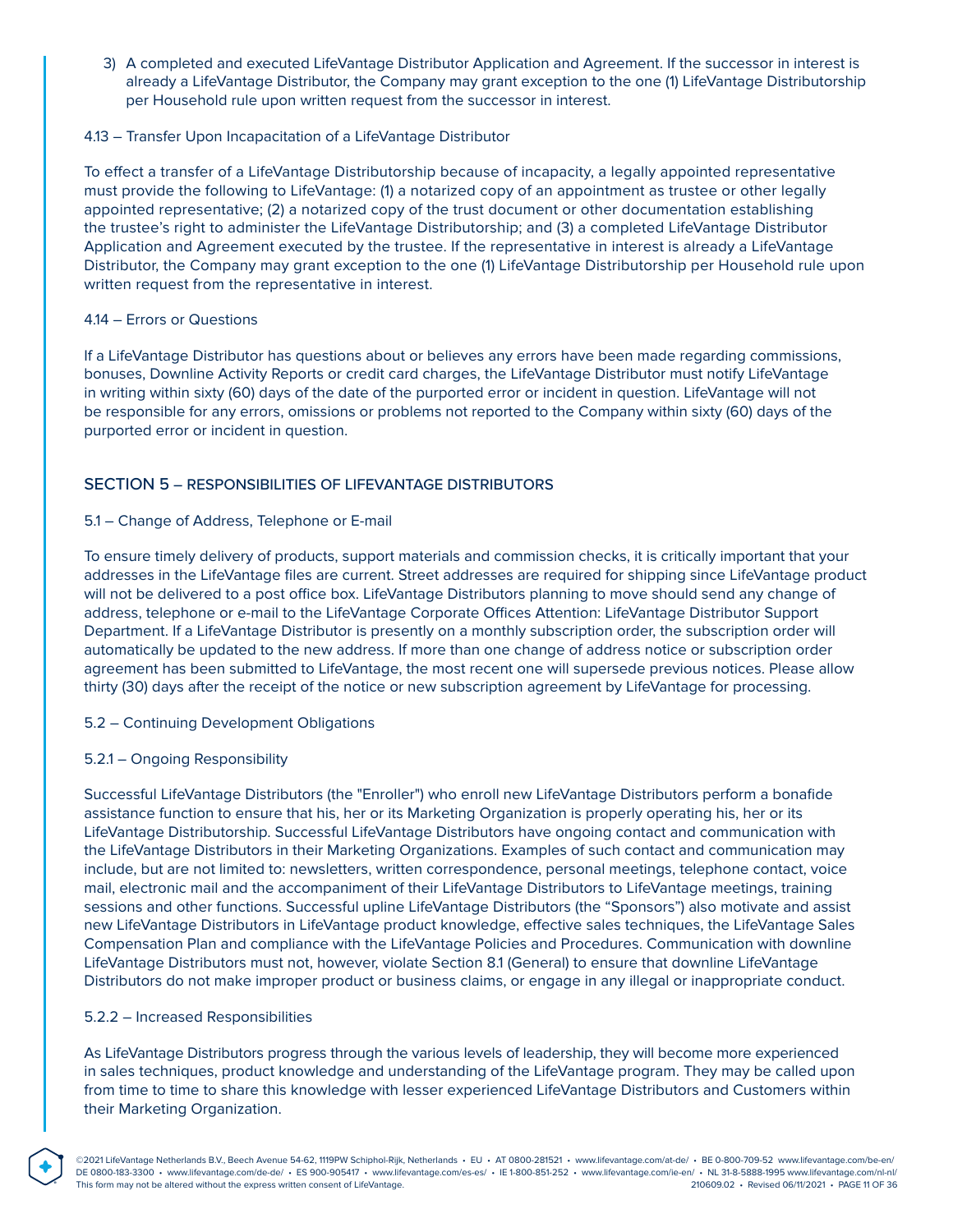### 5.2.3 – Ongoing Sales Responsibilities

Regardless of their level of achievement, successful LifeVantage Distributors are continually and personally promoting sales through the generation of new customers and through servicing their existing customers as well as promoting this same customer sales behavior in their Marketing Organizations.

### 5.3 – Non-Disparagement

LifeVantage wants to provide its LifeVantage Distributors with the best products, compensation plan and service in the industry. Accordingly, we value your constructive criticisms and comments. All such comments should be submitted in writing to the LifeVantage Distributor Support Department. LifeVantage Distributors should not, however, disparage, demean or make negative remarks about LifeVantage, other LifeVantage Distributors, LifeVantage products, the LifeVantage Sales Compensation Plan, or any LifeVantage directors, officers or employees.

### 5.4 – Providing Documentation to Applicants

An enroller must provide the most current version of this Agreement to include the LifeVantage Policies and Procedures and the LifeVantage Sales Compensation Plan to the individual(s) whom he, she or it is considering to enroll to become a LifeVantage Distributor before such applicant signs a LifeVantage Distributor Application and Agreement. The Agreement may be found on the official LifeVantage website.

### 5.5 – Reporting Policy Violations

LifeVantage Distributors who become aware of a policy violation by another LifeVantage Distributor should submit a written report of the violation directly to the attention of the LifeVantage Compliance Department. Details of any incident such as dates, number of occurrences, persons involved, and any supporting documentation should be included in the report.

### 5.6 – Company Claims

No claims may be made or implied that any LifeVantage Distributor has advantages with or special privileges with the Company or is in any way exempt from the same obligations and requirements of every other LifeVantage Distributor.

### SECTION 6 – CONFLICTS OF INTEREST

LifeVantage Distributors may participate in other direct selling or network marketing or multilevel marketing ventures (collectively "Network Marketing Ventures"), and LifeVantage Distributors may engage in selling activities related to non-LifeVantage products and services if they desire to do so. If a LifeVantage Distributor elects to participate in another Network Marketing Venture, in order to avoid conflicts of interest and loyalties as well as breach of this Agreement, LifeVantage Distributors must adhere to the following:

#### 6.1 – Non-Solicitation

During the term of the Agreement, and to the maximum extent permitted by law, a LifeVantage Distributor shall not engage in any actual or attempted recruitment or enrollment of a LifeVantage Distributor for any other Network Marketing Ventures, either directly or through a third party. This includes, but is not limited to, presenting or assisting in the presentation of another Network Marketing Venture to any LifeVantage Distributor or Customer, or implicitly or explicitly encouraging any LifeVantage Distributor or Customer to join another Network Marketing Venture.

1) For a period of one (1) year following the Cancellation of a LifeVantage Distributor's Agreement, the former LifeVantage Distributor is strictly prohibited from recruiting any LifeVantage Distributor or Customer for another Network Marketing Venture which sells competing products. By signing the LifeVantage Distributor Application and Agreement, each LifeVantage Distributor acknowledges and agrees that the Company is trying to protect legitimate business interests by this prohibition and such prohibition is reasonable in its scope and duration.

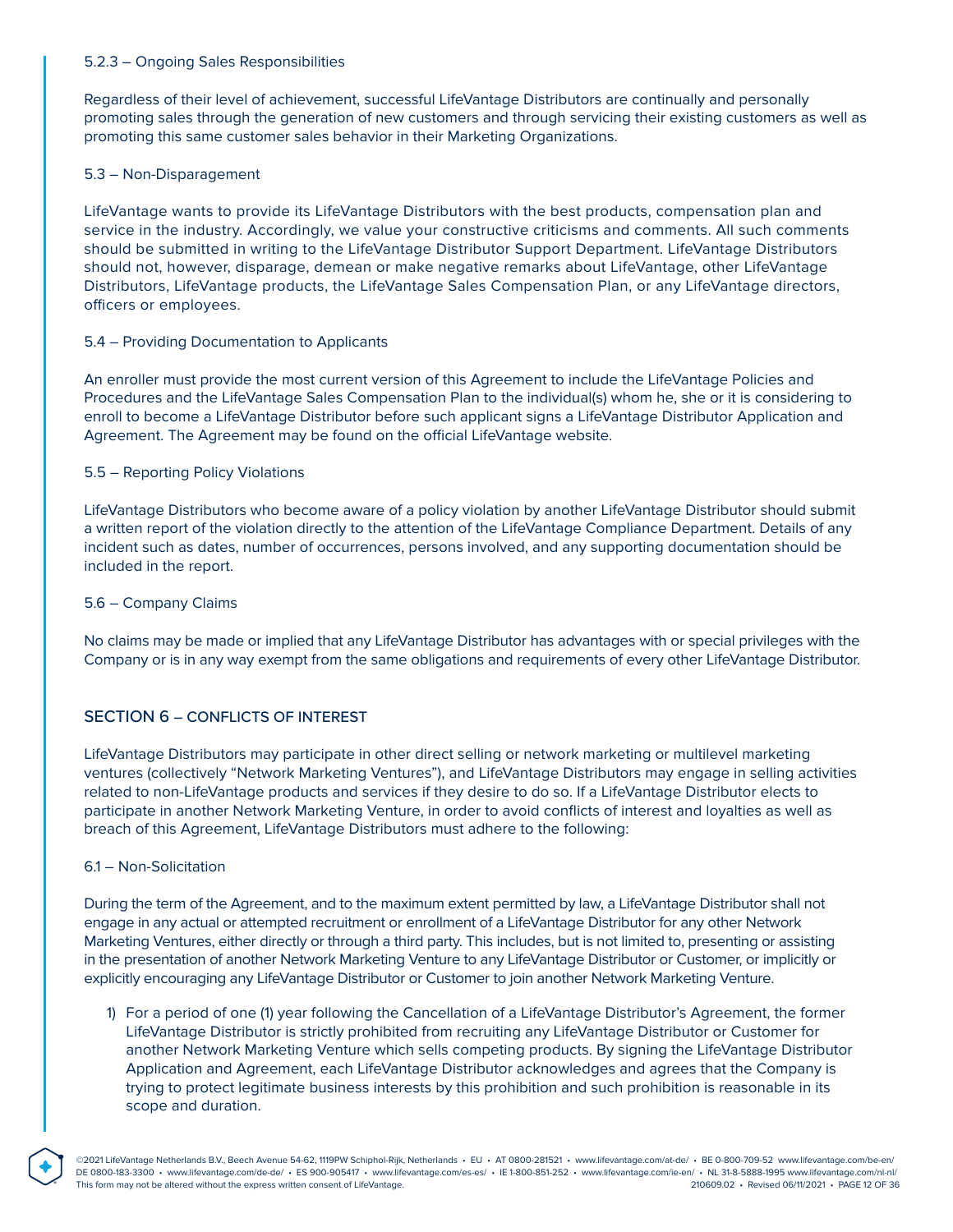- 2) During the term of the Agreement, a LifeVantage Distributor may not:
	- a) Produce, offer or transfer any literature, electronic media or other promotional material of any nature for another Network Marketing Venture which is used by the LifeVantage Distributor or any third person to recruit LifeVantage Distributors, or Customers for that Network Marketing Venture;
	- b) Sell, offer to sell, or promote any competing non-LifeVantage products or services to LifeVantage Distributors or Customers (any product in the same generic product category as a LifeVantage product is deemed to be competing (e.g., any nutritional supplement or personal care product is in the same generic category as the LifeVantage nutritional supplements, and/or personal care products and is therefore a competing product, regardless of differences in cost, quality, ingredients or nutrient content);
	- c) Offer LifeVantage products or promote the LifeVantage Sales Compensation Plan in conjunction with any non-LifeVantage products, services, business plan, opportunity or incentive; or
	- d) Offer any non-LifeVantage products, services, business plan, opportunity or incentive at any LifeVantage meeting, seminar, launch, convention or other LifeVantage function, or immediately following such event.

### 6.2 – Targeting Other Direct Sellers

LifeVantage does not encourage LifeVantage Distributors to target the sales force of another direct sales company to sell LifeVantage products or to become LifeVantage Distributors for LifeVantage, nor does LifeVantage encourage LifeVantage Distributors to solicit or entice members of the sales force of another direct sales company to violate the terms of their contract with any such other company.

### 6.3 – Cross-Sponsoring

Actual or attempted cross-sponsoring is strictly prohibited. "Cross-Sponsoring" is defined as the enrollment of an individual or entity which is already a LifeVantage Customer or LifeVantage Distributor and/or who has been such within the preceding six (6) calendar months, within a different line of sponsorship. The use of a spouse's or relative's name, trade names, doing business as names ("DBAs"), assumed names, corporations, partnerships, trusts, federal ID numbers, VAT numbers or fictitious ID numbers to circumvent this policy or any other provision of the Agreement is strictly prohibited. LifeVantage Distributors shall not demean, discredit or defame other LifeVantage Distributors in an attempt to entice another LifeVantage Distributor to become part of the first LifeVantage Distributor's Marketing Organization. Notwithstanding the foregoing, this policy shall not prohibit the transfer of a LifeVantage Distributorship in accordance with Section 4.9. If Cross-Sponsoring is discovered, it must be brought to the Company's attention immediately. LifeVantage may take action against the LifeVantage Distributor who changed organizations and/ or those LifeVantage Distributors who encouraged or participated in the Cross-Sponsoring. LifeVantage may also move all or part of the offending LifeVantage Distributor's downline to his, her or its original Downline organization if the Company deems it equitable and feasible to do so. However, LifeVantage is under no obligation to move the Cross-Sponsored LifeVantage Distributor's downline organization, and the ultimate disposition of the Marketing Organization remains within the sole discretion of LifeVantage. LifeVantage Distributors waive all claims and causes of action against LifeVantage arising from or relating to the disposition of the Cross-Sponsored LifeVantage Distributor's Marketing Organization.

#### 6.4 – Holding Applications or Orders

LifeVantage Distributors must not manipulate enrollments of new applicants and the purchase of products. All LifeVantage Distributor Applications and Agreements, and product orders must be sent to LifeVantage within fortyeight (48) hours from the time they are signed by a LifeVantage Distributor or placed by a Customer, respectively (see Section 6.5 "Stacking").

#### 6.5 – Stacking

"Stacking" is strictly prohibited. The term Stacking includes: (1) the failure to transmit to LifeVantage or the holding of a LifeVantage Distributor Application and Agreement in excess of two (2) business days after its execution (see Section 6.4); (2) violating the two LifeVantage Distributorships per household rule (see Section 4.4); and/or (3) enrolling fictitious individuals or Business Entities into the LifeVantage program (see Section 10.4 "Bonus Buying Prohibited").

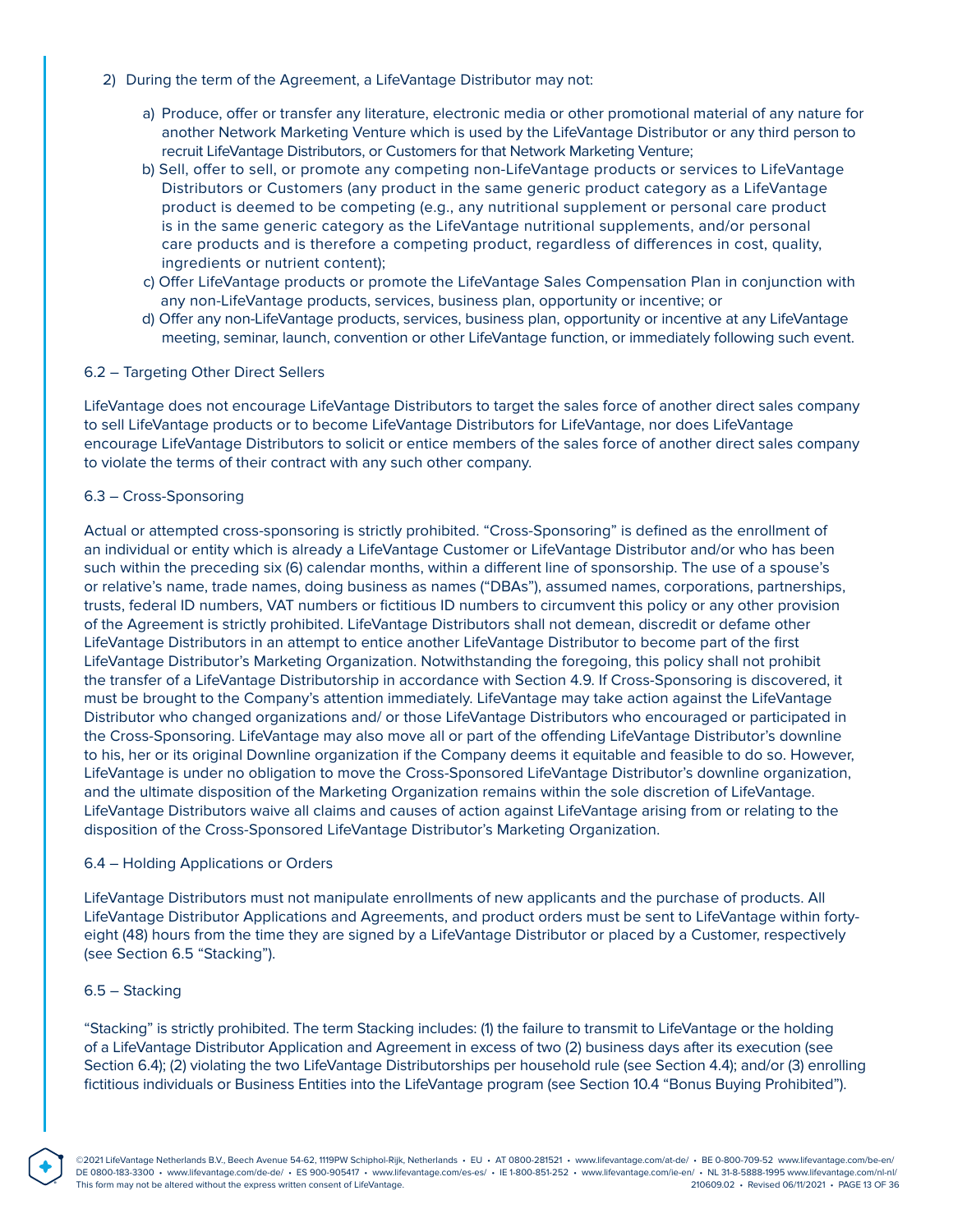### SECTION 7 – LIFEVANTAGE DISTRIBUTOR COMMUNICATION AND CONFIDENTIALITY

### 7.1 – Marketing Organization (Genealogy Reports)

Marketing Organization Activity Reports are available for LifeVantage Distributor access and viewing at the LifeVantage official website. LifeVantage Distributor access to their Marketing Organization Activity Reports is password protected. All Marketing Organization Activity Reports and the information contained therein are confidential and constitute proprietary information and business trade secrets and are owned exclusively by LifeVantage. Marketing Organization Activity Reports are provided to LifeVantage Distributors in strictest confidence and are made available to LifeVantage Distributors for the sole purpose of assisting LifeVantage Distributors in working with their respective Marketing Organization in the development of their LifeVantage Distributorship. LifeVantage Distributors should use their Marketing Organization Activity Reports to assist, motivate and train their Downline LifeVantage Distributors and support their customers. The LifeVantage Distributor and LifeVantage acknowledge and agree that, but for this agreement of confidentiality and nondisclosure, LifeVantage would not provide Marketing Organization Activity Reports to the LifeVantage Distributor. A LifeVantage Distributor shall not, on his, her or its own behalf, or on behalf of any other person, partnership, association, corporation or other entity:

- 1) Directly or indirectly disclose any information contained in any Marketing Organization Activity Report to any third party;
- 2) Directly or indirectly disclose the password or other access code to his, her or its Marketing Organization Activity Report;
- 3) Use the information to compete with LifeVantage or for any purpose other than promoting his, her or its LifeVantage Distributorship;
- 4) Recruit or solicit any LifeVantage Distributor or Customer of LifeVantage listed on any report, or in any manner attempt to influence or induce any LifeVantage Distributor or Customer to alter their business relationship with LifeVantage;
- 5) Use or disclose to any person, partnership, association, corporation or other entity any information contained in any Marketing Organization Activity Report. Upon demand by the Company, any current or former LifeVantage Distributor will return the original and all copies of Marketing Organization Activity Reports to the Company; and
- 6) It is a violation of these Policies and Procedures for a LifeVantage Distributor or a third party to access this data via reverse engineering, keystroke monitoring or by any other means.

#### 7.2 – Communication and Data Protection

**®**

Each LifeVantage Distributor agrees that LifeVantage or a party acting on its behalf may contact you by email or at the telephone numbers or fax number listed on your application or as updated. You understand that your consent is not a condition of purchase. You consent and agree to the LifeVantage Privacy Policy and Website Use Agreement when you sign and submit this Agreement. LifeVantage is the data controller of any Personal Information (as defined in the LifeVantage Privacy Policy and Website Use Agreement) that you provide us with when you place an order for products or services from the European Union. You agree that LifeVantage or a party acting on its behalf may collect Personal Information from you including your name, birth date, gender, address, mailing address, phone and fax numbers, banking and credit card information and transmit that information to LifeVantage Corporation which is located in the United States of America for the purpose of executing your order. LifeVantage Corporation may provide your Personal Information to its shipping partners and credit card processors for the purpose of processing your order. You consent and agree to LifeVantage transferring your data for these purposes. If you would like to request a copy of your Personal Information, would like to correct or update your Personal Information, would like to have your Personal Information removed, please contact LifeVantage in writing by mail or by sending an e-mail to:

> LifeVantage Netherlands B.V. Beech Avenue 54-62 1119PW Schiphol-Rijk **Netherlands** eusupport@lifevantage.com Tel. 800-70952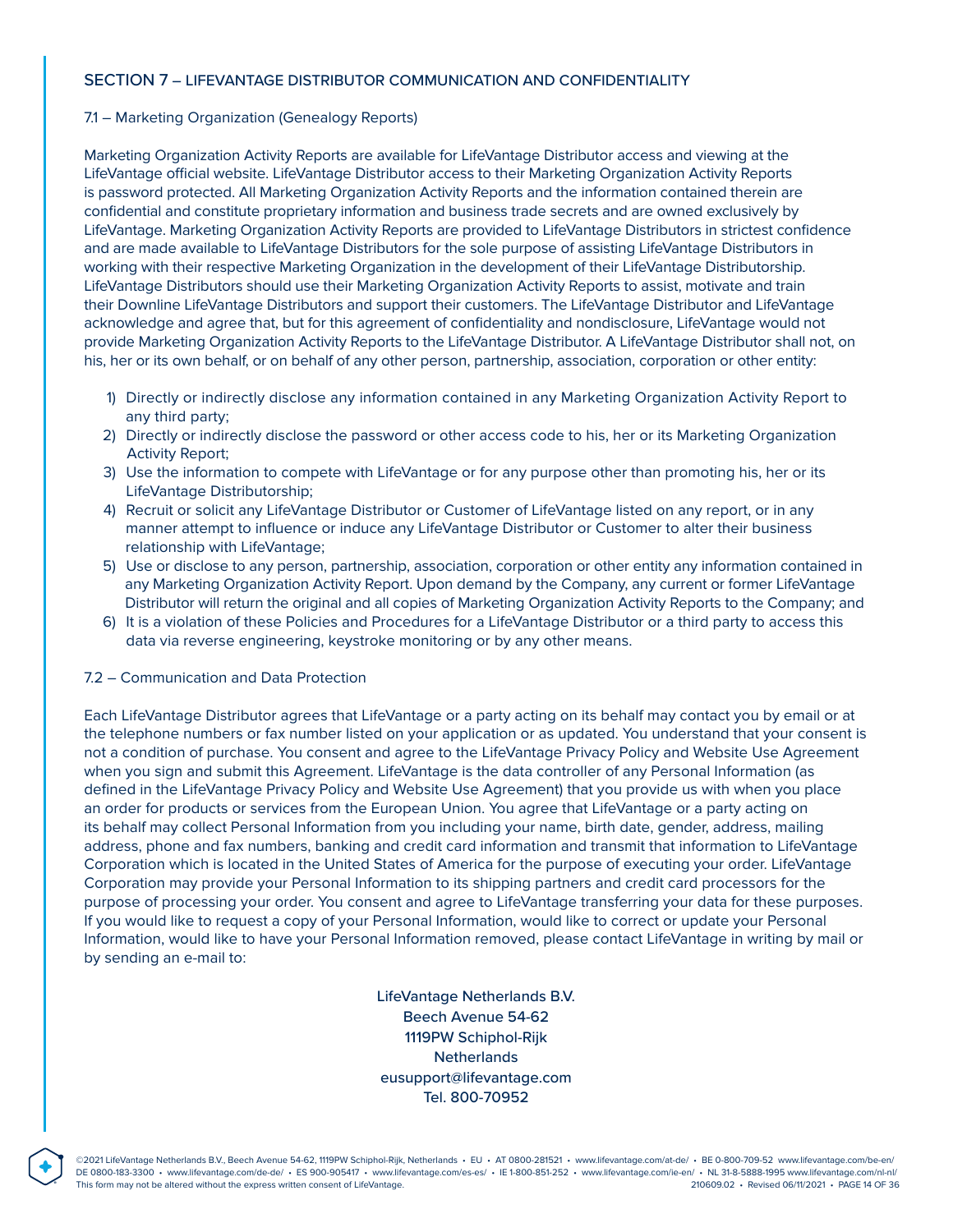## SECTION 8 – ADVERTISING

#### 8.1 – General

In order to safeguard and promote the good reputation and established brands of LifeVantage and its products and ensure that the promotion of LifeVantage, the LifeVantage opportunity, and LifeVantage products are consistent with the public interest and avoid all discourteous, deceptive, misleading, unethical or immoral conduct or practices, all LifeVantage Distributors, except those with significant experience and who have achieved the rank of Elite Pro 7 or higher (see below in this same section 8.1), are encouraged to use the sales aids and support materials produced by LifeVantage. The Company has carefully designed its products, product labels, compensation plan and promotional materials to ensure that the presentation of each aspect of LifeVantage is fair, truthful, substantiated and complies with the vast and complex legal requirements of all applicable laws. In the event that an experienced LifeVantage Distributor, who has achieved the rank of Elite Pro 7 or higher, produces supplemental marketing material of any kind including, but not limited to, advertisements of any media type, flyers, brochures, digital media, audio recordings, posters, or banners, LifeVantage requires that such be submitted to the LifeVantage Compliance Department for approval before it may be used or made public. All such proposed materials may be sent to LifeVantage Compliance Department, by fax to 0-800- 098-8203, or email to compliance@lifevantage.com. Unless the LifeVantage Distributor receives specific written approval to use such materials the request shall be deemed denied. Also, LifeVantage reserves the right, at its discretion, to edit or discontinue previously approved LifeVantage Distributor materials. All such materials may not be sold and may only be offered free of charge. LifeVantage further reserves the right to rescind approval for any sales tools, promotional materials, advertisements or other literature, and LifeVantage Distributors waive all claims for damages or remuneration arising from or relating to such rescission. Elite Pro 7 or higher LifeVantage Distributors may not make any claims stating that documents or materials that they have written or produced have been given approval from the LifeVantage Compliance Department or that they are "compliance-approved" even if they have received approval through the Compliance Department for their marketing materials. As these compliance policies are vital to the long-term stability of LifeVantage and the preservation of the opportunity for all, violations of these policies will be strictly enforced. Failure to obtain approval for supplemental marketing materials of any kind and/or failure to implement the policies in any material may result in any of the actions set forth in Section 14.1 including, without limitation, the following:

- 1) Formal warning letter and/or probation;
- 2) Suspension of commissions;
- 3) Termination of the LifeVantage Distributorship; and
- 4) Litigation for damages to LifeVantage.

All LifeVantage Distributors who create their own advertisements under this section 8.1 hereby represent and warrant to the Company that they also do not contravene any applicable local laws.

LifeVantage Distributors agree to indemnify the Company against any loss arising from any breaching of this obligation.

### 8.2 – Trademarks and Copyrights

**®**

No LifeVantage Distributor shall use any LifeVantage trade names, trademarks, designs, or symbols without its prior, written permission. For example, except in limited circumstances specifically addressed herein, LifeVantage Distributors may not use or attempt to register "LifeVantage," "Protandim," "LifeVantage TrueScience," "Nrf2 Synergizer," "LFVN, or any LifeVantage trademarks, other product names or any derivatives thereof connected with the Company for use in any Internet domain name, Internet/search engine AdWords (see Section 8.5.17 "Sponsored Links, Pay-Per-Click (PPC) Ads, and Paid Search"), social pages or blogs, e-mail address, user name, team names, telephone numbers or any other address or title or online aliases that could cause confusion or be misleading or deceptive, in that they cause individuals to believe or assume the communication is from or is the property of LifeVantage. LifeVantage Distributors may not produce for sale or distribution any recorded Company events or speeches without the prior written permission from LifeVantage. LifeVantage Distributors may not reproduce for sale or other use any recording of Company produced audio or digital media presentations. The name "LifeVantage," "Protandim" and other names as may be adopted by LifeVantage are examples of proprietary Company trade names, trademarks and service marks. As such, these marks are of great value to LifeVantage and are supplied to LifeVantage Distributors for their use only in an expressly authorized manner. Use of the LifeVantage marks on any item not produced by the Company is prohibited except as follows:

# LifeVantage Distributor's Name LifeVantage Independent Contractor Distributor

©2021 LifeVantage Netherlands B.V., Beech Avenue 54-62, 1119PW Schiphol-Rijk, Netherlands · EU · AT 0800-281521 · www.lifevantage.com/at-de/ · BE 0-800-709-52 www.lifevantage.com/be-en/ DE 0800-183-3300 • www.lifevantage.com/de-de/ • ES 900-905417 • www.lifevantage.com/es-es/ • IE 1-800-851-252 • www.lifevantage.com/ie-en/ • NL 31-8-5888-1995 www.lifevantage.com/nl-nl/ This form may not be altered without the express written consent of LifeVantage. 210609.02 • Revised 06/11/2021 • PAGE 15 OF 36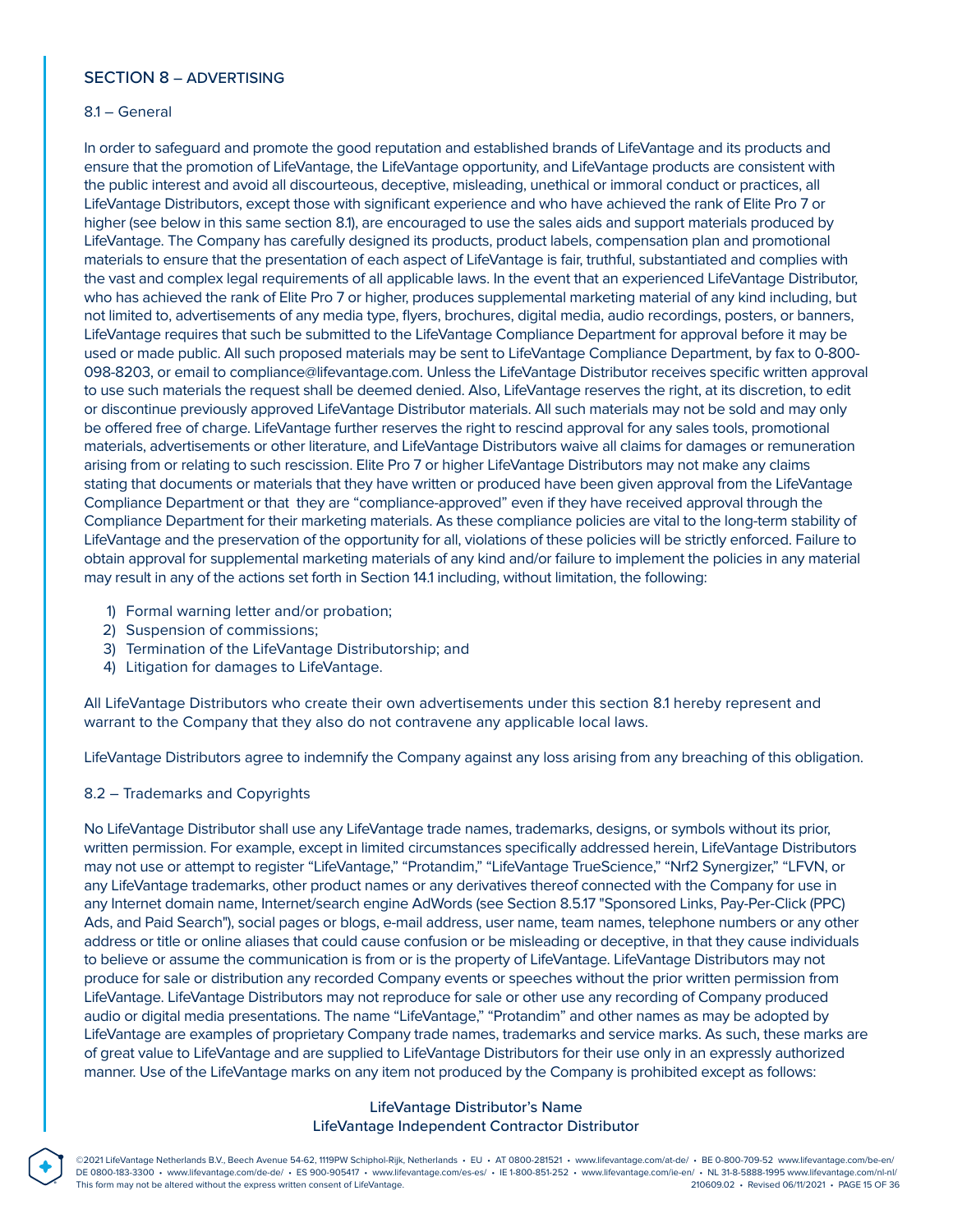All LifeVantage Distributors must list themselves as a LifeVantage Independent Contractor Distributor in any advertising medium under their own name. No LifeVantage Distributor may place, use or display ads using the LifeVantage name or logo. LifeVantage Distributors may not answer the telephone by saying "LifeVantage," "LifeVantage Corporation," or in any other manner that would lead the caller to believe that he or she has reached corporate offices of LifeVantage. Similarly, LifeVantage Distributors are prohibited from using the names of persons or companies, trademarks, designs or symbols to further their LifeVantage Distributorship without the written consent of the owner.

### 8.3 – Unauthorized Claims and Actions

### 8.3.1 – Indemnification

A LifeVantage Distributor is fully responsible for all of his, her or its verbal and written statements made regarding LifeVantage products and the LifeVantage Sales Compensation Plan which are not expressly contained in official LifeVantage materials. LifeVantage Distributors agree to indemnify LifeVantage and its directors, officers, employees and agents, and hold them harmless from any and all liability including, but not limited to, judgments, civil penalties, refunds, attorney fees, court costs or lost business incurred by LifeVantage as a result of the LifeVantage Distributor's unauthorized representations or actions. This provision shall survive the termination of this Agreement.

### 8.3.2 – Product Claims

No claims, which include personal testimonials, as to therapeutic, curative or beneficial properties of any products offered by LifeVantage may be made except those contained in official LifeVantage materials. In particular, no LifeVantage Distributor may make any claim that LifeVantage products are useful in, or anyway have properties for, the cure, treatment, diagnosis, mitigation or prevention of any diseases or signs or symptoms of disease, or that are suggesting or implying a relationship between any of the products offered by LifeVantage (or of their constituents) and health. Not only are such claims violations of LifeVantage policies, but they potentially violate applicable laws and regulations, including, but not limited to, European Union and national applicable requirements (such as, by way of example, Directive 2001/83/EC and its national implementing legislation, Regulation (EC) No 1223/2009 or Regulation (EC) No 1924/2006), as well as national, state or local (municipality, communal or otherwise) laws and regulations. A LifeVantage Distributor that provides product experience testimonials in any medium should use care to disclose their affiliation with LifeVantage, i.e., "LifeVantage Independent Contractor Distributor," be honest in their testimonial personal experience and assert that they are not claiming that their experience is the typical result experienced by consumers.

#### 8.3.3 – Income Claims

**®**

It is important that all LifeVantage Distributors are fully informed and have realistic expectations concerning the income opportunity associated with being a LifeVantage Distributor. Therefore, it is important that LifeVantage Distributors not make any claims, specific or implied, regarding the income opportunity that are false or misleading, including income guarantees of any kind.

As to lifestyle claims (e.g., my LifeVantage business allowed me to buy a boat, quit my job, purchase a new home, etc.), LifeVantage Distributors may only make such claims if the following conditions are met:

- 1) The information must be accurate and not misleading;
- 2) The information must be based on their experience and actual compensation level or be consistent with information in Company support materials.

Hypothetical income examples that are used to explain the operation of the LifeVantage Sales Compensation Plan and which are based solely on mathematical projections, may be made to prospective LifeVantage Distributors, so long as the LifeVantage Distributor who uses such hypothetical examples makes clear to the prospective LifeVantage Distributor(s) that such earnings are hypothetical.

### 8.3.4 – Use of Celebrity Names and Likeness

No names or likeness of a celebrity may be published by LifeVantage Distributors in association with LifeVantage without prior written approval of LifeVantage.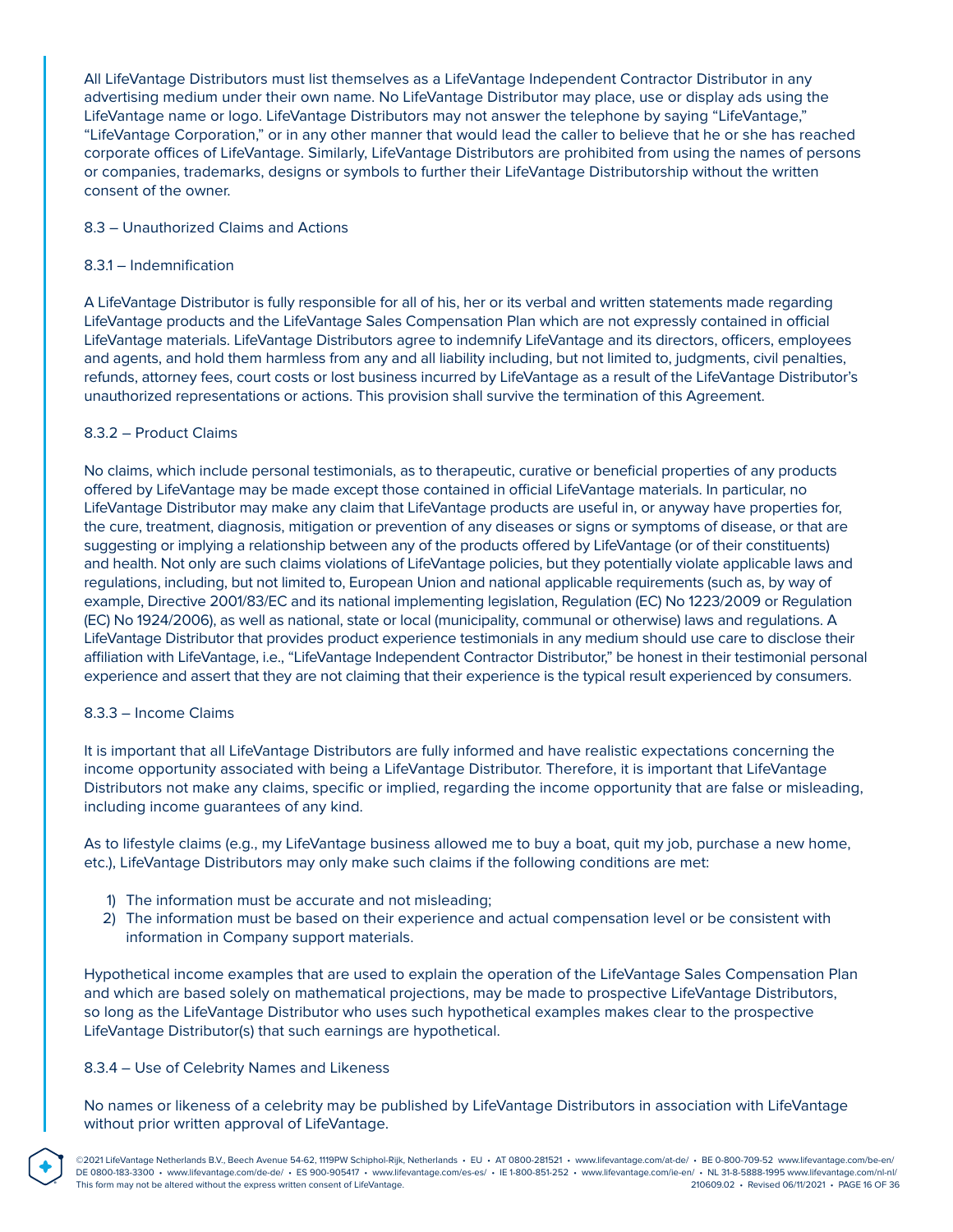### 8.3.5 – Interaction with Scientific Advisory Board and other Company Consultants

LifeVantage is uniquely positioned in the marketplace by its special relationship with many preeminent scientific, marketing, Public Relations ("PR"), business and legal professionals. In the interest of preserving these relationships for the benefit of all LifeVantage Distributors and the Company, LifeVantage Distributors must: (1) adhere strictly to the Company's advertising policies; and (2) refrain from any contact with any member of the Company's board of directors, Scientific Advisory Board or other consultant or advisor of the Company, without the express prior written consent of the Company.

### 8.3.6 – Governmental Approval or Endorsement

Government regulatory agencies do not endorse any direct selling or network marketing companies or programs. Therefore, LifeVantage Distributors shall not represent or imply that LifeVantage or its Compensation Plan has been "approved," "endorsed" or otherwise sanctioned by any government agency.

### 8.4 – Mass Media

### 8.4.1 – Promotions Utilizing Mass Media Prohibited

Except as otherwise specifically authorized herein, LifeVantage Distributors may not use any form of media or other mass communication advertising to promote the products or opportunity. This includes news stories or promotional pieces on TV shows, newscasts, entertainment shows, Internet ads, etc. Products may be promoted only by personal contact or by literature produced and distributed by the Company or by LifeVantage Distributors in accordance with these LifeVantage Policies and Procedures. LifeVantage Distributors may place generic opportunity advertisements in jurisdictions allowing that type of advertisement, but only in accordance with this Manual and in compliance with applicable law. For the avoidance of doubt, any LifeVantage Distributor who intends to place a generic opportunity advertisement in their jurisdiction must obtain advance written permission from LifeVantage stating that such action is legally permissible.

### 8.4.2 – Media Interviews

LifeVantage Distributors may not promote the Products or opportunity through interviews with the media, articles in publications, news reports, press releases or any other public information, trade or industry information source, unless specifically authorized, in writing, by the Company. This includes private, paid membership or "closed group" publications. LifeVantage Distributors may not speak to the media on the Company's behalf and may not represent that they have been authorized by the Company to speak on its behalf. All media contacts or inquiries should be immediately referred to the Company.

### 8.5 – Internet

### 8.5.1 – General

**®**

Regardless of compliance with the policies and procedures set forth herein, all LifeVantage Distributors are personally responsible for their online postings and all other online activity that relates to LifeVantage. Therefore, even if a LifeVantage Distributor does not own or operate a blog or social media site, if a LifeVantage Distributor posts to any such site that relates to LifeVantage or which can be traced to LifeVantage, the LifeVantage Distributor is responsible for the posting and must act in a way that builds, strengthens and enhances the LifeVantage reputation, image and standing in the community. LifeVantage Distributors are also responsible for postings which occur on any external website that the LifeVantage Distributor owns, operates or controls. LifeVantage Distributors must disclose their full names on all relevant social media profiles that relate to LifeVantage and its products or business, and each must conspicuously identify themselves as a "LifeVantage Independent Contractor Distributor." Anonymous postings or use of an alias is prohibited. LifeVantage Distributors must avoid inappropriate conversations, comments, images, video, audio, applications or any other adult, profane, discriminatory or vulgar content. Determination of what is inappropriate is at Company's sole discretion, and offending LifeVantage Distributors will be subject to disciplinary action. LifeVantage Distributors may not use blog spam, spamdexing or any other mass-replicated methods to leave comments on any website, blog or message board. Comments LifeVantage Distributors create or leave online must be useful, unique, relevant and specific to the blog's article. As a general rule, LifeVantage Distributors may not use any geographic references in the page names/ titles or URLs of their LifeVantage-related social media or external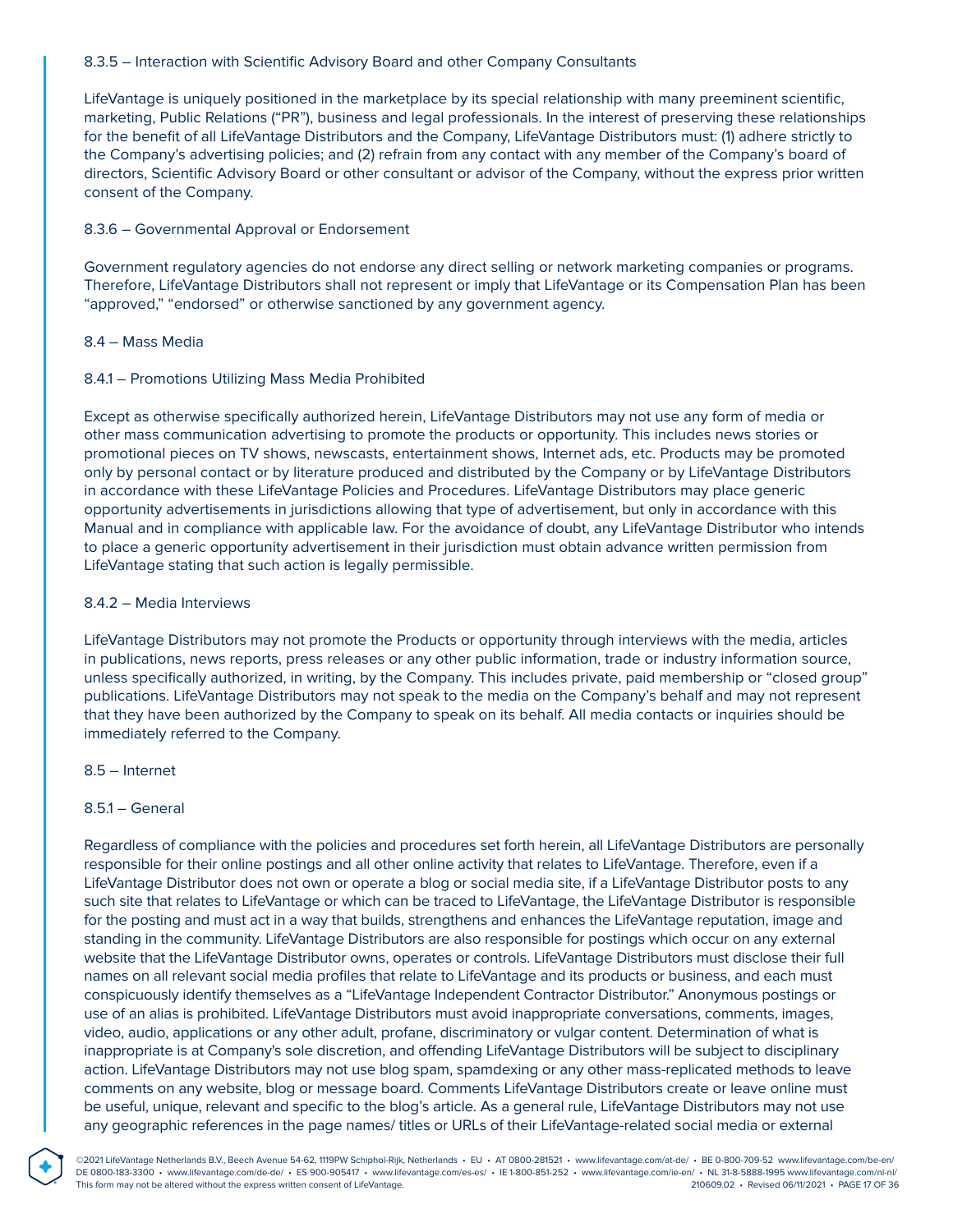websites. For purposes of clarification and the avoidance of doubt, other than for a Default URL or an approved amendment to a Default URL, LifeVantage Distributors may not use the terms "LifeVantage," "Protandim" or any derivation thereof, in any external website address or related URL (e.g., www.jillsellsProtandim.com or www.blogspot. lifevantageofstlouis.com). Any External Website which contains "LifeVantage" or "Protandim," other LifeVantage product and program names, or any derivation thereof in the URL, must be transferred to LifeVantage or closed/ terminated upon demand by LifeVantage. In no event may the LifeVantage Distributor sell such domain name to any third party without the prior express written consent of LifeVantage.

## 8.5.2 – LifeVantage Distributor Websites

If a LifeVantage Distributor desires to utilize an Internet web page to promote his, her or its LifeVantage Distributorship, he, she or it may do so only through the Company's replicated website program, using the official LifeVantage template. This program permits LifeVantage Distributors to advertise on the Internet and to use a home page design that can be personalized with the LifeVantage Distributor's contact information. These websites give the LifeVantage Distributor a professional and Company-approved presence on the Internet. Online sales may only be generated from a LifeVantage Distributor's LifeVantage replicated website. A LifeVantage Distributor shall not use "blind" ads on the Internet that make product or income claims which are ultimately associated with LifeVantage products, opportunity or the LifeVantage Sales Compensation Plan.

# 8.5.3 – Social Media and Other Websites

Non-replicated external websites, specifically social media sites, are relationship-building sites. While building relationships is an important part of the sales process, external websites, including, without limitation, social media sites may, not be used as a direct medium for generating sales or explaining the LifeVantage income opportunity or product.

# 8.5.3.1 – The Official LifeVantage Public Facebook (or similar) Pages

LifeVantage has an official public Facebook page which it uses to invite potential customers and investors to investigate the company. It is not intended to be used by LifeVantage Distributors to sell product or promote their business or to interact with other LifeVantage Distributor or consumers. As such, LifeVantage Distributors may not place linking information on the public LifeVantage Facebook page, nor may they post any pricing, promotions, marketing material, sales, advertisements, or announcements relating to their businesses. LifeVantage reserves the right to remove any messages posted on the official Company Facebook page as determined in its sole discretion.

### 8.5.3.2 – Closed LifeVantage Distributor Facebook (or similar) Pages

LifeVantage will also create a closed corporate Facebook community for Company and LifeVantage Distributor use. LifeVantage Distributors may also create a closed group and may utilize such group to educate, discuss and disseminate information about LifeVantage, its products, science and business opportunity amongst themselves. LifeVantage Distributors may join these groups only with the consent of LifeVantage, and all content and discussions will be password protected and closed to the public. No LifeVantage Distributor shall allow access to or disseminate information from such groups.

### 8.5.3.3 – Other Internet Use

**®**

LifeVantage Distributors may use the Internet, social networking sites, blogs, social media and applications, and other sites that have content that is based on user participation and user-generated content, forums, message boards, blogs, wikis and podcasts to do the following:

- 1) Communicate preliminary information about LifeVantage or their involvement with LifeVantage;
- 2) Direct users to their LifeVantage replicated website; and
- 3) Post LifeVantage-produced business support materials only that have been approved by LifeVantage for posting and taken from Company's approved "Internet Toolbox."

Such use is permitted provided that it (1) is incidental to the primary use of the website or forum, (2) does not contain any false or misleading information about LifeVantage, its products or business opportunities, and (3) conforms to the other policies set forth herein, including, without limitation, the policies related to the use of the LifeVantage trademarks, trade names and other intellectual property.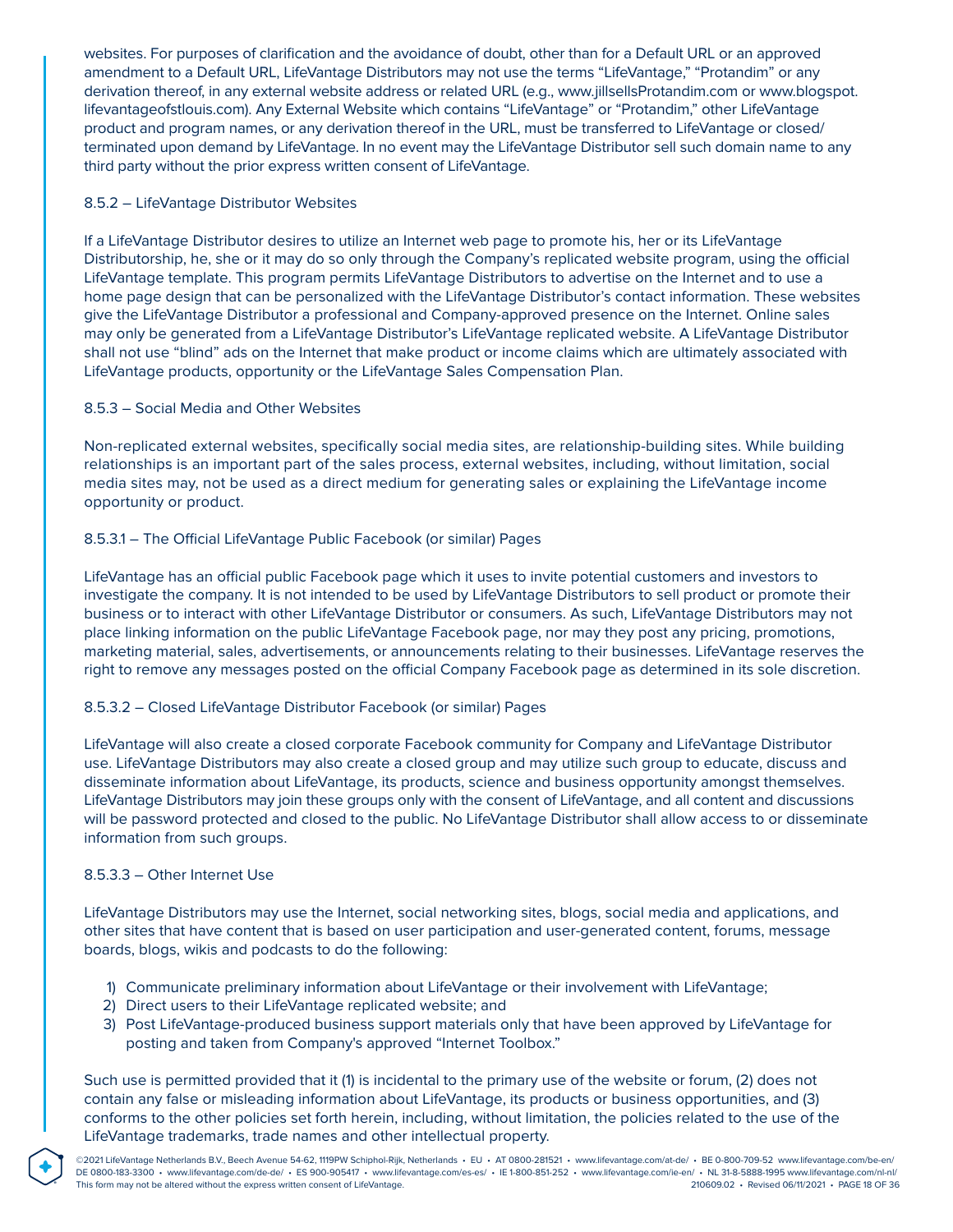### 8.5.4 – Use of Third-Party Intellectual Property

If a LifeVantage Distributor uses the trademarks, trade names, service marks, copyrights or intellectual property of any third party in any online posting, it is their responsibility to ensure that they have received the proper license to use such intellectual property and pay the appropriate license fee. All third-party intellectual property must be properly referenced as the property of the third party, and the LifeVantage Distributor must adhere to any restrictions and conditions that the owner of the intellectual property places on the use of its property.

### 8.5.5 – Respecting Privacy

LifeVantage Distributors must always respect the privacy of others in their postings. They must not engage in gossip or advance rumors about any individual, company or competitive products or services. LifeVantage Distributors may not list the names of other individuals or entities on their postings unless they have the written permission of the individual or entity that is the subject of their posting.

### 8.5.6 – Professionalism

LifeVantage Distributors must ensure that their postings are truthful and accurate. This requires that they fact-check all material they post online. They should also carefully check their postings for spelling, punctuation and grammatical errors. Use of offensive language is prohibited.

### 8.5.7 – Prohibited Postings

LifeVantage Distributors may not make any postings or link to any postings or other material that:

- 1) Is sexually explicit, obscene or pornographic;
- 2) Is offensive, profane, hateful, threatening, harmful, defamatory, libelous, harassing, or discriminatory (whether based on race, ethnicity, creed, religion, gender, sexual orientation, physical disability, or otherwise);
- 3) Is graphically violent, including any violent video game images;
- 4) Is solicitous of any unlawful behavior;
- 5) Engages in personal attacks on any individual, group or entity; or
- 6) Is in violation of any intellectual property rights of the Company or any third party.

### 8.5.8 – Responding to Negative Online Posts

LifeVantage Distributors should not converse with one who places a negative post against them, other LifeVantage Distributors or LifeVantage. They should report negative posts to the Company at compliance@lifevantage.com. Responding to such negative posts simply fuels a discussion with someone carrying a grudge that does not hold themselves to the same high standards as LifeVantage, and therefore damages the reputation and goodwill of LifeVantage.

### 8.5.9 – Cancellation of Your LifeVantage Business

If a LifeVantage Distributor's business is cancelled for any reason, they must discontinue using the LifeVantage name, and all the LifeVantage trademarks, trade names, service marks and other intellectual property, and all derivatives of such marks and intellectual property, in any postings and all external websites that they utilize and do so as soon as possible, and no later than 14 days from the date of cancellation. If a LifeVantage Distributor's post on any social media site on which they have previously identified themselves affiliated with LifeVantage, they must conspicuously disclose that they are no longer with the Company.

### 8.5.10 – E-mail

**®**

LifeVantage Distributors must use the following disclaimers within any email correspondence when discussing LifeVantage or the LifeVantage opportunity:

The sender of this email is a LifeVantage Distributor and as such is an independent contractor of LifeVantage. LifeVantage Distributors are not employees of LifeVantage. If you have questions about the company, please contact LifeVantage Distributor Support by phone 800-70952, or email, at eusupport@lifevantage.com. This email message (including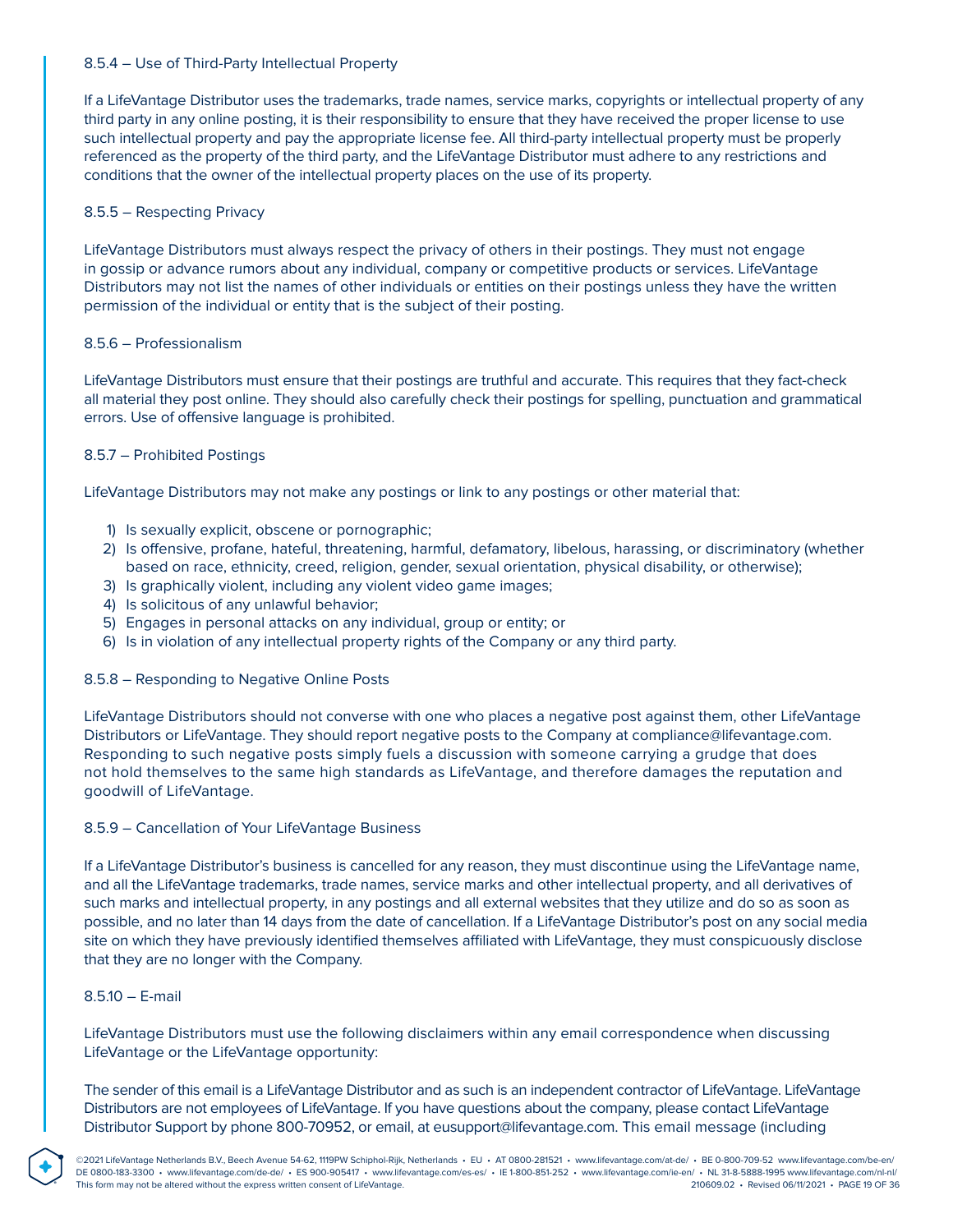attachments) contains information which may be confidential and/or legally privileged. Unless you are the intended recipient, you may not use, copy or disclose to anyone the message or any information contained in the message or from any attachments that were sent with this email. If you have received this email message in error, please advise the sender by email, and delete the message. Unauthorized disclosure and/or use of information contained in this email may result in civil and criminal liability.

### 8.5.11 – Online Classifieds

LifeVantage Distributors may not use online classifieds (including, but not limited to, Craigslist) to list, sell or retail specific LifeVantage products, product bundles or the opportunity.

### 8.5.12 – Online Auction Websites

Unless otherwise prohibited by law, the LifeVantage products and program may not be listed on eBay, Amazon, Alibaba or other online auctions, nor may LifeVantage Distributors enlist or knowingly allow or facilitate a third party to sell LifeVantage products on eBay or other online stores or auctions.

### 8.5.13 – Online Retailing

Unless otherwise prohibited by law, LifeVantage Distributors may not list or sell LifeVantage products on any retail store or ecommerce site, including Amazon.com or the like (with the exception of their own Replicated Website). Additionally, LifeVantage Distributors may not (1) enlist or knowingly allow a third party to sell LifeVantage products on any online retail store or ecommerce site or (2) sell products to a third party that the LifeVantage Distributor has reason to believe will sell such products on any online retail store or ecommerce site. LifeVantage Distributors may obtain the then-current product images and descriptions from the Tools Tab in their Virtual Office, which LifeVantage Distributors may display only on their Replicated Website.

### 8.5.14 – Banner Advertising

LifeVantage Distributors may place banner advertisements on their third-party websites (as described herein below); provided, however, that they only use LifeVantage-approved templates and images from the Tools tab in the Virtual Office, and do not list any pricing, discounts or promotions of any LifeVantage product on such advertisement. Any LifeVantage-related banner advertisements on these websites must link back directly to their Replicated Websites.

#### 8.5.15 – Spam Linking

Spam linking is defined as multiple consecutive submissions of the same or similar content into blogs, wikis, guest books, websites or other publicly accessible online discussion boards or forums and is not allowed. This includes blog spamming, blog comment spamming and/or spamdexing. Any comments a LifeVantage Distributor makes on blogs, forums, guest book, etc., must be unique, informative and relevant.

#### 8.5.16 – Digital Media Submission (e.g., YouTube, iTunes, PhotoBucket, etc.)

LifeVantage Distributors may not upload, submit or publish LifeVantage-related video, audio or photo content to any website.

### 8.5.17 – Sponsored Links, Pay-Per-Click (PPC) Ads, and Paid Search

Sponsored links or pay-per-click ads (PPC) are not acceptable.

### 8.6 – Spamming and Unsolicited Faxes

**®**

Except as provided in this Manual, LifeVantage Distributors may not send or transmit unsolicited faxes, mass e-mail distribution, unsolicited e-mail or "spamming" relative to the operation of their LifeVantage Distributorships. The terms "unsolicited faxes" and "unsolicited e-mail" mean the transmission via telephone, facsimile or electronic mail, respectively, of any material or information advertising or promoting LifeVantage, its products, its opportunity or any other aspect of the Company which is transmitted to any person, except that these terms do not include a fax or e-mail: (1) to any recipient with that recipient's prior express invitation or permission; or (2) to any person with whom the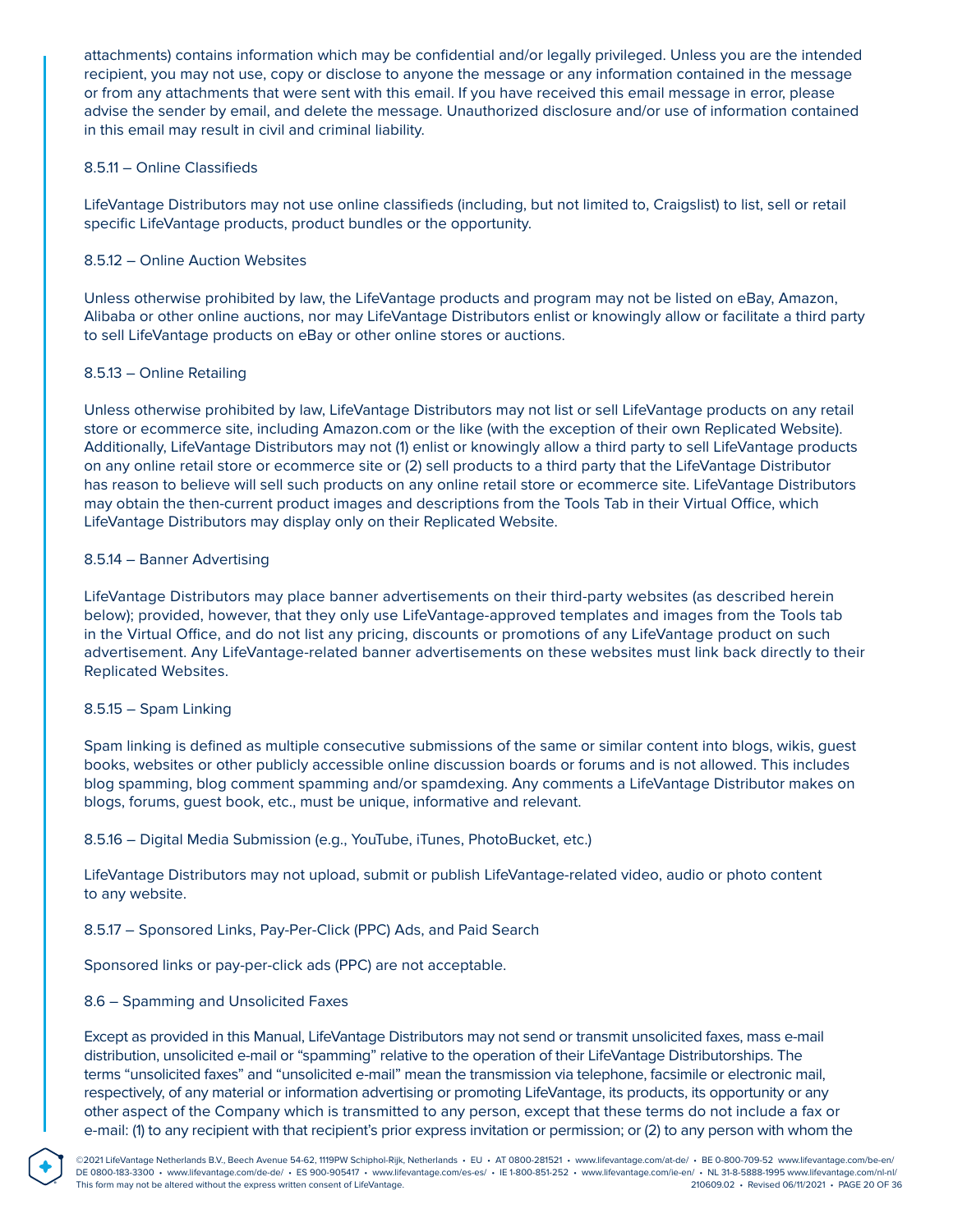LifeVantage Distributor has an established business or personal relationship, in each case as permitted by applicable law. The term "established business or personal relationship" means prior or existing relationship formed by a voluntary twoway communication between a LifeVantage Distributor and a person, on the basis of: (1) an inquiry, application, purchase or transaction by the person regarding products offered by such LifeVantage Distributor; or (2) a personal or familial relationship, which relationship has not been previously terminated by either party.

#### 8.7 – Telemarketing

Applicable local authorities, each have regulations that restrict telemarketing practices. Many authorities have "do not call" regulations as part of their telemarketing laws. Although LifeVantage does not consider LifeVantage Distributors to be "telemarketers" in the traditional sense of the word, these government regulations broadly define the term "telemarketer" and "telemarketing" so that a LifeVantage Distributor inadvertent action of calling someone whose telephone number is listed on a "do not call" registry could cause them to violate the law. Moreover, these regulations must not be taken lightly, as they can carry significant penalties and fines, per violation. Therefore, LifeVantage Distributors must not engage in telemarketing in the operation of their LifeVantage Distributorship. The term "telemarketing" means the placing of one or more telephone calls to an individual or entity to induce the purchase of a LifeVantage product or service, or to recruit them for the LifeVantage opportunity. "Cold calls" made to prospective customers or LifeVantage Distributors that promote either LifeVantage products or services or the LifeVantage opportunity constitute telemarketing and are prohibited. In addition, LifeVantage Distributors shall not use automatic telephone dialing systems or random phone lists relative to the operation of their LifeVantage Distributorships. The term "automatic telephone dialing system" means equipment which has the capacity to: (1) store or produce telephone numbers to be called using a random or sequential number generator; and (2) to dial such numbers. In addition, LifeVantage Distributors acknowledge and agree to abide by telemarketing guidelines.

### 8.8 – Advertised Product Price

LifeVantage may provide LifeVantage Distributors from time to time with suggested retail prices for the sale of the Products, which are the prices at which LifeVantage recommends that the LifeVantage Distributors sell the Products. LifeVantage Distributors agree that all advertising regarding the price of Products will be truthful and will not contain misleading statements. Any violation of this obligation regarding misleading pricing by a LifeVantage Distributor shall constitute a breach of the Agreement and may result in punitive action including, but not limited to, any of the actions set forth in Section 14.

### SECTION 9 – RULES AND REGULATIONS

#### 9.1 – Identification

All LifeVantage Distributors are required to provide their National Identification number, VAT number or equivalent government issued identification number, as applicable, to LifeVantage on the LifeVantage Distributor Application and Agreement. Upon enrollment, the Company will provide a unique LifeVantage Distributor Identification Number (DIN) to the LifeVantage Distributor by which he, she or it will be identified. This number will be used to place orders and track Financial Distributions.

#### 9.2 – Income Taxes

**®**

Each LifeVantage Distributor is responsible for paying all applicable taxes on any income generated as a LifeVantage Distributor. If a LifeVantage Distributor is tax exempt, the tax identification, national identification number, VAT number or other equivalent identification number, as applicable, must be provided to LifeVantage. LifeVantage shall, in all cases, be entitled to withhold any and all tax of whatever nature as is required of it by any and all applicable laws and whether levied on a Federal, national, State, or local (municipality, communal or otherwise) level (a "political unit"), and shall further charge, assess or otherwise add to the amounts invoiced or to be invoiced to you whatever value-added, sales, turnover, or equivalent taxes as is required of it by any and all applicable laws of any political unit having jurisdiction to require LifeVantage to do so. LifeVantage will provide to each Distributor only such tax reports and/ or similar tax reporting forms of the jurisdiction in which LifeVantage is itself established, but only if and to the extent required to do so by an applicable law or regulation, and shall further only provide tax reports and/or similar tax reporting forms of the jurisdiction in which each such LifeVantage Distributor is established if and to the extent LifeVantage is required to do so by an applicable law or regulation.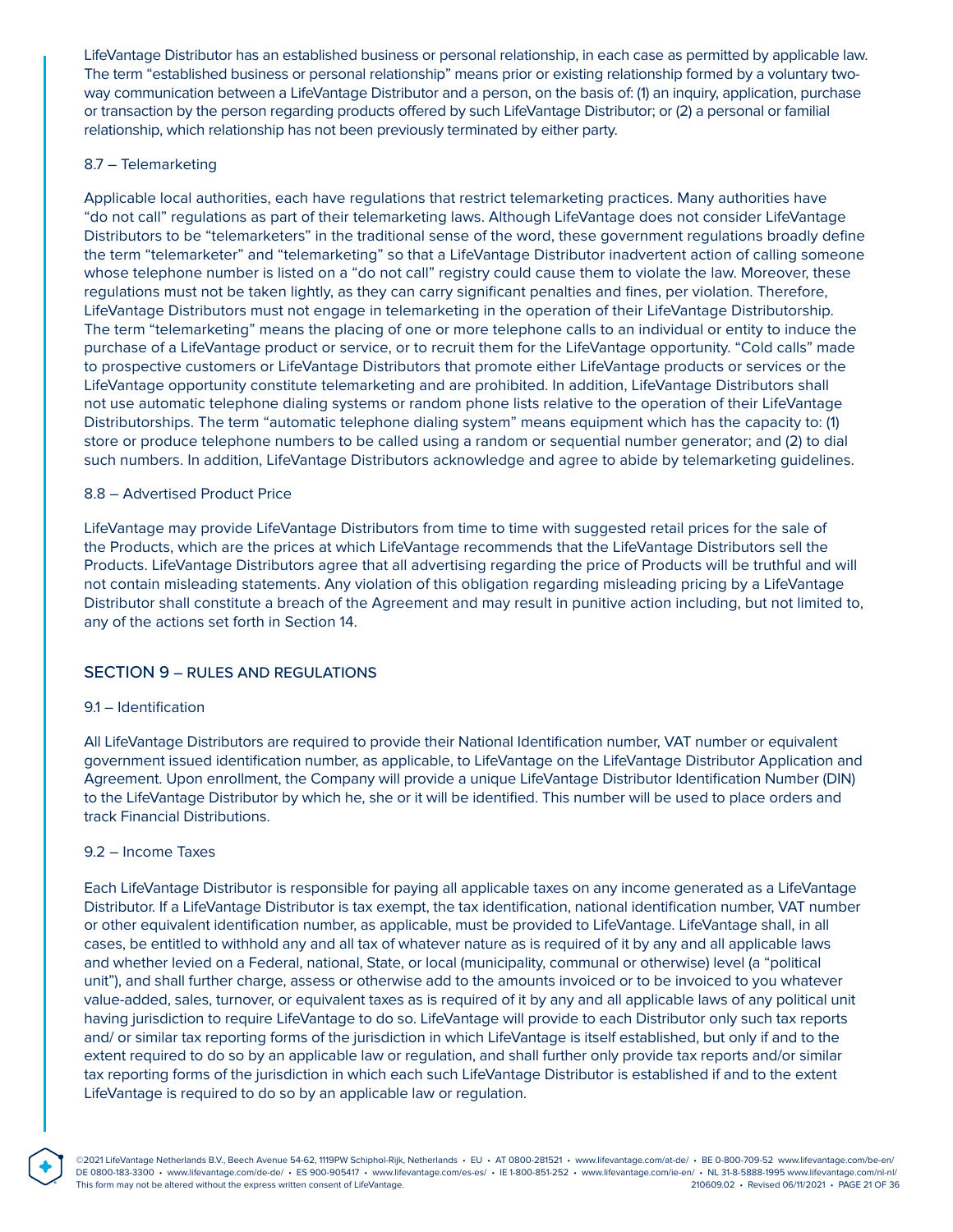#### 9.3 – Insurance

### 9.3.1 – Business Pursuits Coverage

A LifeVantage Distributor may wish to arrange insurance coverage for their LifeVantage Distributorship. Be advised that most homeowner's insurance policies do not cover business-related injuries or the theft of or damage to inventory or business equipment. Each LifeVantage Distributor should contact their insurance agent to make certain that their relevant property is protected. This may often be accomplished with a simple "Business Pursuit" endorsement attached to their present homeowner's policy.

### 9.3.2 – Product Liability Coverage

LifeVantage maintains insurance to protect the Company and LifeVantage Distributors against product liability claims. The Company's insurance policy extends coverage to LifeVantage Distributors so long as they are marketing LifeVantage products in the regular course of conduct and in accordance with Company policies and applicable laws and regulations. The LifeVantage product liability policy may not extend coverage to claims or actions that arise as a result of a LifeVantage Distributor's misconduct in marketing the products.

#### 9.4 – International Marketing

**®**

LifeVantage Distributors are authorized to enroll Customers, or Distributors only in countries in which LifeVantage is authorized to conduct business as announced in Official LifeVantage Materials or on the Company website. Permissible conduct and activity in unauthorized and/or Not-For-Resale markets is described in the below sections.

### 9.4.1 – International Marketing Definitions

9.4.1.1 – Un-Authorized Markets (Pre-Market) – Prior to the official opening of a country, permissible LifeVantage Distributor activity is limited to providing business cards and conducting, organizing or participating in meetings with no more than five (5) attendees, including the LifeVantage Distributor. Other attendees must be personal acquaintances or acquaintances of personal acquaintances. These meetings must be held in a home or a public establishment but may not be held in a private hotel room. LifeVantage Distributor Pre-Market opening conduct prohibited in all markets includes but is not limited to:

9.4.1.1.1 – All cold-calling techniques (soliciting persons who are not prior personal acquaintances of the contacting LifeVantage Distributor) are strictly prohibited in unauthorized markets;

9.4.1.1.2 – Importing or facilitating the importation of, selling, gifting or distributing in any manner, Company products, services or product sample(s);

9.4.1.1.3 – Placing any type of advertisement or distributing any promotional materials regarding the Company, its products or the opportunity, except for official LifeVantage material specifically authorized for distribution in unopened markets as designated by the Company;

9.4.1.1.4 – Soliciting or negotiating any agreement for the purpose of committing a citizen or resident of an unopened market to the opportunity, a specific enroller or specific line of sponsorship. Furthermore, LifeVantage Distributors may not sign up a citizen or resident of unopened markets in an Authorized Country or by using the LifeVantage Distributor Agreement forms from an Authorized Country, unless the citizen or resident of the unopened market has, at the time of sign-up, permanent residence and the legal authorization to work in the Authorized Country. It is the enrolling LifeVantage Distributor's responsibility to ensure compliance with residency and work authorization requirements. Membership or participation in, or ownership of a corporation, partnership or other legal entity in an Authorized County does not by itself fulfill the residency or legal authorization to work requirements. If a participant to a LifeVantage Distributorship fails to provide verification of residency and work authorization when requested by the Company, the Company may, at its election, declare the LifeVantage Distributor Agreement void from its inception;

9.4.1.1.5 – Accepting money or other consideration, or being involved in any financial transaction with any potential LifeVantage Distributor either personally or through an agent, for purposes relating to Company products or the opportunity, including renting, leasing or purchasing facilities for the purpose of promoting or conducting Companyrelated business;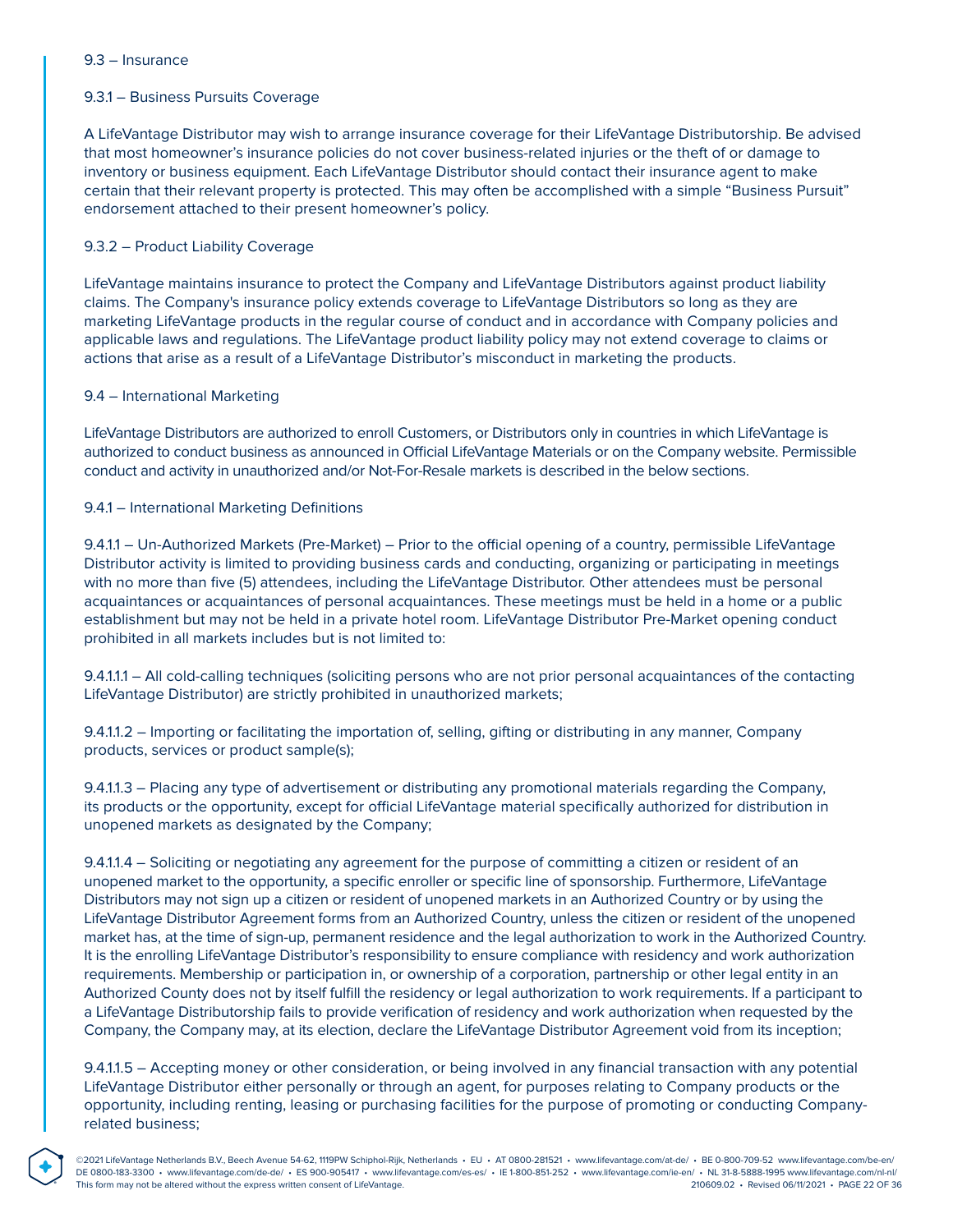9.4.1.1.6 – Promoting, facilitating or conducting any type of activity which exceeds the limitations set forth in the LifeVantage Policies and Procedures or which the Company, in its sole discretion, deems to be contradictory to the Company's business or ethical interests in international expansion.

9.4.1.2 – Not-For-Resale ("NFR") countries are countries where its residents are allowed to import products for personal use only on a "not-for-resale" basis, but where the reselling of those products is prohibited.

9.5 – Adherence to Laws and Ordinances

#### 9.5.1 – Local Ordinances

There are laws regulating certain home-based businesses. In most cases these ordinances are not applicable to LifeVantage Distributors because of the nature of their LifeVantage Distributorships. However, LifeVantage Distributors must obey those laws that do apply to them. If a government official tells a LifeVantage Distributor that an ordinance applies to him or her, the LifeVantage Distributor shall be polite and cooperative, and immediately send a copy of the ordinance to the Compliance Department of LifeVantage. In most cases there are exceptions to the ordinance that may apply to LifeVantage Distributors.

### 9.5.2 – Compliance with Applicable Laws

LifeVantage Distributors shall comply with all applicable laws and regulations in the conduct of their LifeVantage Distributorships, including but not limited to any provisions under applicable data protection and privacy laws.

### SECTION 10 – SALES

### 10.1 – Commercial Outlets

LifeVantage strongly encourages the retailing and selling of its products through person-to-person contact. In an effort to reinforce this method of marketing and to help provide a standard of fairness for all LifeVantage Distributors, LifeVantage Distributors may not display or sell LifeVantage products or literature in any retail establishment. LifeVantage Distributors may, however, sell LifeVantage products from service establishments which see customers or clients on an appointment only basis, such as hair salons, spas or chiropractic clinics, etc. LifeVantage will permit LifeVantage Distributors to solicit and make commercial sales only upon prior written approval from the Company. The term "commercial sale" means the sale of LifeVantage products to a third party who intends to resell such products to an end consumer.

#### 10.2 – Trade Shows, Expositions and Other Sales Forums

LifeVantage Distributors may display and/or sell LifeVantage products at trade shows and professional expositions. Before submitting a deposit to the event promoter, LifeVantage Distributors must contact the Compliance Department in writing for conditional approval, as the LifeVantage policy is to authorize only one LifeVantage Distributor per event. Final approval will be granted to the first LifeVantage Distributor who submits an official advertisement of the event, a copy of the contract signed by both the LifeVantage Distributor and the event official, and a receipt indicating that a deposit for the booth has been paid. Approval is given only for the event specified. Any requests to participate in future events must again be submitted to the Compliance Department. LifeVantage further reserves the right to refuse authorization to participate at any function which it does not deem a suitable forum for the promotion of its products, services or the LifeVantage opportunity. Approval will not be given for swap meets, garage sales, flea markets or farmer's markets, as these events are not conducive to the professional image LifeVantage wishes to portray.

#### 10.3 – Excess Inventory Purchases Prohibited

**®**

LifeVantage Distributors are not required to carry any inventory of products or sales aids. However, LifeVantage Distributors who do so may find selling to customers and building a Marketing Organization somewhat easier because of the decreased response time in fulfilling customer orders or in meeting a new LifeVantage Distributor's needs. Each LifeVantage Distributor must make his, her or its own decision with regard to these matters. To ensure that LifeVantage Distributors are not encumbered with excess inventory that they are unable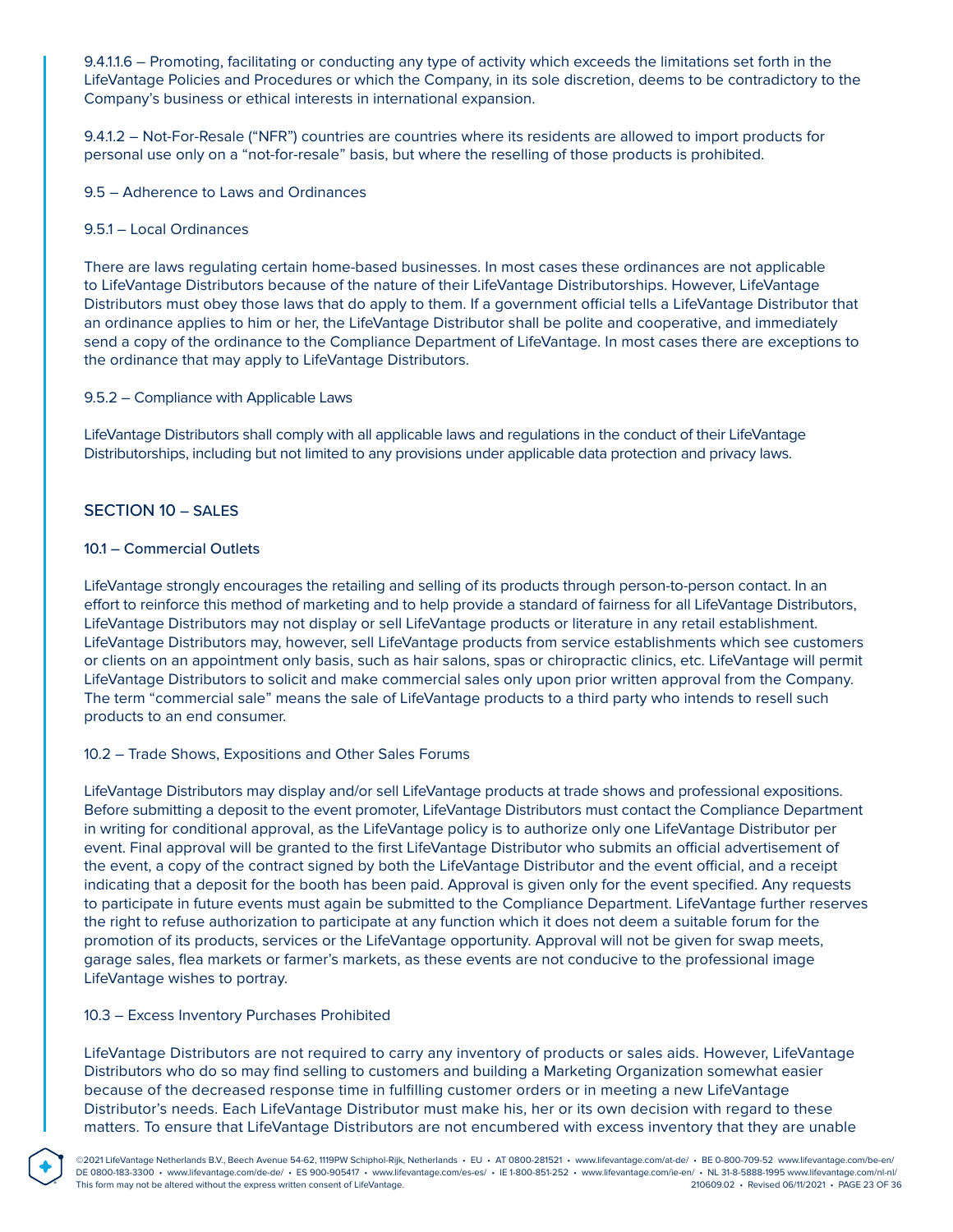to sell, such inventory may be returned to LifeVantage upon the LifeVantage Distributor's Cancellation pursuant to the terms of Section 13. LifeVantage strictly prohibits the purchase of products in unreasonable amounts primarily for the purpose of qualifying for commissions, bonuses or advancement in the LifeVantage Sales Compensation Plan. LifeVantage Distributors may not purchase more inventory than they can reasonably resell or consume in a month nor may they encourage others to do so.

### 10.4 – Bonus Buying Prohibited

Bonus buying is strictly and absolutely prohibited. "Bonus buying" includes, but is not limited to the direct or indirect involvement of: (1) the enrollment of individuals or entities without the knowledge of and/or execution of a LifeVantage Distributor Application and Agreement by such individuals or entities; (2) the fraudulent enrollment of an individual or entity as a LifeVantage Distributor or Customer; (3) the enrollment or attempted enrollment of nonexistent individuals or entities as LifeVantage Distributors or Customers (see Section 6.5 "Stacking"); (4) the use of a credit card by or on behalf of a LifeVantage Distributor or Customer when the LifeVantage Distributor or Customer is not the account holder of such credit card; and (5) purchasing LifeVantage product on behalf of another LifeVantage Distributor or Customer or under another LifeVantage Distributor's DIN, or Customer ID to qualify for commissions, bonuses or incentives.

### 10.5 – Repackaging and Relabeling Prohibited

LifeVantage Distributors may not repackage, relabel, refill or alter the labels on any LifeVantage products, information, materials or programs in any way. LifeVantage products must be sold only in their original containers and complete packaging. Such relabeling, or repackaging would violate applicable laws, which could result in severe criminal penalties. LifeVantage Distributors should also be aware that civil liability may arise when, as a consequence of the repackaging or relabeling of products, the person(s) using the product(s) may suffer any type of injury or their property is damaged.

### SECTION 11 – SALES REQUIREMENTS

#### 11.1 – Product Sales

The LifeVantage Sales Compensation Plan is based upon the sale of LifeVantage products to end consumer customers. LifeVantage Distributors must fulfill personal and Marketing Organization retail sales requirements (as well as meet other responsibilities set forth in the Agreement) to be eligible for applicable rebates, bonuses, commissions and advancement to higher levels of achievement. The following sales requirements must be satisfied for LifeVantage Distributors to be eligible for commissions:

#### 11.1.1 – Sales Volume

LifeVantage Distributors must satisfy the Product Volume ("PV") and Organizational Sales Volume ("OV") requirements to fulfill the requirements associated with a particular rank as specified in the LifeVantage Sales Compensation Plan. PV includes purchases made by the LifeVantage Distributor and personally enrolled Customers. All LifeVantage Distributors are still required to have their personal monthly order to fulfill monthly requirements as specified in the Compensation plan. OV shall include the total PV of all LifeVantage Distributors in his, her or its Marketing Organization plus the LifeVantage Distributor's PV.

#### 11.2 – No Territory Restrictions

There are no exclusive territories granted to anyone.

### 11.3 – 70% Sales Rule

**®**

LifeVantage Distributors must comply with the 70% Sales Rule, where upon placing a new product order, a LifeVantage Distributor is deemed to have certified that he, she or it has sold or consumed at least 70% of all products purchased in prior orders. Each LifeVantage Distributor that receives rebates, bonuses or commissions and orders additional product agrees to retain documentation that demonstrates compliance with this policy, including evidence of retail sales, for a period of at least four (4) years. A LifeVantage Distributor agrees to make this documentation available to the Company at the Company's request. Failure to comply with this requirement or falsely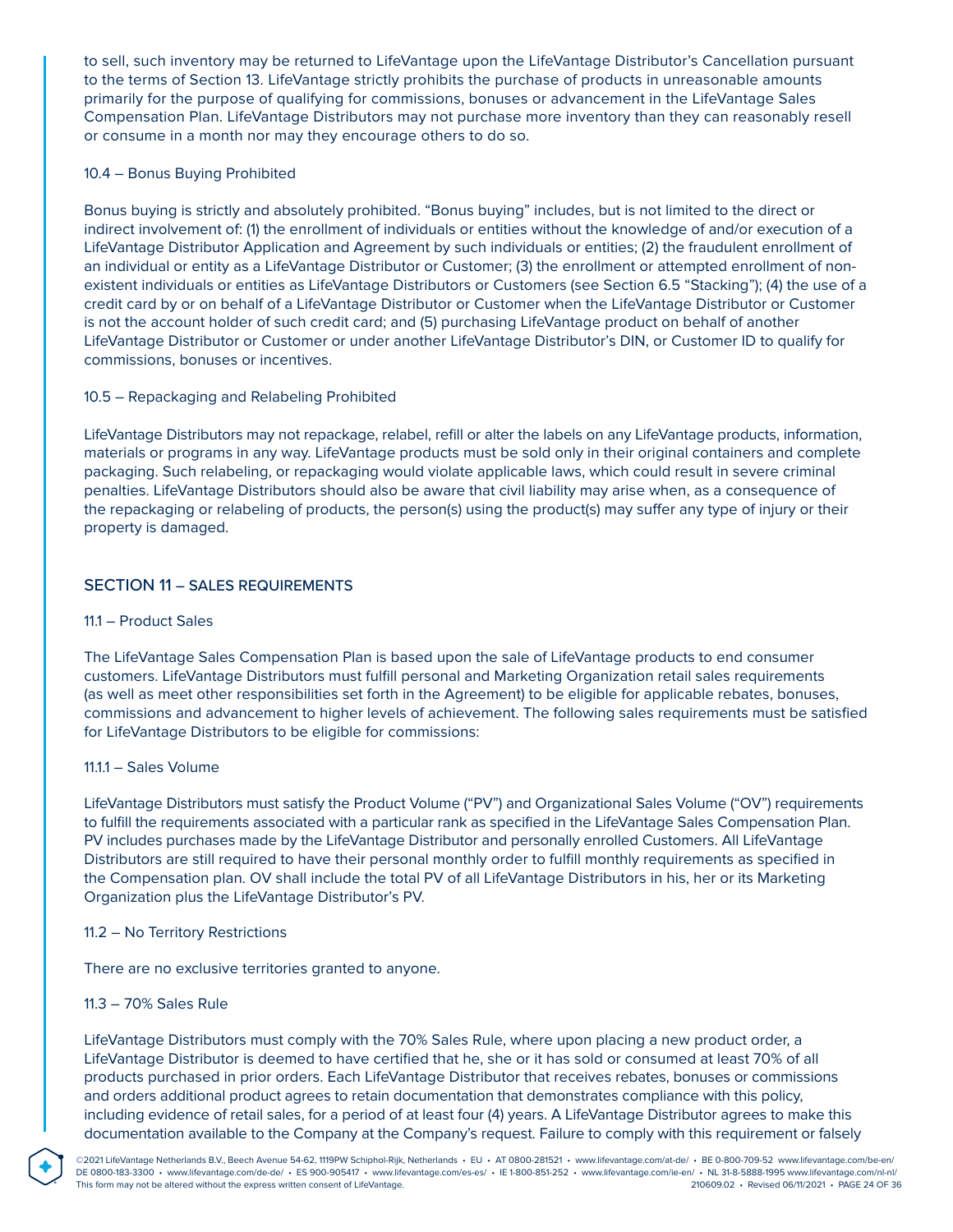representing the amount of product sold or consumed in order to advance in the LifeVantage Sales Compensation Plan constitute a breach of the Agreement and is grounds for termination. Furthermore, a breach of this requirement entitles the Company to recover any commissions paid to the LifeVantage Distributor for any period of time during which such documentation is not maintained or for which this provision has been breached.

### SECTION 12 – REBATES, BONUSES AND COMMISSIONS

#### 12.1 – Rebates, Bonuses and Commission Qualifications

A LifeVantage Distributor must be active and in compliance with the Agreement to qualify for rebates, bonuses and commissions ("Financial Distributions"). So long as a LifeVantage Distributor complies with the terms of the Agreement, LifeVantage shall pay Financial Distributions to such LifeVantage Distributor in accordance with the LifeVantage Sales Compensation Plan. There is a nominal fee charged for all bank deposits.

#### 12.1.1 Adjustment to Rebates, Bonuses and Commissions

When a product is returned to LifeVantage for a refund, the Financial Distributions attributable to the returned product(s) will be deducted in the month in which the refund is given and continuing every pay period thereafter until the commission is recovered, from the LifeVantage Distributors who received the Financial Distributions on the sales or purchase of the refunded products.

#### 12.1.2. Cancellation Within the First 30 Days

If a LifeVantage Distributor chooses to cancel the Agreement within the first thirty (30) days of enrollment and also chooses to return the product that they have ordered, a refund will be issued for the full amount paid less any shipping, handling, rebates, bonuses or commissions that were issued and in accordance to Section 12.1.1 "Adjustment to Rebates, Bonuses and Commissions."

#### 12.2 Unclaimed Commissions and Credits

LifeVantage Distributors must deposit or cash rebate, commission and bonus checks within six months from their date of issuance. A check that remains uncashed after six (6) months will be void. After a check has been voided, LifeVantage will attempt to notify a LifeVantage Distributor who has an uncashed check by sending a monthly written notice to his, her or its last known address identifying the amount of the check and advising that the LifeVantage Distributor can request that the check be reissued. There is a nominal fee charged for any bank deposits made.

#### 12.3 Incentive Trips and Awards

**®**

From time to time, the Company may provide incentive trips and other awards to qualified LifeVantage Distributors. These awards or trips may be based on title and/or meritorious LifeVantage Distributor performance and are provided only to the person(s) listed on a qualifying LifeVantage Distributor Agreement, up to airfare for two such persons and hotel accommodations of one room. Incentive trips or awards may not be deferred for future acceptance and have no cash value. No payment or credit will be given to those who cannot or choose not to attend trips or to accept awards. Notwithstanding anything to the contrary herein, and although the Company may pay some or all of the costs of such incentive trips, the LifeVantage Distributor agrees to indemnify and hold harmless the Company from any claim, injury, loss or other damage sustained in association with the trip by the LifeVantage Distributor and/or its guests. The LifeVantage Distributor cannot make claim upon, or rely upon, any insurance policy of the Company to cover the costs and expenses of any injury, loss or other damage to the LifeVantage Distributor and/or the LifeVantage Distributor's guests. The Company may be required by law to include the fair market value of any incentive awards, trips, etc. on the LifeVantage Distributor's end of the year tax report. The LifeVantage Distributor is liable for all applicable taxes and agrees to hold the Company harmless from claims of tax liability relating to these incentive trips and awards. If it is discovered that the LifeVantage Distributor has made any misrepresentations or has violated the Agreement in becoming eligible for these incentive trips and awards, the Company may charge the LifeVantage Distributor for any costs incurred by the Company or for any benefits or awards received by the LifeVantage Distributor. The Company reserves the right at its sole and absolute discretion to disallow participation for any reason it deems necessary.

©2021 LifeVantage Netherlands B.V., Beech Avenue 54-62, 1119PW Schiphol-Rijk, Netherlands • EU • AT 0800-281521 • www.lifevantage.com/at-de/ • BE 0-800-709-52 www.lifevantage.com/be-en/ DE 0800-183-3300 • www.lifevantage.com/de-de/ • ES 900-905417 • www.lifevantage.com/es-es/ • IE 1-800-851-252 • www.lifevantage.com/ie-en/ • NL 31-8-5888-1995 www.lifevantage.com/nl-nl/ This form may not be altered without the express written consent of LifeVantage. 210609.02 • Revised 06/11/2021 • PAGE 25 OF 36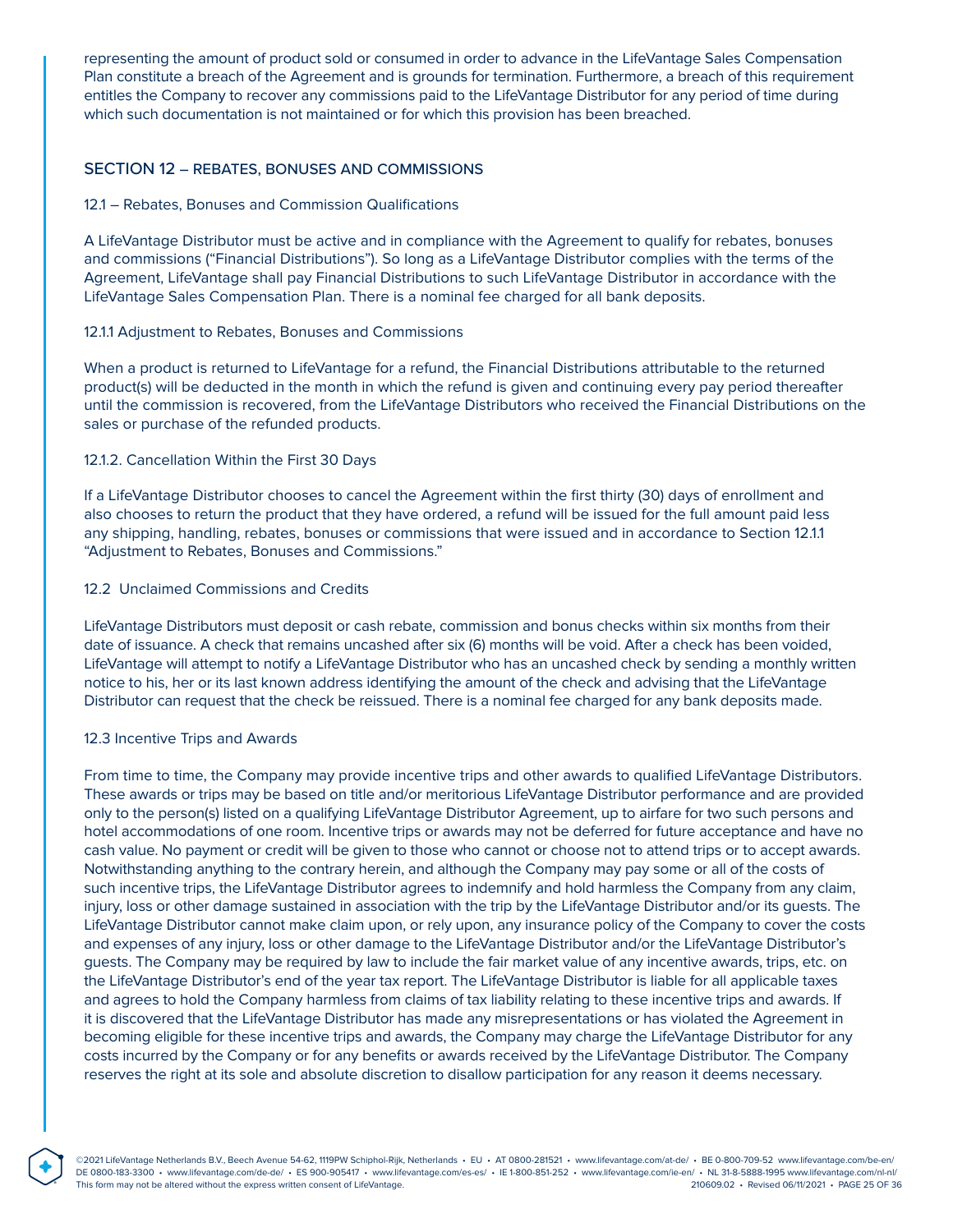### 12.4 Reports

Solely for the purposes of this Section 12.4, "LifeVantage" means the entity, its affiliates and all of its employees, officers, directors, LifeVantage contractors, LifeVantage Distributors, Customers and agents.

### 12.4.1 Marketing Organization Reports

LifeVantage Distributor understands that LifeVantage regularly provides information to each of its LifeVantage Distributors. This includes, but is not limited to, reports of online or telephonic Downline activity, such as personal and group sales volume, and downline sponsoring activity (the "Information").

### 12.4.2 Report Indemnification

LifeVantage Distributor agrees never to assert any claim of any nature against LifeVantage, including its officers, directors, employees and LifeVantage contractors, that arises out of or which is in any way connected with the presentation, compilation, development, publication and dissemination by LifeVantage of the Information including, but not limited to, a claim for lost profits, bonuses, commissions and loss of opportunity. This agreement on the part of each LifeVantage Distributor extends to any act or omission to act by LifeVantage such as, but not limited to, the inaccuracy, incompleteness, inconvenience, delay, or loss of the use of the Information. However, this Section 12.4.2 does not apply to claims that may arise as a result of intentional misconduct or reckless disregard of the rights of LifeVantage Distributors on the part of LifeVantage.

# SECTION 13 – PRODUCT GUARANTEE, RETURNS AND INVENTORY REPURCHASE

### 13.1 – Product Guarantee

Opened and unopened product and marketing materials returned within thirty (30) days of purchase shall receive a 100% refund. All returns must have a Return Merchandise Authorization ("RMA"), issued through Distributor Support. Product must be received by the Company within ten (10) business days of receipt of the RMA or the product will not be eligible for return.

### 13.2 – Inventory Repurchase

Unopened product with at least 6 months remaining before its expiration date may be returned within twelve (12) months of purchase and shall receive a 100% refund, less a 10% handling and restocking fee, conditioned upon the receipt of a Return Merchandise Authorization ("RMA"), issued through Distributor Support, and in accordance to 12.1.1 – Adjustment to Rebates, Bonuses and Commissions, above. Please allow for up to twenty (20) days from the time that the product is received for the refund to be processed.

13.2.1 – If a shipment is refused whether it is a Subscription or an order that has just been placed, LifeVantage will charge a 10% restocking fee to the form of payment on file.

#### 13.3 – Exceptions to the Refund Policies

Previously paid Financial Distributions may be reversed or adjusted as a result of the returned product and at the sole discretion of the Company. Any Commissions paid to the LifeVantage Distributor and their upline for the product returned by the LifeVantage Distributor or Customer may be debited from the respective upline LifeVantage Distributor accounts or withheld from present or future commission payments. A LifeVantage Distributor agrees that they will not rely on existing Marketing Organization volume at the close of a commission period, as returns may cause changes to volume, title, rank and/or commissions payout.

### SECTION 14 – DISPUTE RESOLUTION AND REMEDIES

#### 14.1 – Limitation of Remedies

**®**

To the fullest extent permissible under applicable law, neither LifeVantage nor any of its officers, directors,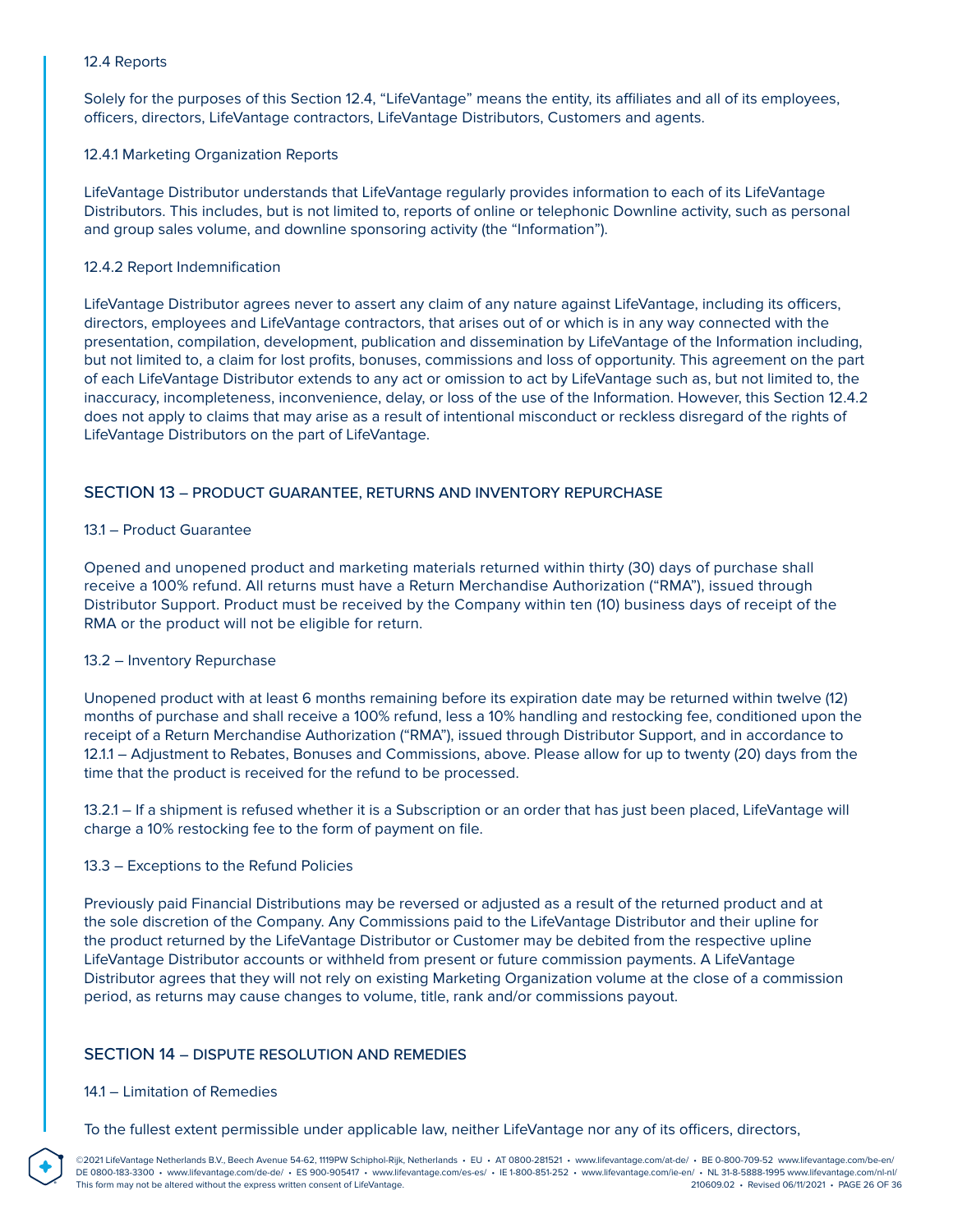managers, employees, agents, or affiliates shall be liable to any LifeVantage Distributor or anyone else for any indirect, consequential, incidental, special, or punitive damages that arise out of or relate to the Agreement, including but not limited to: alleged damages relating to delays or failures with regard to the ordering, delivery, and quality of LifeVantage products; the payment or nonpayment of compensation under the LifeVantage Sales Compensation Plan; and any information provided by LifeVantage to LifeVantage Distributor, including information relating to Marketing Organizations, uplines, LifeVantage Distributor lists and earnings, and other similar information. Neither LifeVantage nor any of its officers, directors, managers, employees, agents, or affiliates shall be liable under any theory for any condition or circumstance caused by force majeure, including but not limited to strikes, labor difficulties, riots, war, fire, natural disasters, death, curtailment or interruption of a source of supply, or government decrees or orders.

#### 14.2 – Stages of Dispute Resolution and General Dispute Resolution Procedures

Disputes between the Company and a LifeVantage Distributor that arise from or relate to the Agreement, the business operated by the LifeVantage Distributor or the opportunity offered by the Company shall be resolved according to the three-step procedure of (a) informal negotiation; (b) non-binding mediation; and (c) trial before a court for claims under \$25,000.00 United States Dollars or local currency equivalent so long as equitable relief is not also sought (except as set forth below), or binding confidential arbitration if the claim is for \$25,000.00 or more and/or if equitable relief is sought. IF A CLAIM SEEKS DAMAGES FOR \$25,000.00 UNITED STATES DOLLARS OR LOCAL CURRENCY EQUIVALENT OR MORE OR SEEKS EQUITABLE RELIEF (EXCEPT AS SET FORTH BELOW), THE PARTIES AGREE TO RESOLVE THE DISPUTE THROUGH BINDING ARBITRATION AND WAIVE CLAIMS TO A TRIAL BEFORE ANY COURT OR JURY.

The following shall apply to all proceedings under this Dispute Resolution policy:

- Any claim a party has against the other must be brought within one year from the date on which the act or omission giving rise to the claim occurred. In cases in which informal negotiation is required, once informal negotiation is requested in writing the one-year limitation of actions provisions in this policy shall be tolled until the completion of the mediation phase of this policy and for ten calendar days thereafter.
- At no time prior to completion of the negotiation and mediation procedures below shall either party initiate arbitration or litigation related to this Agreement or the business except as may be specified otherwise in this Dispute Resolution policy.
- All offers, promises, conduct and statements, whether oral or written, made in the course of the negotiation and/or mediation by any of the parties, their agents, employees, experts and attorneys are confidential, privileged and inadmissible for any purpose, including impeachment, in any court trial, arbitration, or in any other proceeding involving the parties, provided that evidence that is otherwise admissible or discoverable shall not be rendered inadmissible or non-discoverable as a result of its use in the negotiation and/or mediation.
- Informal negotiations and mediation shall take place in Salt Lake County, Utah in the United States of America unless the parties mutually agree on another forum. Informal negotiations and mediation shall take place telephonically if either party requests such and it is practicable to do so.
- Each party shall be responsible for its own attorney's fees, expert, professional and witness fees incurred in pursuing any claim, regardless of the forum.
- If litigation is filed in court, the action may be brought in the jurisdiction in which either party resides or has its principal place of business.
- If arbitration is filed, the arbitration proceedings shall be held in Salt Lake County, Utah in the United States of America unless the LifeVantage Distributor requests that the arbitration proceedings be held in his or her hometown in which case the arbitration proceedings shall be held in LifeVantage Distributor's hometown.

#### 14.2.1 Informal Negotiation

**®**

The parties shall attempt in good faith to resolve any dispute arising out of or relating to this Agreement or the Company's business promptly by negotiation between the aggrieved LifeVantage Distributor and executives of the Company who have authority to settle the controversy and who are at a higher level of management than the persons with direct responsibility for administration of this Agreement. A party may, at its election, choose to be accompanied in such negotiation by an attorney. If one party elects to have its attorney present, the other party must also agree to have its attorney present if that party has retained counsel. To institute the negotiation process, either party may give the other party written notice of any dispute not resolved in the normal course of business. Within 10 days after delivery of the notice, the receiving party shall submit to the other a written response. The notice and response shall include with reasonable particularity (a) a statement of each party's position and a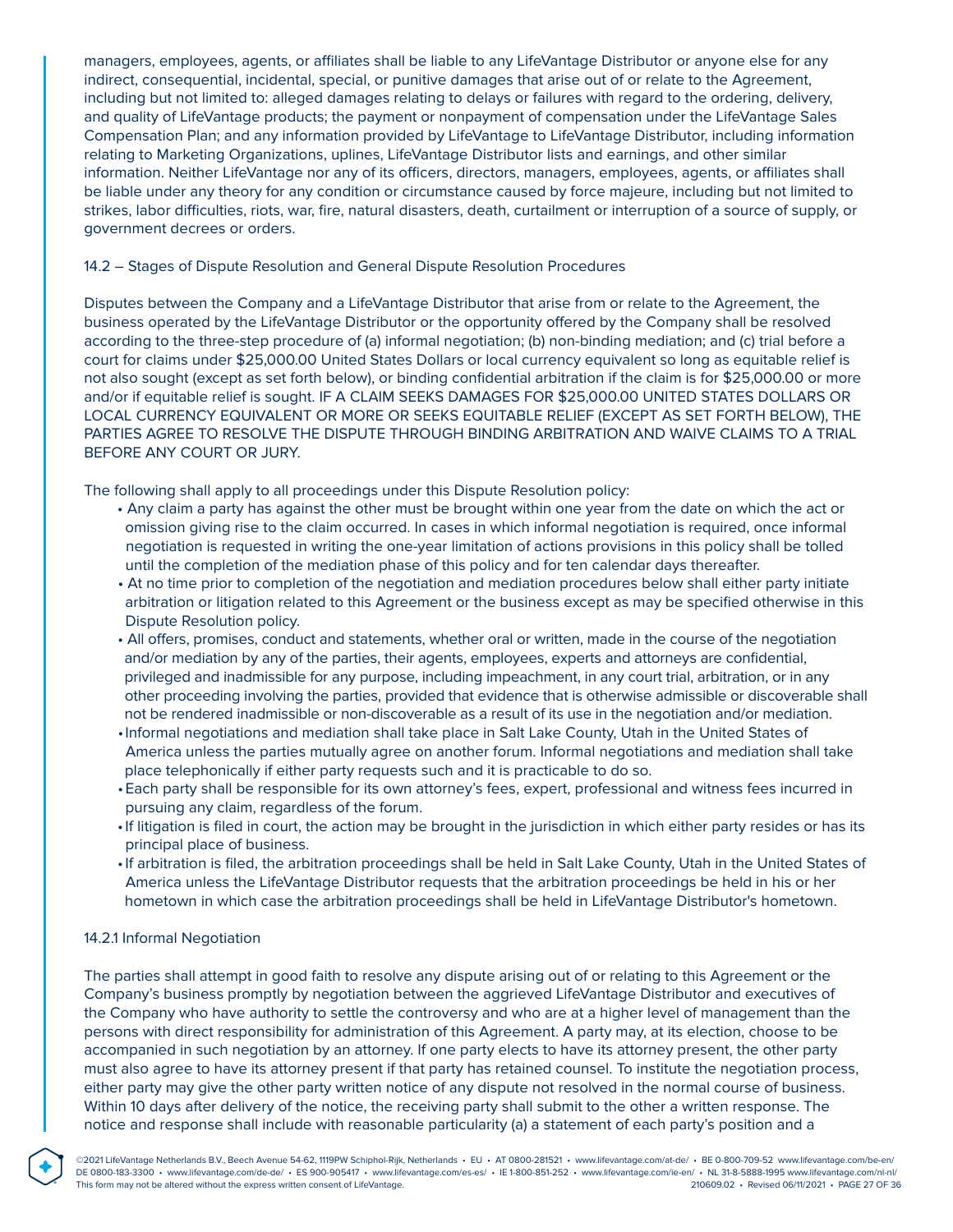summary of arguments supporting that position, and (b) the name and title of the executive and attorney who will accompany that party (if applicable), or the name of the LifeVantage Distributor and his/her attorney (if applicable) who will accompany him/her in the negotiation. Within 20 days after delivery of the notice, the parties and the attorneys (as applicable) of both parties shall meet at a mutually acceptable time and place. Such meeting may occur telephonically if one party requests that the meeting be held telephonically. Unless otherwise agreed in writing by the negotiating parties, mediation may be initiated one business day following the close of the negotiation phase. The negotiation phase is "closed" when one party notifies the other in writing that it considers the negotiations "closed". Such closure shall not preclude continuing or later negotiations if desired by both parties.

### 14.2.2 Mediation

If the parties are unsuccessful in resolving their dispute through good faith negotiation, the next step in the Dispute Resolution process is mediation. If a party elects to pursue mediation, the party shall serve a written notice requesting mediation ("Notice of Mediation") on the other party within 10 calendar days after the informal negotiation phase is completed. Notice of Mediation shall be personally delivered or sent by prepaid registered airmail or overnight courier and shall be effective on receipt by the party to whom it is addressed. Notice to LifeVantage must be addressed and delivered to the General Counsel at the LifeVantage primary corporate offices in the United States. The Notice of Mediation shall be dated and shall specify the claims or issues that will be subjected to mediation, including the requested remedies sought in the mediation. The parties shall have 10 days following the service of the Notice of Mediation to select a mutually acceptable mediator. The mediator shall be selected from the panel of mediators that the parties mutually agree in writing is appropriate. If the parties cannot agree on a mutually acceptable mediator, they shall apply to JAMS (www.jamsadr.com) to have a neutral mediator appointed. If neither party timely requests mediation following the completion of the negotiation phase, the dispute shall be deemed resolved and no further action either via mediation, arbitration or litigation may be commenced without the agreement of both parties. Mediation shall be conducted within 20 calendar days from the date on which the mediator is selected or appointed or as otherwise agreed upon by the parties and the mediator. Unless otherwise agreed upon by the parties, the mediation shall be closed no later than 30 calendar days following the completion of the meeting between the mediator and the parties. The parties agree to share equally the costs of the mediator's fees and any other costs charged by mediator in connection with the mediation. Each party shall individually bear their own other costs associated with the mediation, including but not limited to attorneys' fees, costs and travel expenses. The mediation shall be kept confidential and shall not be admissible for any purpose in any legal proceeding.

### 14.2.3 Arbitration or Litigation

If the dispute has not been resolved through informal negotiation and mediation as provided above, the next step in the Dispute Resolution process is either arbitration or litigation as provided below. • Disputes Subject to Litigation: Claims under \$25,000 United States Dollars or local currency equivalent with no claim for equitable relief. If a claim seeks less than \$25,000 United States Dollars or local currency equivalent and equitable relief is NOT sought, an action may be brought pursuant to the arbitration policy if the parties agree. If the parties do not agree to resolve the dispute through arbitration, a claim may be brought before the small claims court or the court of general jurisdiction in the county in which either party resides or has its principal place of business.

 • Disputes Subject to Arbitration: Claims for \$25,000 United States Dollars or local currency equivalent or more or claims seeking equitable relief - Confidential Binding Arbitration. If a claim seeks \$25,000 United States Dollars or local currency equivalent or more, or seeks equitable relief, and the parties do not successfully resolve their dispute through the negotiation and mediation procedures above, the dispute shall be resolved through binding confidential arbitration as set forth below.

#### 14.3 Arbitration Administered by JAMS.

**®**

The arbitration shall be filed with, and administered by JAMS in accordance with its Comprehensive Rules and Procedures, which are available on JAMS' website at www.jamsadr.com/rules-comprehensive-arbitration/. Copies of JAMS Rules and Procedures will also be emailed to LifeVantage Distributor upon request to the LifeVantage Compliance Department (compliance@ lifevantage.com). Notwithstanding the rules of JAMS, unless otherwise stipulated by the parties, the following shall apply to all Arbitration actions:

- The United States Federal Rules of Evidence shall apply in all cases.
- The parties shall be entitled to all discovery rights permitted by the United States Federal Rules of Civil Procedure.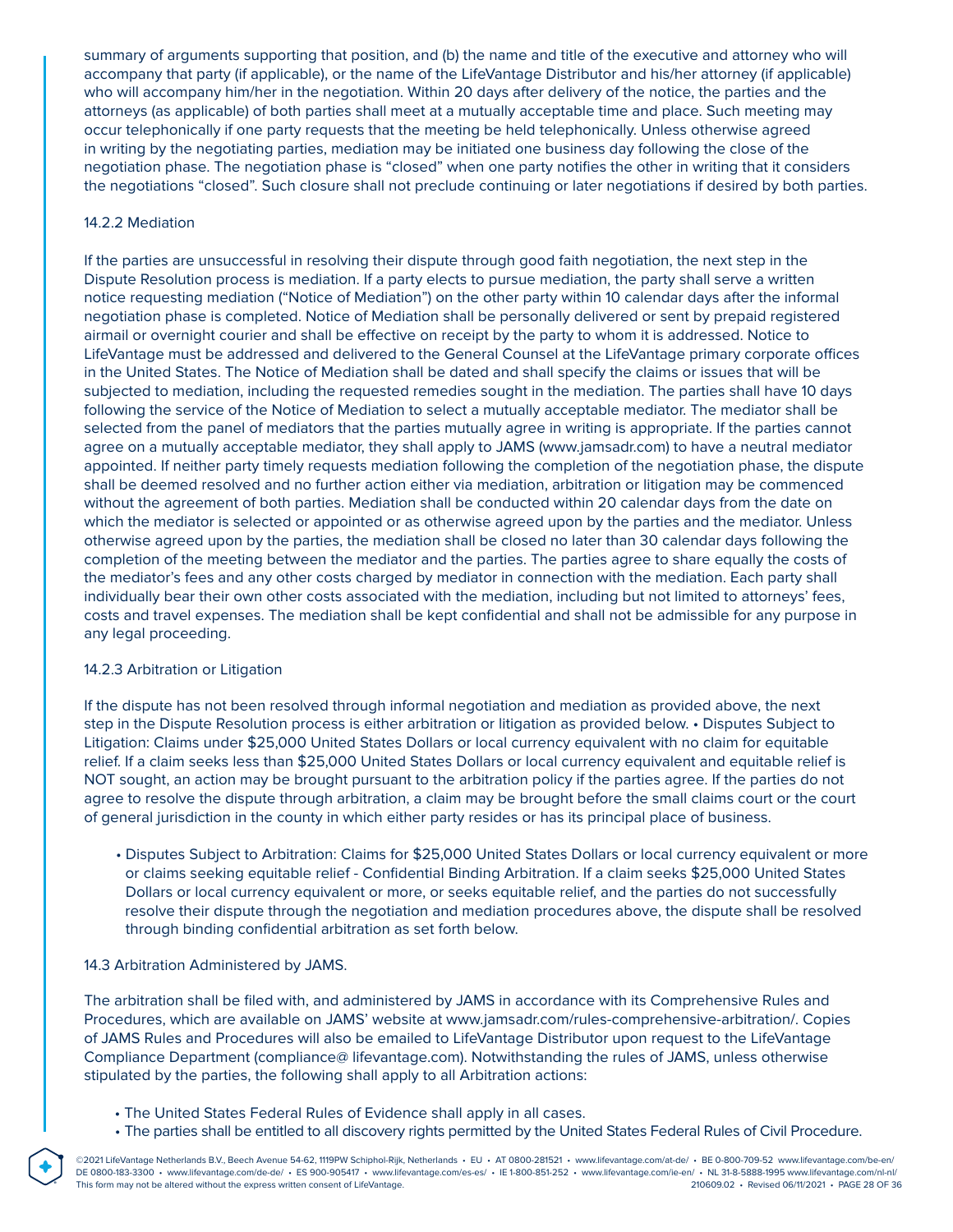- The parties shall be entitled to bring motions under Rules 12 and/or 56 of the Federal Rules of Civil Procedure.
- The arbitration hearing shall commence no later than 365 days from the date on which the arbitrator is appointed and shall last no more than five business days.
- The parties shall be allotted equal time to present their respective cases.
- The Arbitrator's Award will consist of a written statement stating the disposition of each claim. The award will also provide a concise written statement of the essential findings and conclusions on which the award is based.
- Any dispute relating to whether the dispute is subject to arbitration shall be decided through arbitration.
- LifeVantage Distributor shall pay no more than \$250 United States Dollars or local currency equivalent in arbitration filing fees. LifeVantage shall pay all other arbitration filing fees as well as the arbitrator's fee and any arbitration administrative fees.
- Each party shall have the right to be represented by an attorney in arbitration.
- The arbitrator's authority shall be limited to deciding the dispute submitted by the parties to the arbitration. Therefore, no decision by any arbitrator shall serve as precedent in other arbitrations except in a dispute between the same parties, in which case it could be used to preclude the same claim from being re-arbitrated.
- The parties may settle a dispute between them following the filing of the arbitration without the approval of or involvement of the arbitrator assigned to the dispute.

#### 14.4 Confidentiality of Dispute Resolution Proceedings

With the exception of discussing the claims with bona fide witnesses to the dispute, neither party (nor any of its attorneys, agents, employees, or proxies) shall verbally or in writing discuss, publish, or otherwise disseminate the claims, allegations, merits, evidence, positions, pleadings, testimony, rulings, awards, orders, issues, or any other aspect of the dispute to any third party, including but not limited to disclosure on the internet or on any social media or blog platform, prior to, during, or after any phase of the three steps of the Dispute Resolution process unless a specific exemption contained in this Dispute Resolution policy applies.

### 14.5 Liquidated Damages for Breach of the Confidentiality Obligation

If a party violates its confidentiality obligations under this Dispute Resolution policy, the non-breaching party shall incur significant damages to its reputation and goodwill that shall not be readily calculable. Therefore, if a party, its attorneys, agents, or a proxy of a party breaches the confidentiality provisions of this Dispute Resolution policy, the following shall apply:

- The non-breaching party shall be entitled to liquidated damages in the amount of \$10,000.00 United States Dollars or local currency equivalent per violation, or \$25,000.00 United States Dollars or local currency equivalent per violation if the disclosure is published on the internet, including but not limited to disclosure on any website or on any social media forum. Every disclosure of each claim, allegation, pleading, or other prohibited disclosure shall constitute a separate violation. Notwithstanding this confidentiality and liquidated damage provision, nothing herein shall limit the right or ability of a party to disclose evidence, claims, or allegations relating to the dispute to any individual who is, or who may be, a bona fide witness to the dispute. The parties agree that this liquidated damage amount is reasonable and waive all claims and defenses that it constitutes a penalty; AND
- Breach of the confidentiality provision by disseminating or publishing information described in the preceding paragraph above through any form of mass media (including but not limited to posting on the Internet or on any social media platform) by a party, a party's agent, or a party's proxy shall constitute an act of wanton and gross bad faith, and shall constitute a waiver of the beaching party's right to pursue the claim(s) and/or defense(s) against the non-breaching party, and shall entitle the non-breaching party to a default judgment against the breaching party.

### 14.6 Emergency and Injunctive Relief

**®**

Either party may bring an action before JAMS seeking emergency and/or injunctive relief to protect its intellectual property rights and interests, including but not limited to protecting its rights pursuant to the non-solicitation provisions of the LifeVantage Policies and Procedures. A claim or cause of action seeking emergency relief shall be brought pursuant to the Emergency Relief Procedures in JAMS Comprehensive Rules and Procedures (available at https://www.jamsadr.com/rules-comprehensive-arbitration/#Rule%202, or by contacting the LifeVantage Compliance Department (compliance@lifevantage.com)). The parties agree that any violation of Sections 6.1 (Non-Solicitation), 7.1 (Marketing Organization Activity (Genealogy Reports)), and 8.5.12 (Online Auction Websites)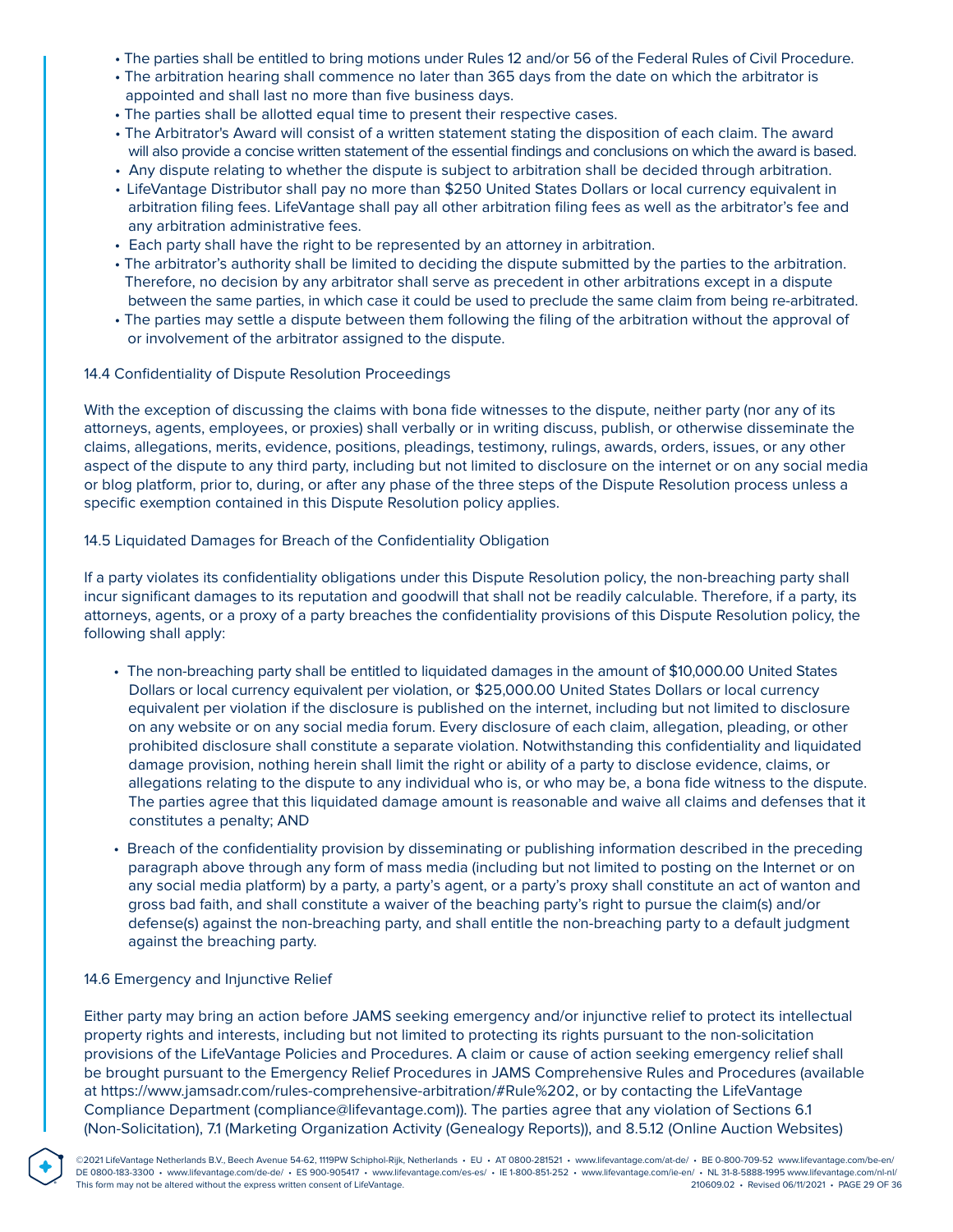of this Manual shall entitle LifeVantage to emergency and permanent equitable relief because: (a) there shall be no adequate remedy at law; (b) LifeVantage shall suffer immediate and irreparable harm should such policies be breached; and (c) if emergency and permanent equitable relief is not granted, the injury to LifeVantage shall outweigh the potential harm to the LifeVantage Distributor breaching these policies if emergency and/or permanent equitable relief is granted.

### 14.7 Disputes Not Subject to the Three-Step Dispute Resolution Process

The following disputes are exempt from the strict adherence to the three steps of the Dispute Resolution process as follows.

### 14.7.1 Action to Enforce Arbitration Award or Order

Either party may bring an action in a court properly vested with jurisdiction to enforce an Arbitration award or order, including but not limited to an order for emergency relief.

### 14.7.2 Petitions for Emergency Relief

If a party deems it necessary to seek emergency relief to protect its interests, it may seek emergency relief as set forth in this Dispute Resolution policy without engaging in the negotiation or mediation process set forth above. Notwithstanding the foregoing, the parties are encouraged, but not required, to engage in negotiation and or mediation concurrently with any pending request for emergency relief.

#### 14.7.3 Disciplinary Sanctions

LifeVantage shall not be required to engage in the three-step Dispute Resolution process prior to imposing disciplinary sanctions for violation of the Agreement.

#### 14.8 Remedies

Remedies available to LifeVantage Distributors under federal laws and local laws of a LifeVantage Distributor's residence shall remain available to the LifeVantage Distributor in any arbitration proceeding.

#### 14.9 Class Action Waiver

All disputes, whether pursued through arbitration or before the courts, that arise from or relate to the Agreement, that arise from or relate to the LifeVantage business, or that arise from or relate to the relationship between the parties, shall be brought and proceed on an individual basis. The parties waive their rights to pursue any action against the other party and/or their respective owners, officers, directors and agents, on a class or consolidated basis. A LifeVantage Distributor may opt out of this class action waiver by submitting written notice of LifeVantage Distributor's desire to opt out to the Company's Compliance Department (compliance@lifevantage.com) within 30 days from the date on which he or she enrolled as a LifeVantage Distributor.

#### 14.10 Governing Law

The United States Federal Arbitration Act shall govern all matters relating to arbitration. Except as otherwise specifically referenced in this Manual, the internal laws of the State of Utah, without giving effect to conflicts of interests' principles, shall govern all other matters relating to or arising from the Agreement, the LifeVantage business, the relationship between the parties, or any other claim between the parties. Notwithstanding the foregoing, if a dispute is brought in a small claims court properly vested with jurisdiction, the laws in which the small claims court resides shall apply.

#### 14.11 Attorney's Fees and Costs

**®**

Each party shall bear its own attorney's fees and any other costs and expenses incurred in the resolution of any dispute without regard to the outcome. Notwithstanding the foregoing, or anything else to the contrary in this Agreement, in any legal action commenced to address the unauthorized diversion of products the prevailing party shall be entitled to recover the attorneys' fees, costs and expenses it incurs in investigating and prosecuting or defending such action.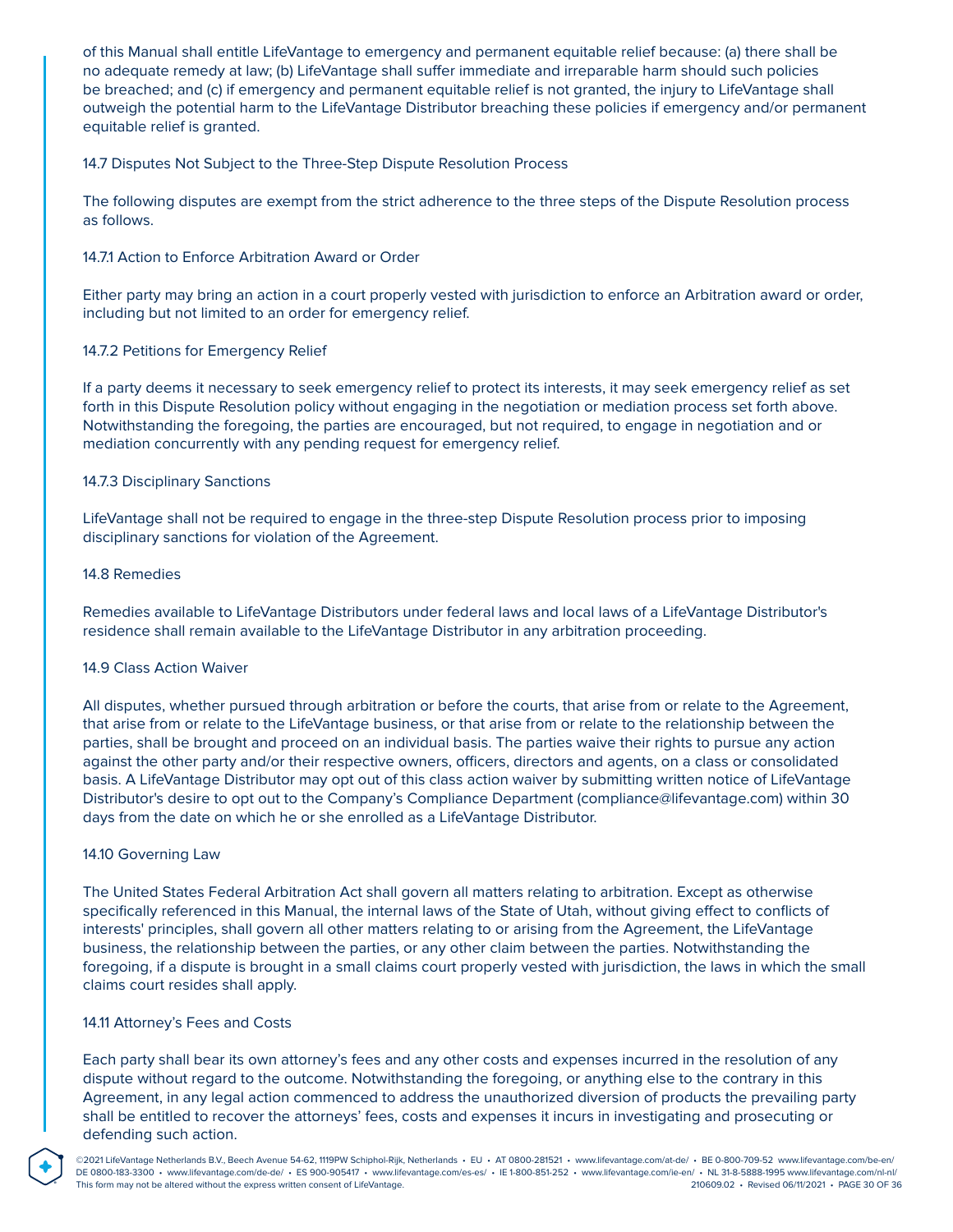14.12 Disciplinary Sanctions, Breach and Remedies

Any breach of the Agreement and disciplinary sanctions, including this Manual, or any illegal, fraudulent, deceptive or unethical business conduct by a LifeVantage Distributor may result, at the Company's sole discretion, in one or more of the following corrective actions:

- Issuance of a written warning or admonition;
- Issuance of a writing that directs the LifeVantage Distributor to take immediate corrective measures;
- Loss of right to one or more bonus and commission checks; in whole or in part;
- The withholding of Financial Distributions during the period that LifeVantage is investigating any conduct that allegedly violates the Agreement;
- Suspension of the Agreement for one or more pay periods;
- Cancellation of the Agreement;
- Cancellation of the Agreement of any other of the LifeVantage Distributor's Immediate Household or of an Affiliated individual who is in association with the breaching LifeVantage Distributor; and/or
- Any other measure expressly allowed by the Agreement of which LifeVantage deems necessary to implement and appropriate in order to provide a remedy for injuries caused partially or exclusively by the LifeVantage Distributor's breach

14.13 Modifications and Amendments to the Dispute Resolution Policies.

Notwithstanding the provisions of Section 2.3 of this Manual and Section 4.2 of the LifeVantage Distributor Application and Agreement, the LifeVantage Distributor understands and agrees that LifeVantage may change, amend, or terminate any of the foregoing Dispute Resolution provisions in this Section 14 after giving the LifeVantage Distributor at least 90 days written or electronic notice. Such notice shall be given by one of the methods specified in Section 2.3 above. Any such change, amendment, or termination will not apply to a pending Dispute Resolution proceeding that was initiated prior to the giving of such notice by LifeVantage.

### SECTION 15 – ORDERING

#### 15.1 – Customers

LifeVantage Distributors are encouraged to promote the LifeVantage Customer Program to their customers. The Customer Program allows customers to purchase their products directly from LifeVantage. Customers simply call the LifeVantage tollfree order number to place their orders, which they may charge to their credit card. LifeVantage will send the ordered products directly to the customer.

#### 15.2 – Purchasing LifeVantage Products

Each LifeVantage Distributor should purchase his, her or its products directly from LifeVantage under his, her or its LifeVantage Distributor Number. If a LifeVantage Distributor purchases products from another LifeVantage Distributor or any other source, the purchasing LifeVantage Distributor will not receive the Product Volume that is associated with that purchase.

#### 15.3 – General Order Policies

**®**

When receiving mail orders with invalid or incorrect payment, LifeVantage will attempt to contact the LifeVantage Distributor or Customer by phone and/or email to try to obtain another payment. If these attempts are unsuccessful after five (5) working days, the order will be returned unprocessed. No charge-on-delivery or C.O.D. orders will be accepted. LifeVantage maintains no minimum order requirements. Orders for products and sales aids may be combined.

#### 15.4 – Shipping and Back Order Policy

LifeVantage will expeditiously ship any part of an order currently in stock. If, however, an ordered item is out of stock, it will be placed on back order and sent when LifeVantage receives additional inventory. LifeVantage Distributors will be charged and given Product Volume on back ordered items unless notified on the invoice that the product has been discontinued. LifeVantage will notify LifeVantage Distributors and Customers if items are backordered and are not expected to ship within thirty (30) days from the date of the order. An estimated shipping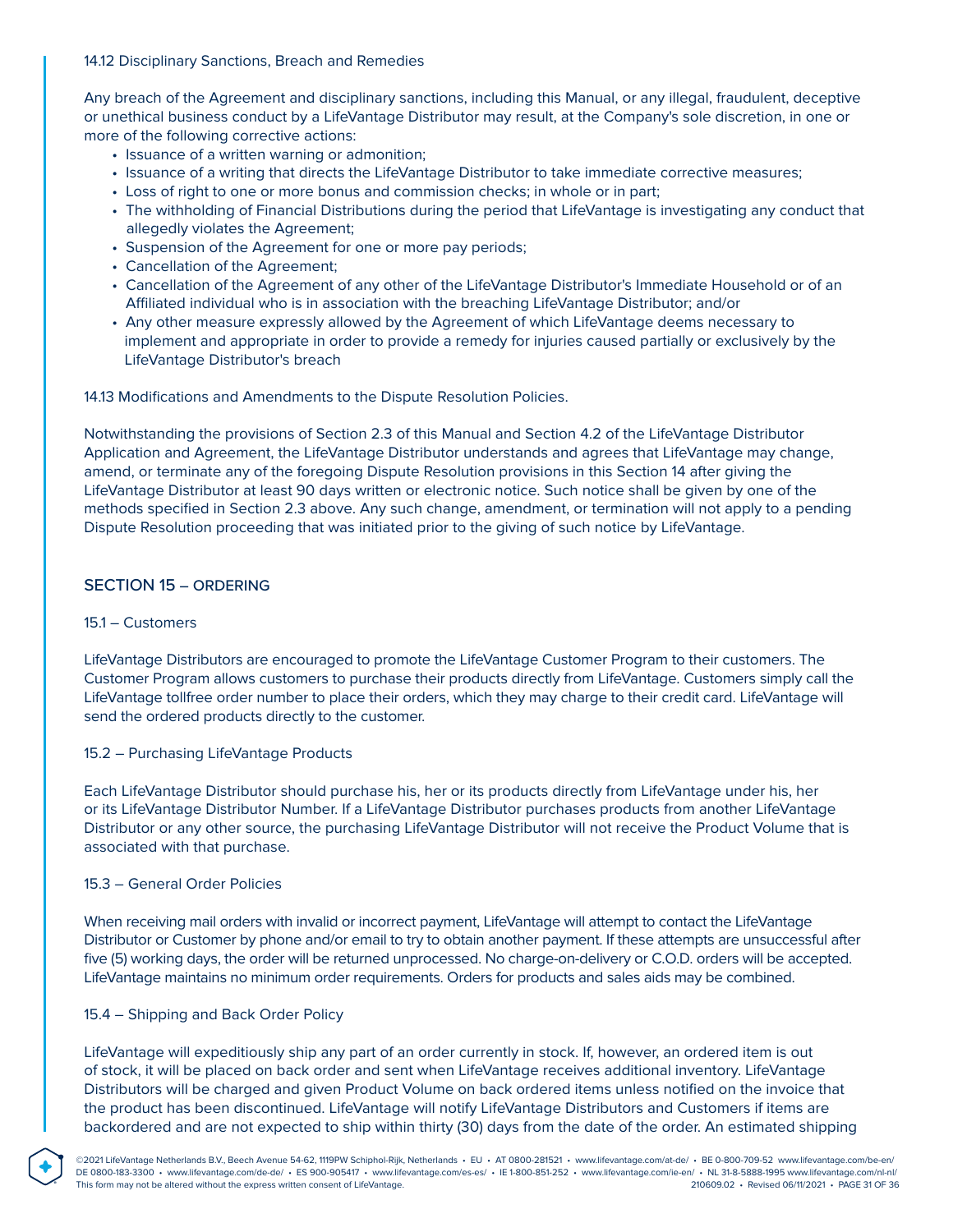date will also be provided. Back ordered items may be cancelled upon a Customer's or LifeVantage Distributor's request. Customers and LifeVantage Distributors may request a refund, credit on account, or replacement merchandise for cancelled back orders. If a refund is requested, the LifeVantage Distributor's Product Volume will be decreased by the amount of the refund in the month in which the refund is issued.

### 15.5 – Confirmation of Order

A LifeVantage Distributor and/or recipient of an order must confirm that the product received matches the product listed on the shipping invoice and is free of damage. Failure to notify LifeVantage of any shipping discrepancy or damage within thirty (30) days of shipment waives a LifeVantage Distributor's right to request a correction.

### 15.6 – Product Abandonment

An order transaction is considered complete only when the order has been paid for and delivery method has been satisfied. If these conditions are not met within ninety (90) days from the date of order, we reserve the right to determine the final outcome of the order and you release us from any further obligation or liability.

### SECTION 16 – PAYMENT AND SHIPPING

### 16.1 – Deposits

**®**

No monies should be paid to or accepted by a LifeVantage Distributor for a sale to a personal Retail Customer except at the time of product delivery. LifeVantage Distributors should not accept monies from Retail Customers to be held for deposit in anticipation of future deliveries.

### 16.2 – Insufficient Funds

It is the responsibility of each LifeVantage Distributor to ensure that there are sufficient funds or credit available in his, her or its account to cover any monthly subscription orders or any other order. LifeVantage is not obligated to contact LifeVantage Distributors in regard to orders cancelled due to insufficient funds or credit. This type of order cancellation may result in a LifeVantage Distributor's failure to receive product or to meet his, her or its Product Volume requirements for the month.

### 16.3 – Restrictions on Third Party Use of Credit Cards

LifeVantage Distributors shall not permit other LifeVantage Distributors or Customers to use his, her or its credit card.

### 16.4 – Sales, Value-Added, Turnover or Equivalent Taxes

By virtue of its business operations, LifeVantage is required to charge sales taxes and any and all other taxes of whatever nature, whether value-added, turnover or equivalent taxes, as is required of it by any and all applicable laws, and whether levied on a Federal, national, State, or local (municipality, communal or otherwise) level (a "political unit") having jurisdiction to require LifeVantage to do so, and shall further charge, assess or otherwise add to the amounts invoiced or to be invoiced to you on all purchases made by LifeVantage Distributors and Customers, and remit the taxes charged to the respective political units. Accordingly, LifeVantage will collect and remit sales taxes and any and all other taxes of whatever nature, whether value-added, turnover or equivalent taxes, as is required on behalf of LifeVantage Distributors, based on the suggested retail price of the products, according to applicable tax rates in the political unit to which the shipment is destined. If a LifeVantage Distributor has submitted, and LifeVantage has accepted, a current Sales Tax Exemption Certificate and Sales Tax Registration License or any other applicable tax "or VAT" Registration License or any other applicable tax exemption certificate or proof of turnover or equivalent tax registration, sales taxes or any and all other applicable value-added, turnover or equivalent tax will not be added to the invoice if and to the extent allowed by applicable law or regulation, and in that case, the responsibility for collecting and remitting such taxes to the appropriate authorities shall be on the LifeVantage Distributor. Exemption from the payment of sales tax or any and all other equivalent taxes as described above is applicable only to orders which are shipped to a political unit for which the proper tax exemption papers or proof of turnover or equivalent tax registration have been filed and accepted. Applicable sales taxes or any and all other equivalent taxes as described above will be charged on orders that are drop shipped to another political unit, as the case may be. Any sales tax exemption or other equivalent tax exemption as described above which is accepted by LifeVantage shall not, however, be retroactive in nature or effect.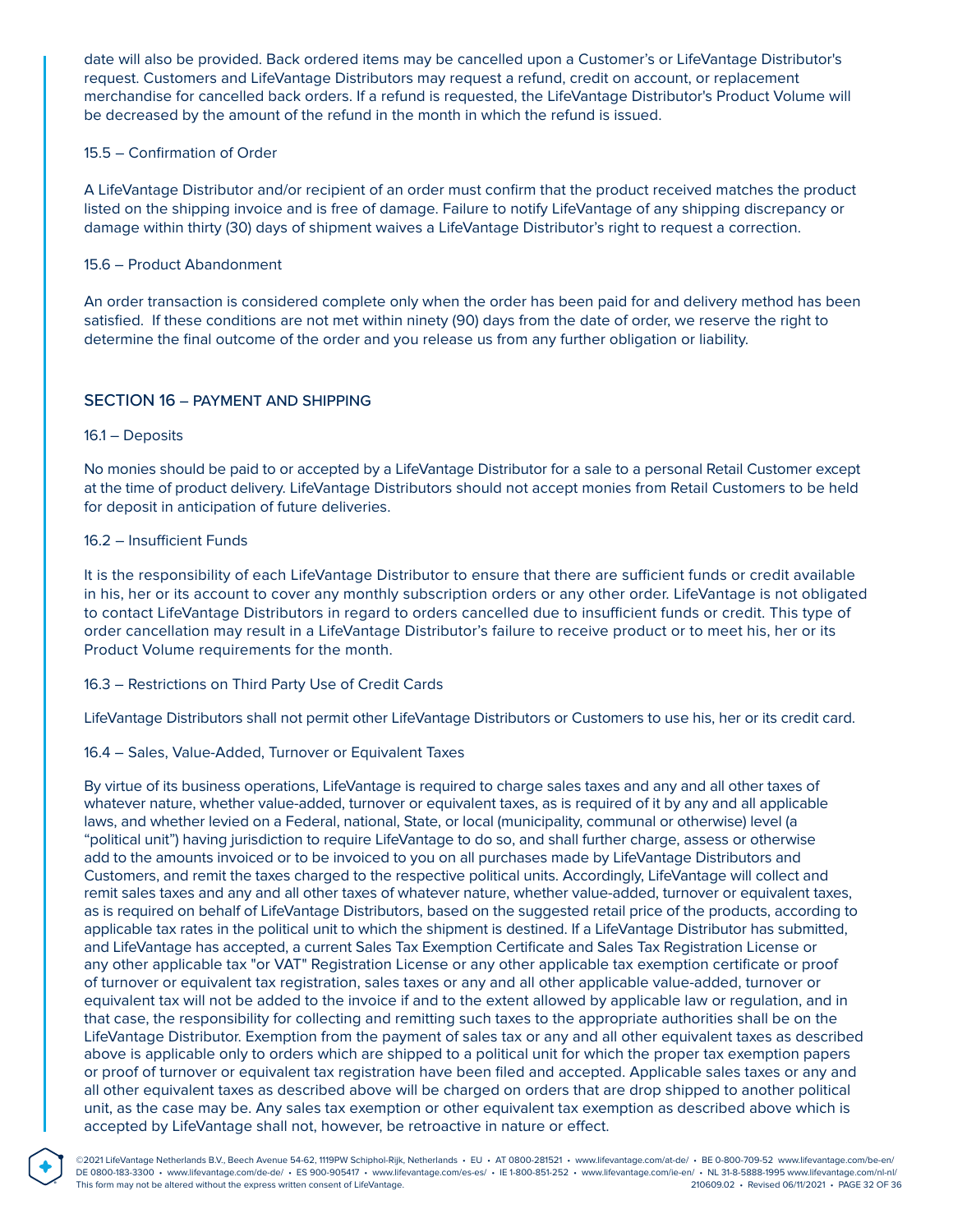### SECTION 17 – INACTIVITY AND CANCELLATION

#### 17.1 – Effect of Cancellation

So long as a LifeVantage Distributor remains Active and complies with the terms of the Agreement, including this Manual, LifeVantage shall pay Financial Distributions (as described in Section 12) to such LifeVantage Distributor in accordance with the LifeVantage Sales Compensation Plan. A LifeVantage Distributor's Financial Distributions constitute the entire consideration for the LifeVantage Distributor's efforts and activities related to generating sales (including building a Marketing Organization). Following a LifeVantage Distributor's non-renewal of his, her or its Agreement (all of these methods are collectively referred to as "Cancellation"), the former LifeVantage Distributor shall have no right, title, claim or interest to the Marketing Organization which he, she or it operated, or any commission or bonus from the sales generated by the Marketing Organization. A LifeVantage Distributor whose LifeVantage distributorships is cancelled will permanently lose all rights as a LifeVantage Distributor. This includes the right to sell LifeVantage products and the right to receive future commissions, bonuses or other income resulting from the sales and other activities of the LifeVantage Distributor's former Marketing Organization. In the event of cancellation, LifeVantage Distributors agree to waive all rights they may have including, but not limited to, property rights, to their former Marketing Organization and to any bonuses, commissions or other remuneration derived from the sales and other activities of his, her or its former Marketing Organization. Following a LifeVantage Distributor's cancellation of his, her or its Agreement, the former LifeVantage Distributor shall not hold himself or herself out as a LifeVantage Distributor and shall not have the right to sell LifeVantage products. A LifeVantage Distributor whose Agreement is cancelled shall receive commissions and bonuses only for the last full commission period he, she or it was active prior to cancellation (less any amounts withheld during an investigation preceding an involuntary cancellation). LifeVantage Distributors may reapply as a new LifeVantage Distributor in accordance with Section 4.7.5 "Cancellation and Reapplication."

#### 17.2 – Cancellation Due to Inactivity

A LifeVantage Distributor has the responsibility to lead his, her or its Marketing Organization with the proper example in personal production of sales to end consumers customers. Without this proper example and leadership, the LifeVantage Distributor will lose his, her or its right to receive commissions from sales generated through his, her or its Marketing Organization when the LifeVantage Distributors personally generates less than 100 in Product Volume for any commission period. If a LifeVantage Distributor has not fulfilled his or her Product Volume for a period of twelve (12) consecutive calendar months, his or her Agreement shall be cancelled for inactivity. The Cancellation will become effective on the day following the last day of the twelfth month of inactivity if the LifeVantage Distributor has a valid monthly subscription order at the time of Cancellation, the LifeVantage Distributor will be reclassified as a LifeVantage Customer. His or her subscription order will not be interrupted and he or she may continue to purchase his or her monthly order at subscription prices. LifeVantage will notify LifeVantage Distributors that they are being reclassified at least 30 days prior to the reclassification. LifeVantage Distributors may reapply as a new LifeVantage Distributor in accordance with Section 4.7.5 "Cancellation and Reapplication".

#### 17.3 – Involuntary Cancellation

A LifeVantage Distributor's breach of any of the terms of the Agreement may result in any of the sanctions and/ or actions in Section 14.1, including the involuntary Cancellation of his, her or its Agreement. Unless otherwise provided for in the Cancellation notice, Cancellation shall be effective on the date on which written notice is mailed, faxed or delivered to an express courier to the LifeVantage Distributor's last known address (or fax number), or his, her or its attorney, or when the LifeVantage Distributor receives actual notice of Cancellation, whichever occurs first. Entry into any other Agreement after Cancellation, if ever granted, must be initiated by and in the sole discretion of the Company.

#### 17.4 – Voluntary Cancellation

**®**

A LifeVantage Distributor has the right to cancel the Agreement at any time. Cancellation must be submitted in writing to the Company at its principal business address: LifeVantage Netherlands BV Beech Avenue 54-62 1119PW Schiphol-Rijk Netherlands or by submitting a request via email eusupport@lifevantage.com, telephone 800-70952. The written notice must include the LifeVantage Distributor's signature, printed name, address and LifeVantage Distributor DIN. However, if a LifeVantage Distributor is not in good standing with the Company at the time LifeVantage receives notice of cancellation, the consequences of an involuntary cancellation may take effect (as per Section 14). LifeVantage Distributors may reapply as a new LifeVantage Distributor in accordance with Section 4.7.5 "Cancellation and Reapplication."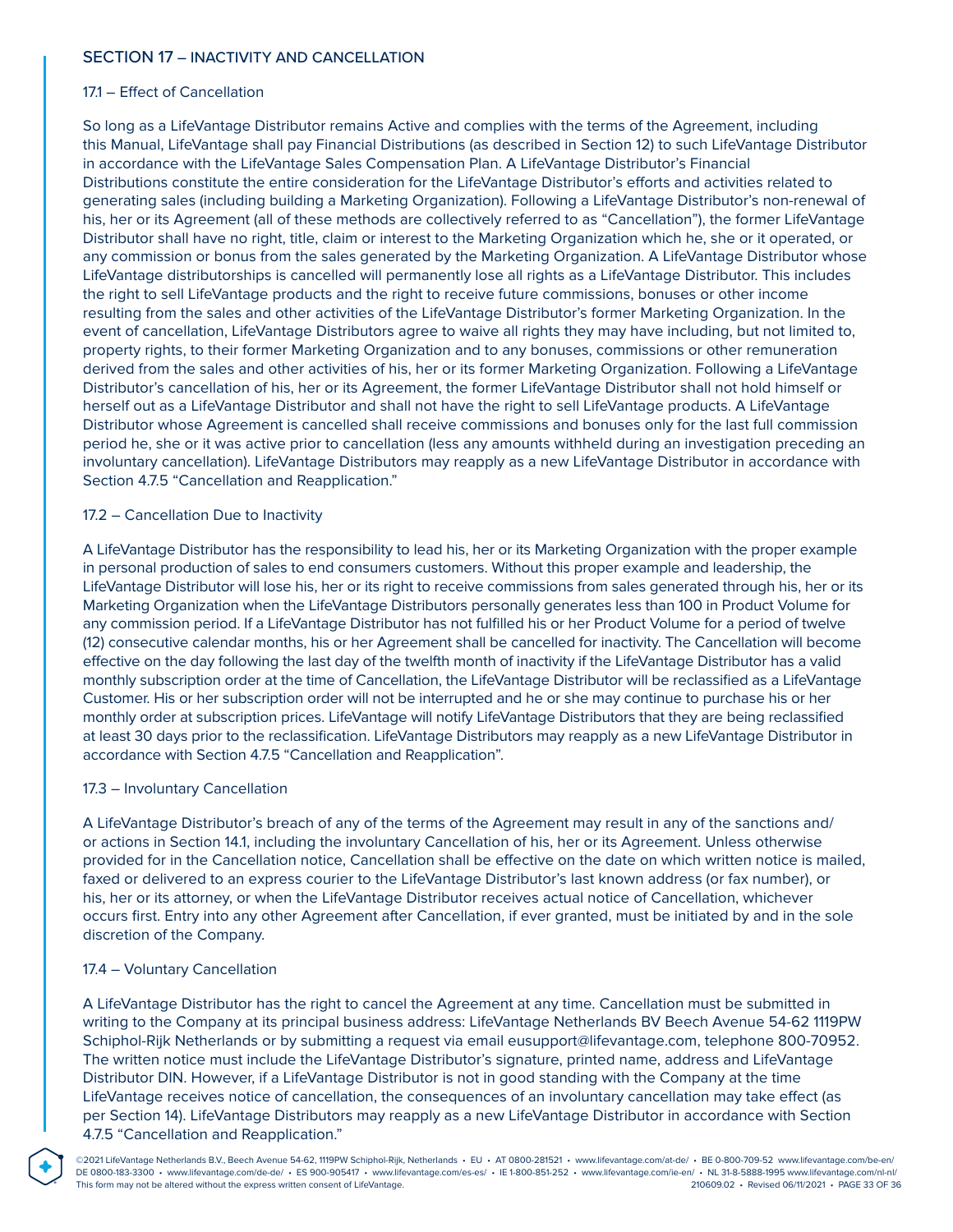#### 17.5 – Non-Renewal

A LifeVantage Distributor may voluntarily cancel his, her or its Agreement by sending written notice within thirty (30) days of the anniversary date. The Company may also elect not to renew the Agreement upon the Agreement's anniversary date.

### 17.6 – Consequences of Termination

Upon termination of the Agreement, if and to the extent that the Council Directive 86/653/EEC of 18 December 1986 on the coordination of the laws of the Member States relating to self-employed commercial agents (as from time to time amended) ("EC Directive") applies, and provided that the agent gives notice of its intention as required under the EC Directive, the agent shall, unless any of the circumstances mentioned in Article 18 of the EC Directive applies, have the right to be indemnified as provided in Article 17 of the EC Directive. For the avoidance of doubt, the agent shall have no right to any compensation under the EC Directive upon termination of the Agreement.

# SECTION 18 – DEFINITIONS

**®**

Acceptance – means the acceptance of the offer of LifeVantage to become a LifeVantage Distributor by completing a LifeVantage Distributor Application and Agreement and delivering it to LifeVantage. "Acceptance" shall be deemed to occur when LifeVantage accepts a valid LifeVantage Distributor Application and Agreement from a person who has decided to become a LifeVantage Distributor.

Active or Active LifeVantage Distributor – means a LifeVantage Distributor who satisfies the minimum monthly Product Volume requirements, as set forth in the LifeVantage Sales Compensation Plan, to ensure that he, she or it is eligible to receive rebates, bonuses and commissions.

Active Rank – means the current rank of a LifeVantage Distributor, as determined by the LifeVantage Sales Compensation Plan, for any calendar month. To be considered "Active" relative to a particular rank, a LifeVantage Distributor must meet the criteria set forth in the LifeVantage Sales Compensation Plan for his, her or its respective rank. (See the definition of "Rank" below.)

Agreement – means the contract between the Company and each LifeVantage Distributor which includes the LifeVantage Distributor Application and Agreement, the LifeVantage Policies and Procedures, the LifeVantage Sales Compensation Plan, and any subscription agreement and/or business entity forms (where appropriate), all in their current form or as amended by LifeVantage from time to time in its sole discretion. These documents are collectively referred to as and comprise the "Agreement."

Breach – "Breach," "Default" and "Violation" mean an actual or alleged transgression or violation of any part of the Agreement.

Business Center(s) – means additional LifeVantage Distributorship positions allowed under the original LifeVantage Distributorship.

Cancellation – means the termination of a LifeVantage Distributorship. Cancellation may be either voluntary or involuntary, through non-renewal or inactivity.

Commissionable Volume – means all LifeVantage products on which Financial Distributions are paid. Start Kits and sales aids do not contain Product Volume or Commissionable Volume.

Company – means LifeVantage Netherlands B.V. and any parent, affiliates and/or subsidiary entities.

Customer – means any legal person whose LifeVantage Customer Agreement has been accepted by Company. LifeVantage Customers may obtain lower prices through a subscription enrollment where they receive chosen products each month paid in recurring monthly charges. A Customer is not a LifeVantage Distributor and is not entitled to any commissions or to retail the product.

End Consumer – means a person who purchases LifeVantage products for the purpose of personal consumption rather than that of reselling them to someone else.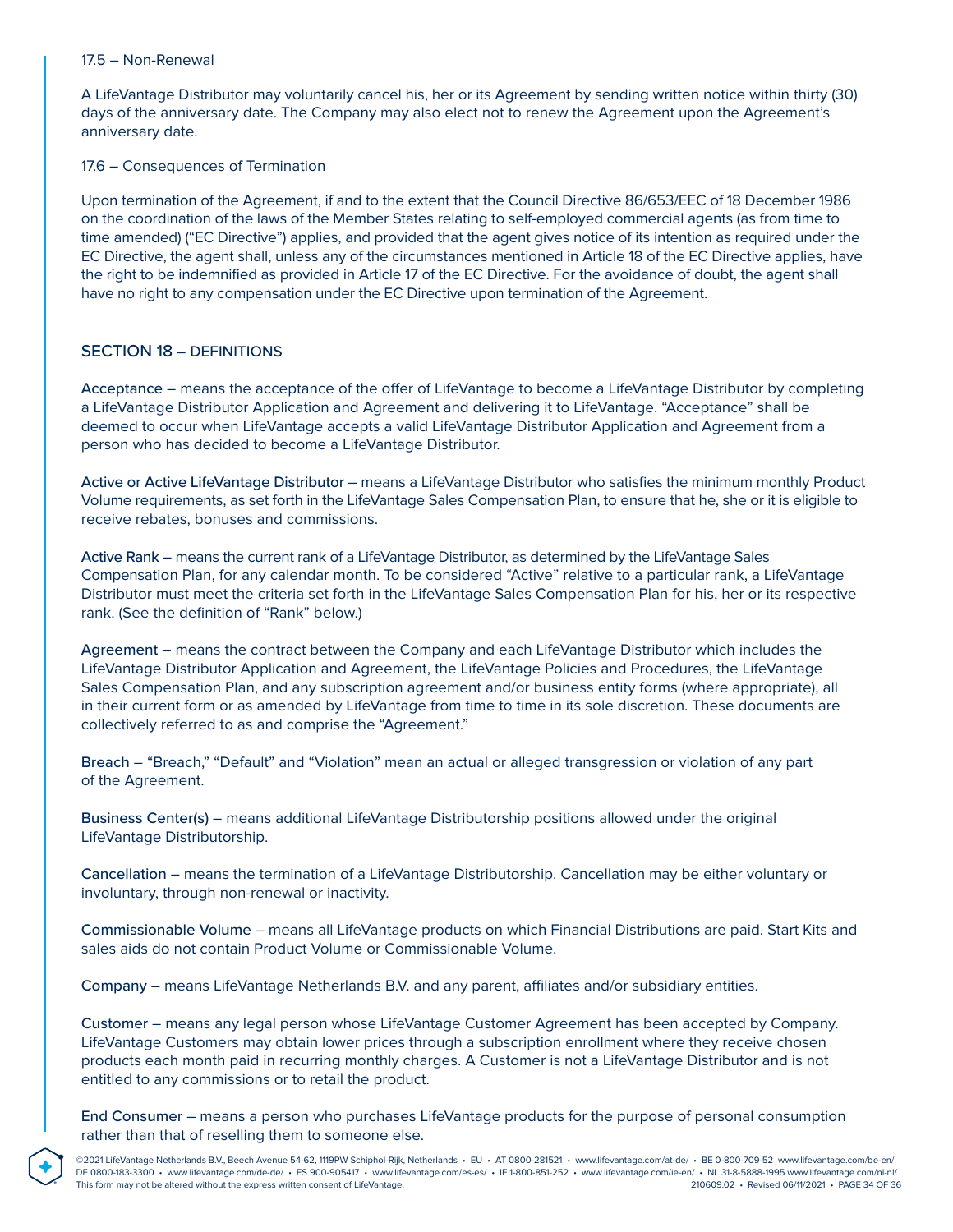Enrolled – means the LifeVantage Distributors and Customers who have been signed up as LifeVantage Distributors or Customers by another LifeVantage Distributor, as the case may be.

Enroller – means the LifeVantage Distributor who enrolls a new LifeVantage Distributor or Customer into LifeVantage. The enroller may "place" the new LifeVantage Distributor or Customer under himself or herself, or may place the new LifeVantage Distributor or Customer under any eligible LifeVantage Distributor in their Marketing Organization. The person whom the new LifeVantage Distributor or Customer is placed under is the new LifeVantage Distributor's "placement sponsor." The same LifeVantage Distributor may be a new LifeVantage Distributor's "Enroller" and "Placement Sponsor." See the definition of "Placement Sponsor" below.

Group Sales Volume (GV) – means the commissionable value of the LifeVantage products generated by a LifeVantage Distributor's Marketing Organization. Group Sales Volume does not include the Product Volume (PV) of the subject LifeVantage Distributor. (LifeVantage Distributor Start Kits and non-product sales aids generate no Group Sales Volume.)

Immediate Household – means heads of household and dependent family members residing at the same house.

LifeVantage Distributor – means an independent contractor who has signed and completed the official LifeVantage Distributor Application and Agreement and whose Agreement has been accepted by LifeVantage. A LifeVantage Distributor is required to meet certain qualifications and is responsible for the motivation, support and development of the LifeVantage Distributors in their respective Marketing Organization. LifeVantage Distributors are entitled to purchase LifeVantage products at list or subscription prices, enroll Customers and new LifeVantage Distributors, and participate in the LifeVantage Sales Compensation Plan.

Level – means the layers of downline LifeVantage Distributors in a particular LifeVantage Distributor's Marketing Organization. This term refers to the relationship of a LifeVantage Distributor relative to a particular upline LifeVantage Distributor, determined by the number of LifeVantage Distributors between them who are related by sponsorship. For example, if A is the sponsor of B, B is the Sponsor of C, C is the sponsor of D, and D is the sponsor of E, then E is on A's fourth level.

Marketing Organization – means the network of LifeVantage Distributors and Customers who exist under a LifeVantage Distributorship and is also called "downline". LifeVantage Distributor understands that (1) LifeVantage Distributor does not have any ownership or possessory right, title or interest in any Marketing Organization(s) individual, entity, organization or in any materials generated by LifeVantage or created by LifeVantage Distributor or any other individual or entity to the extent that it consists, in whole or in part, of any information about LifeVantage Marketing Organization(s) or any part of the Agreement; (2) the sole property interest of a LifeVantage Distributor with respect to Marketing Organization(s) is the contractual right to receive commissions as set forth in the Agreement; and (3) that LifeVantage is the sole owner of any and all Marketing Organization(s) rights, titles, interests and materials.

Marketing Organization(s) Activity Report – means a monthly report generated by LifeVantage that provides critical data relating to the identities of LifeVantage Distributors, Customers, sales information and enrollment activity of each LifeVantage Distributor's Marketing Organization. This report contains confidential and trade secret information which is proprietary to LifeVantage. It is owned solely by LifeVantage.

Marketing Organization Downline Leg – Each of the individuals enrolled immediately underneath a LifeVantage Distributor and their respective Marketing Organizations represent one "leg" in the Marketing Organization.

Official LifeVantage Material – means literature, audio or digital recordings and other materials developed, printed, published and distributed by LifeVantage to LifeVantage Distributors and Customers.

Organizational Sales Volume (OV) – means the commissionable value of LifeVantage products generated by a LifeVantage Distributor's Marketing Organization, including the LifeVantage Distributor's Product Volume (PV).

Product Volume (PV) – means the commissionable value of products sold in a calendar month: (1) by the Company to a LifeVantage Distributor; and (2) by the Company to the LifeVantage Distributor's personally enrolled retail Customers.